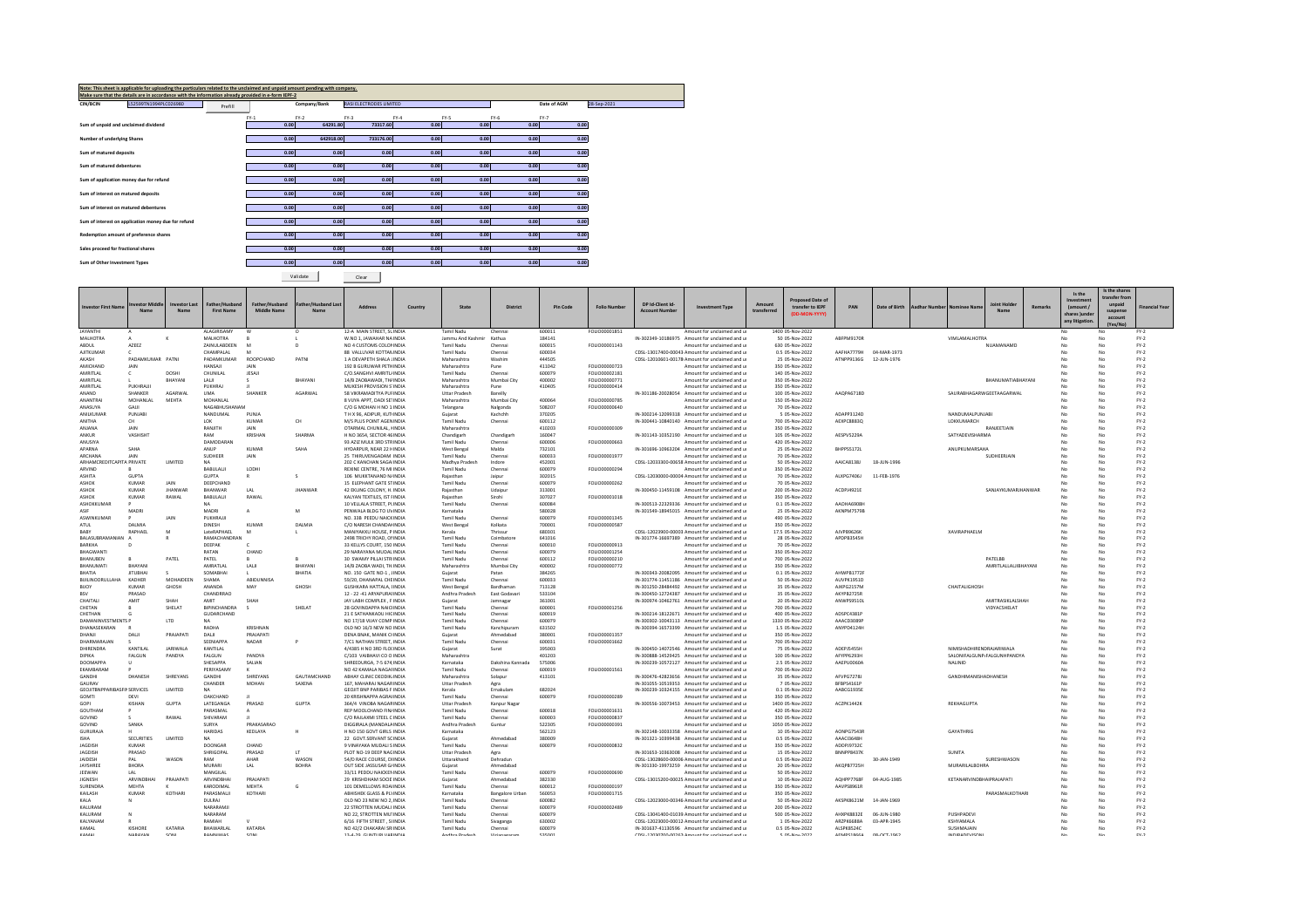| KANAYALAL               |                   | ROCHLANI         | PRIBHDAS                   | ROCHLAN                   |                |                                                       | Maharashtra                        | Mumbai City              | 400050           | FOLIO00000757                         | Amount for unclaimed and u                                                                        | 100 05-Nov-2022                     |                          |                            | VISHALHROCHLAN                        |          |                | $FY-2$           |
|-------------------------|-------------------|------------------|----------------------------|---------------------------|----------------|-------------------------------------------------------|------------------------------------|--------------------------|------------------|---------------------------------------|---------------------------------------------------------------------------------------------------|-------------------------------------|--------------------------|----------------------------|---------------------------------------|----------|----------------|------------------|
| KATTA                   | RAMBABL           |                  | VENKATESWARLU              | KATTA                     |                | 12 SAGAR SANGAM, 21 INDIA<br>4-73, SANTHANUTHLAIINDI/ | Andhra Pradesh                     | Prakasam                 | 523225           |                                       | CDSL-12010900-02694 Amount for unclaimed and u                                                    | 18 05-Nov-2022                      | AWTPK0124G               | 02-APR-1985                | KSUNANDAMAL                           |          |                | $FY-2$           |
| KEERTHIMEENA            |                   |                  | VETRISELVAN                |                           |                | 2/ E2 E2 1ST STREET, NINDIA                           | <b>Tamil Nadu</b>                  | Madurai                  | 625002           |                                       | IN-301696-10895523 Amount for unclaimed and u                                                     | 0.5 05-Nov-2022                     | ANOPM6621L               |                            | VETRISELVANR                          | No       | No             | $FY-2$           |
| KETAN                   |                   | MEHTA            | MEHTA                      |                           |                | 21 RAJA ANNAMALAI FINDIA                              | Tamil Nadu                         | Chennai                  | 600084           | FOLIO00002375                         | Amount for unclaimed and u                                                                        | 70 05-Nov-2022                      |                          |                            |                                       |          | No             | $FY-2$           |
| KIRAN                   | DIMR              |                  | URVI                       | DUTT                      | MAITHAN        | STREET -1 VIVEKANANIINDIA                             | Uttarakhand                        | Dehradur                 |                  |                                       | CDSL-12019101-01933 Amount for unclaimed and u                                                    | 50 05-Nov-2022                      | AJKPD3998B               | 26-JUN-1976                | RAKESHCHANDRADIMR                     |          |                | $FY-2$           |
| KIRAN                   | KUMARI            |                  | CHAMPALAI                  | RANKA                     |                | C/O G RATHAN KUMAFINDIA                               | Tamil Nadu                         | Chennai                  | soong            | FOLIO00001555                         | Amount for unclaimed and u                                                                        | 320 05-Nov-2022                     |                          |                            |                                       |          | No             | $FY-2$           |
| KIRAN                   |                   | MANGAONKAR       | NA                         |                           |                | FLAT NO 10 PRAYATNAINDIA                              | Maharashtra                        | Mumbai City              | 400024           |                                       | IN-300450-10154462 Amount for unclaimed and u                                                     | 25.05-Nov-2022                      | AAGPM8382B               |                            | MUGDHAKIRANNINDIRAKMANGAONKAR         |          | No             | FY-2             |
| KISHAN                  |                   | <b>JAIN</b>      | MELAPCHAND                 | <b>JAIN</b>               |                | 36 PERUMAL MUDALI : INDIA                             | Tamil Nadu                         | Chennai                  | 600079           | FOLIO00001297                         | Amount for unclaimed and u                                                                        | 350 05-Nov-2022                     |                          |                            |                                       |          | No             | $FY-2$           |
| KOCHUMOI                |                   |                  | KOCHUNNY                   |                           |                | CHERUVATHOOR HOU:INDIA                                | Kerala                             |                          | 680503           |                                       | CDSL-12023900-00101 Amount for unclaimed and u                                                    | 210 05-Nov-2022                     |                          |                            |                                       |          |                | $FY-2$           |
| KOUSALVA                |                   |                  | KENNEDY                    |                           |                | 1/142 9F ANNA STREETINDIA                             | Tamil Nadi                         | Chennai                  | 600052           | EQUO00002376                          | Amount for unclaimed and u                                                                        | 2730 05-Nov-2022                    | RSCPK6218R               |                            |                                       |          | No             | $FY-2$           |
| KOWSELYA                |                   |                  | VENKATESAN                 | M                         |                | PLOT 99 JEEVANLAL N/INDIA                             | <b>Tamil Nadu</b>                  | Chennai                  | 600019           | FOLIO00001560                         | Amount for unclaimed and u                                                                        | 700 05-Nov-2022                     |                          |                            |                                       |          | No             | $FY-2$           |
| KUSH                    | RAJENDRA          | JOSH             | GAJANAN                    | <b>JOSHI</b>              |                | 104   M U R CO OP HSCINDIA                            | Maharashtra                        | Mumbai City              | 400053           |                                       | IN-303116-10151355 Amount for unclaimed and u                                                     | 277.5 05-Nov-2022                   | AFDPJ50950               |                            |                                       |          | No             | $FY-2$           |
| RIKHABCHAND             | KOTHARI           |                  | LATE                       | LALCHANDI                 |                | 39 V.V. KOIL STREET, INDIA                            | Tamil Nadu                         | Chenna                   | 600086           | FOLIO0000026                          | Amount for unclaimed and u                                                                        | 350 05-Nov-2022                     |                          |                            |                                       |          |                | $FY-2$           |
| <b>LALITHA</b>          | RAI               |                  | <b>LALIT</b>               | KUMAR                     |                | 127 ANNAPILLALST CHINDIA                              | Tamil Nadu                         | Chennai                  | 600079           | FOLIO00001286                         | Amount for unclaimed and u                                                                        | 100 05-Nov-2022                     | ARHPLR124G               |                            |                                       |          | No             | $FY-2$<br>$FY-2$ |
| LAXMI                   |                   | SATAM            | VISHWAS                    | SATAM                     |                | 6 B PREMCHANDRA SCINDIA                               | Maharashtra                        | Mumbai City              | 400093           |                                       | IN-301549-18073709 Amount for unclaimed and u                                                     | 11.5 05-Nov-2022                    | BEUPS9776J               |                            | SNEHAVISHWASSVISHWASVSATAM            | No       | No             |                  |
| ARULANANDAM             |                   |                  |                            |                           |                | 39 CHINNATHAMBI STINDIA                               | Tamil Nadu                         | Chenna                   | 600001           | FOLIO00000336                         | Amount for unclaimed and u                                                                        | 350 05-Nov-2022                     |                          |                            |                                       |          |                | $FY-2$           |
| NAGALAKSHMI             |                   |                  | MURUGESAN                  |                           |                | PLOT NO.4 QUEENS CI INDIA                             | Tamil Nadu                         | Salem                    | 636008           | EQUIO0000146                          | Amount for unclaimed and u                                                                        | 350 05-Nov-2022                     |                          |                            |                                       |          | N <sub>e</sub> | $FY-2$           |
| <b>LIMESH</b>           | KUMAR             | M                | <b>JAIN</b>                | M                         | M              | <b>BEAUTY 17 4TH MAIN INDIA</b>                       | Tamil Nadu                         | Chennai                  | 600061           | EQUIO00000204                         | Amount for unclaimed and u                                                                        | 80.05-Nov-2022                      |                          |                            |                                       | M        | No             | FY-2             |
| MADHUBALA               | JAIN              |                  | <b>FUTARMAL</b>            | JAIN                      |                | 2 SOUTH KAVAL KUDA INDIA                              | Tamil Nadu                         | Madurai                  | 625001           | FOLIO00001130                         | Amount for unclaimed and u                                                                        | 350 05-Nov-2022                     | AFGPM0340C               |                            |                                       |          | No             | $FY-2$           |
| MADHV                   | CHANDHOL          |                  | <b>YALV</b>                | <b>KUMAR</b>              | CHANDHOK       | XV 983 MANTOLA PAH INDIA                              | Delhi                              | New Delh                 | 110055           | FOLIO00001133                         | Amount for unclaimed and u                                                                        | 350 05-Nov-2022                     |                          |                            |                                       |          | No             | $FY-2$           |
| MAHAVEER                | CHAND             | RHANDAR          | NATHMAL                    | RHANDAR                   |                | C/O VIMAL ELECTRICALINDIA                             | <b>Tamil Nadu</b>                  | Chenna                   | 600079           | EQUO00001305                          | Amount for unclaimed and u                                                                        | 100 05-Nov-2022                     |                          |                            |                                       |          |                | $FN-2$           |
| MAINA                   | KUMARI            |                  | CHAMPALAL                  | RANKA                     |                | C/O G RATHAN KUMAFINDIA                               | Tamil Nadu                         | Chennai                  | 600002           | FOLIO00001556                         | Amount for unclaimed and u                                                                        | 320 05-Nov-2022                     |                          |                            |                                       |          | No             | $FY-2$           |
| MALTI                   | KUMAR             |                  | RAM                        | SAJJAN                    | CHAUDHARY      | C/O ALLAHABAD BANK INDIA                              | Bihar                              | Bhagalpur                | 812007           |                                       | IN-301557-20927529 Amount for unclaimed and u                                                     | 350 05-Nov-2022                     | ANOPK1585P               |                            | RAMSAJJANCHAUDHARY                    |          | No             | $FY-2$           |
| MAMTA                   | KUMAR             |                  | RAJESH<br>MOHAMRARAM       | KUMAF                     |                | C/O. MADANLAL, 8 NA INDIA                             | Tamil Nadu<br>Tamil Nadu           | Chenna                   | 600001           | FOLIO00002335<br><b>FOLIO00000824</b> | Amount for unclaimed and u                                                                        | 490 05-Nov-2022                     |                          |                            |                                       |          |                | $FY-2$           |
| MANI                    | M                 |                  |                            |                           |                | NO 28 NORTH WALL RUNDIA                               |                                    | Chennai                  | 600079           |                                       | Amount for unclaimed and u                                                                        | 630 05-Nov-2022                     |                          |                            | MOHAND                                |          | No             | $FY-2$           |
| MANISH                  |                   |                  | <b>JAGDISH</b>             | KUMAR                     |                | 9 VINAYAKA MUDALI SINDIA                              | <b>Tamil Nadu</b>                  | Chennai                  | 600079           | FOLIO00000830                         | Amount for unclaimed and u                                                                        | 210 05-Nov-2022                     |                          |                            |                                       | No       | No             | $FY-2$           |
| MANISH<br>MANJU         | PRASAD            | <b>ANCHALIA</b>  | MADANMOHAN<br>LABHACHAND   | PRASAD<br><b>ANCHALLA</b> |                | 144 JEETPUR TOPCHANINDIA                              | Bihar                              |                          | 828401<br>334401 |                                       | CDSL-12046300-00063 Amount for unclaimed and u                                                    | 2 05-Nov-2022                       | AJLPP1222F<br>AILPA1471E | 11-JAN-1972<br>03-JUL-1974 | LABHACHANDANCHALIA                    | No<br>No | No<br>No       | $FY-2$<br>$FY-2$ |
| MANJUBALA               | DEVI              |                  | DEVICHAND                  | <b>BOTHRA</b>             |                | C/O LABHA CHAND AN INDIA<br>OLD NO:10 NEW NO:19NDIA   | Rajasthar<br><b>Tamil Nadu</b>     | Bikane<br>Chennai        | 600084           |                                       | CDSL-12010900-00938 Amount for unclaimed and u<br>CDSL-12010900-01751 Amount for unclaimed and u  | 12.5 05-Nov-2022<br>0.1 05-Nov-2022 | AAIPM4313J               | 14-SEP-1971                |                                       | M        |                | $FY-2$           |
|                         |                   |                  |                            |                           |                |                                                       |                                    |                          |                  |                                       |                                                                                                   |                                     |                          |                            |                                       |          | No<br>No       |                  |
| MANJULA<br><b>MANOJ</b> |                   | SHAH             | PABUDAN                    | BHANSAL                   |                | 33-A/4 PEDDU STREET INDIA<br>6 KOTHANDARAMAN I'INDIA  | Tamil Nadu<br><b>Tamil Nadu</b>    | Chennai                  | 600079<br>600021 | FOLIO00000492<br>FOLIO00001184        | Amount for unclaimed and u                                                                        | 700 05-Nov-2022<br>70 05-Nov-2022   |                          |                            |                                       |          |                | $FY-2$<br>$FY-2$ |
| MANOL                   | DAGA              |                  | NAWALMAL                   |                           |                | 59 DEV NAGAR, PAL LINNDIA                             |                                    | Chennai                  | 342008           |                                       | Amount for unclaimed and u                                                                        |                                     | AEXPD5880                | 29-SEP-1960                | SURENDRAMALDAGA                       |          | No             |                  |
| <b>MANOIKLIMAR</b>      |                   | TRIVEDL          | GUNVANTRAY                 | TRIVED                    |                | 4-4-86 GURUKRUPA VINDIA                               | Rajasthar<br>Guiarat               | Jodhpu<br>Vadodara       | 390022           |                                       | CDSL-12020000-00091/ Amount for unclaimed and u<br>CDSL-12011300-00112 Amount for unclaimed and u | 1500 05-Nov-2022<br>14 05-Nov-2022  | AFVPT1415P               | 03-DFC-1958                |                                       |          | No             | $FY-2$<br>FY-2   |
| MAYURESH                | <b>DASHRATH</b>   | SHEVALE          | DASHRATH                   | NATHU                     | SHEVALE        | 501 PRATHMESH TOWINDIA                                | Maharashtra                        | Thane                    | 400602           |                                       | CDSL-12039900-00084 Amount for unclaimed and u                                                    | 50 05-Nov-2022                      | CCDPS3712E               | 28-DEC-1986                | ASHWINIMAYURESHSHEVALE                |          | No             | $FY-2$           |
| MEDHA                   | ANIL              | SHAH             |                            |                           |                | FLAT NO 202 VAIBHAVINDIA                              | Maharashtra                        |                          | 444602           |                                       | CDSL-12013200-00687. Amount for unclaimed and u                                                   | 30 05-Nov-2022                      | <b>BDWPS1972B</b>        | 08-JUL-1961                |                                       |          |                | $FY-2$           |
| MEENA                   | <b>NEMA</b>       |                  | RADHE                      | SHYAM                     | <b>NEMA</b>    | 36 A MATRU CHHAYA INDIA                               | Madhya Pradesh                     | Indore                   | 452009           |                                       | IN-301774-11398129 Amount for unclaimed and u                                                     | 10 05-Nov-2022                      | <b>ADFPN93991</b>        |                            |                                       |          | No             | $FY-2$           |
| MEHANDRKUMAR            |                   |                  | PANNALALI                  |                           |                | 29 NAMBULIR STREET, INDIA                             | <b>Tamil Nadu</b>                  | Chennai                  | 600079           | FOLIO00001344                         | Amount for unclaimed and u                                                                        | 490 05-Nov-2022                     |                          |                            |                                       |          | No             | $FY-2$           |
| MIRZA                   | ANEES             | JAIN<br>BAIG     | GAFOOR                     | BAIG                      | CHAGTAI        | 4 J 15 VIJAYAN NAGARINDIA                             | Raiasthan                          | Kota                     | 324005           |                                       | IN-302201-10858148 Amount for unclaimed and u                                                     | 50 05-Nov-2022                      | ACYPB3050H               |                            |                                       |          | No             | $FY-2$           |
| MUTHU                   | KUMAF             |                  | PANDIAN                    |                           |                | 3 BETHEL NAGAR 2ND INDI                               | Tamil Nadu                         | Kanchipura               | 600115           |                                       | IN-301774-18065126 Amount for unclaimed and u                                                     | 0.1 05-Nov-2022                     | BRUPM4000.               |                            |                                       |          |                | $FY-2$           |
| <b>NAND</b>             | <b>KISHORE</b>    | KOSTA            | LATEK                      | $\mathsf{L}$              | KOSTA          | 212. GARHA, KOSTA M INDIA                             |                                    | Jabalou                  | 482003           |                                       | IN-300394-10690287 Amount for unclaimed and u                                                     | 10 05-Nov-2022                      | AGXPK6338F               |                            | PRAMILAKOSTA                          |          | No             |                  |
| NARAYANDAS              | LAKHOTIYA         | HUF              | <b>JETHMAL</b>             |                           |                | 603 SATYA APARTMEN INDIA                              | Madhya Prades<br>Gujarat           | Surat                    | 395007           |                                       | CDSL-12033200-00585 Amount for unclaimed and u                                                    | 613.5 05-Nov-2022                   | AAAHL8591F               |                            |                                       | No       | No             | $FY-2$<br>$FY-2$ |
| NEETA                   | SHAH              |                  | VIJAY                      | KUMAF                     |                | 205 SHINGAR APART, SINDIA                             | Maharashtra                        | Pune                     | 411037           | FOLIO00000721                         | Amount for unclaimed and u                                                                        | 420 05-Nov-2022                     |                          |                            |                                       |          | No             | $FY-2$           |
| <b>NIKITA</b>           |                   |                  | KAMAL                      | KISHORE                   | <b>KATARIA</b> | NO.42/2. CHAKARAI CHNDIA                              | <b>Tamil Nadu</b>                  | Chennai                  | 600079           |                                       | IN-301637-41415255 Amount for unclaimed and u                                                     | 0.5 05-Nov-2022                     | ALAPN9804F               |                            |                                       |          | N.             | $FY-2$           |
| <b>NILESH</b>           | <b>GIRISHRHAI</b> | <b>MFHTA</b>     | <b>GIRISHRHAI</b>          | $\epsilon$                | <b>MFHTA</b>   | 106 SILVER SOLIARE AFINDIA                            | Guiarat                            | Vadodara                 | 390020           |                                       | IN-301549-16070333 Amount for unclaimed and u                                                     | 0.5.05-Nov-2022                     | <b>ARYPMOD38K</b>        |                            |                                       |          | No             | FY-2             |
| NILESH                  | GIRISHBHAI        | <b>MEHTA</b>     | GIRISHBHAI                 | MEHTA                     |                | 106 SILVER SQUARE AFINDIA                             | Guiarat                            | Vadodara                 | 390020           |                                       | IN-301549-16067616 Amount for unclaimed and u                                                     | 0.5 05-Nov-2022                     | ABYPM0038K               |                            | PARULBENNILESHMEHTA                   | No       | No             | $FY-2$           |
| NINGAPPA                | <b>BASAPPA</b>    | CHEGUR           | BASAPPA                    | <b>CHANNABASAPPA</b>      | CHEGUR         | SANGAMESHWAR NIL/INDIA                                | Karnataka                          |                          | 582102           |                                       | IN-301774-15584652 Amount for unclaimed and u                                                     | 22.5 05-Nov-2022                    | AAZPC8588N               |                            | <b>IRAVVANINGAPPACHEGUR</b>           |          | No             | $FY-2$           |
| NIRRHAYLAI              |                   |                  | SUMERMAL                   |                           |                | 57/2 NARAYANA MUDUNDIA                                | Tamil Nadu                         | Gadag<br>Chenna          | 600079           | EQUIQ0000985                          | Amount for unclaimed and u                                                                        | 350 05-Nov-2022                     |                          |                            |                                       |          | No             | $FY-2$           |
| NIRMALA                 | RAI               |                  | MOTILAL                    |                           |                | 127 ANNAPILLAI ST. CHINDIA                            | <b>Tamil Nadu</b>                  | Chennai                  | 600079           | FOLIO00001285                         | Amount for unclaimed and u                                                                        | 350 05-Nov-2022                     |                          |                            |                                       |          | No             | $FY-2$           |
| <b>OM</b>               | PRAKASH           | <b>SRIVASTAV</b> | <b>BHAGWATI</b>            | PRASAD                    | SRIVASTAVA     | 2/268 VISHAL KHAND 1NDM                               | Uttar Pradesh                      | Lucknov                  |                  |                                       | IN-300513-22222657 Amount for unclaimed and u                                                     | 50 05-Nov-2022                      | AHYPS0516                |                            |                                       |          | No             | $FY-2$           |
| JAIN                    |                   |                  | CHANDRA                    | MALI                      |                | 2 SOUTH KAVAL KUDAINDI                                | Tamil Nadu                         | Madura                   | 625001           | FOLIO00000342                         | Amount for unclaimed and u                                                                        | 700 05-Nov-2022                     | AHIPP3967G               |                            |                                       |          |                | $FY-2$           |
| MEENAL                  |                   |                  | PALANIAPPAN                |                           | M              | DOOR NO.76 PADMA IINDIA                               | Tamil Nadu                         | Chenna                   | 600049           | FOLIO00000305                         | Amount for unclaimed and u                                                                        | 350 05-Nov-2022                     |                          |                            |                                       |          | No             | $FY-2$           |
| PALANIAPPAN             |                   |                  | <b>MUTHUMANICKAMS</b>      |                           |                | NO 56 GANGALAMMA INDIA                                | <b>Tamil Nadu</b>                  | Chennai                  | 600092           |                                       | IN-302679-30344038 Amount for unclaimed and u                                                     | 0.1 05-Nov-2022                     | AOYPP1001L               |                            | MLAKSHMI                              | No       | No             | $FY-2$           |
| PANKAJ                  | SAXENA            |                  | NAVAL                      | KISHORE                   | SAXENA         | ATLAS CYCLES HARYANINDIA                              | Madhya Pradesi                     | Gwalion                  | 474002           |                                       | IN-302269-11477562 Amount for unclaimed and u                                                     | 66.5 05-Nov-2022                    | <b>AYKPS6779A</b>        |                            |                                       |          |                | $FY-2$           |
| PARESH                  |                   | RATHOD           | TEJRAJ                     |                           |                | PARESH T. RATHOD, 11INDIA                             | Tamil Nadu                         | Chenna                   | 600001           | FOLIO00000389                         | Amount for unclaimed and u                                                                        | 350 05-Nov-2022                     |                          |                            |                                       |          | M.             | $FY-2$           |
| <b>PARLILREN</b>        | NII FSH           | <b>MFHTA</b>     | <b>NILESH</b>              | MEHTA                     |                | 106 SILVER SOLIARE AFINDIA                            | Guiarat                            | Vadodara                 | 390020           |                                       | IN-301549-16084459 Amount for unclaimed and u                                                     | 0.5.05-Nov-2022                     |                          |                            | <b>NILESHGIRISHRHAIMEHTA</b>          | No       | No             | FY-2             |
| PARULBEN                | NILESH            | <b>MEHTA</b>     | NILESH                     | <b>GIRISHBHA</b>          | MEHTA          | 106 SILVER SQUARE AFINDIA                             | Guiarat                            | Vadodara                 | 390020           |                                       | IN-301549-16081090 Amount for unclaimed and u                                                     | 0.5 05-Nov-2022                     |                          |                            |                                       |          | No.            | $FY-2$           |
| PAUL                    |                   |                  | THALAKKOTTUR               | PATHROSE                  |                | NO 522 THALAKKOTTU INDIA                              | Kerala                             | Thrissur                 | 680510           |                                       | CDSL-12075800-00075. Amount for unclaimed and u                                                   | 15 05-Nov-2022                      | CUSPP3849L               | 30-MAY-1978                | FEMIPAUL                              |          | No             | $FY-2$           |
| PAWAN                   | KUMAR             | MODI             | ROSHAN                     |                           |                | WARD NO. 30 SEC 3, NINDIA                             | Rajasthar                          | Hanumanga                | 335513           |                                       | CDSL-12012101-00484 Amount for unclaimed and u                                                    | 20 05-Nov-2022                      | ACGPM7592M               | 15-FEB-1966                | KOSHLAYADEV                           |          |                | $FY-2$           |
| PAYAL                   |                   | SHAH             | MEHANDR                    | KUMAR                     |                | 29 NAMBLILIR STREET INDIA                             | Tamil Nadu                         | Chennai                  | 600079           | <b>FOLIO00001338</b>                  | Amount for unclaimed and u                                                                        | 490.05-Nov-2022                     |                          |                            |                                       |          | No             | FY-2             |
| PENTYALA                | SUBBARAYUDU       |                  | SINGAIAH                   |                           |                | DOOR NO 228, CHAND INDIA                              | Andhra Pradesh                     | Prakasam                 | 523167           |                                       | IN-302324-10787537 Amount for unclaimed and u                                                     | 75 05-Nov-2022                      | <b>ARKPP39581</b>        |                            | PENTYALASANTHI                        |          | No             | $FY-2$           |
| POOJA                   | RAJPUT            |                  | RAJPUT                     |                           |                | H NO-08 THIRD FLOOFINDI                               |                                    | New Delh                 | 110018           |                                       | CDSL-12018800-00003 Amount for unclaimed and u                                                    | 50 05-Nov-2022                      | AIVPR8088C               | 23-MAY-1954                | DHRUVRAJSINGH RAGHURAJSINGHRAJPUT     |          |                | $FY-2$           |
| POONAM                  | HIRAI AI          |                  | HIRALAI                    |                           |                | NO 9 MONTIETH LANE. INDIA                             | Tamil Nadu                         | Chennai                  | 600008           | FOLIO00001615                         | Amount for unclaimed and u                                                                        | 20 05-Nov-2022                      |                          |                            | <b>HIRALALR</b>                       | No       | No             | $FY-2$           |
| PRABHI                  | <b>KUMAR</b>      |                  | BHASKARAN                  |                           |                | BIRLA CORPORATION LINDIA                              | Madhya Pradesh                     | Indore                   | 452001           |                                       | IN-300079-10048612 Amount for unclaimed and u                                                     | 20 05-Nov-2022                      | AJOPB0533G               |                            | PRAMEELAS                             | No       | No             | $FY-2$           |
| PRAISE                  | SEBASTIAN         |                  | SEBASTIAN                  |                           |                | C4 CENTRAL EXCISE QUINDIA                             | Kerala                             | Palakkad                 | 678001           |                                       | IN-301637-10199873 Amount for unclaimed and u                                                     | 70 05-Nov-2022                      | AYVPS2719P               |                            | <b>SEBASTIANPV</b>                    | No       | No             | $FY-2$           |
| PRAKASH                 |                   |                  |                            |                           |                | SWASTIK ROAD CARRI INDIA                              | Tamil Nadu                         | Chenna                   | 600001           | FOLIO00000233                         | Amount for unclaimed and u                                                                        | 350 05-Nov-2022                     |                          |                            |                                       |          |                | $FY-2$           |
| PREM                    | SINGH             | <b>MEHRA</b>     | CHANDAN                    | SINGH                     | MEHRA          | HNO 254 MOHALLA CHINDIA                               | Uttarakhand                        | Pauri Garhwal            | 249306           |                                       | CDSL-12010600-02273 Amount for unclaimed and u                                                    | 20 05-Nov-2022                      | BJKPM7222E               | 11-AUG-1989                | GANGADEVI                             | No       | No             | $FY-2$           |
| PROMILA                 |                   |                  |                            |                           | GUPTA          | H NO 149, NEAR SHIV IINDIA                            | Punjab                             | Fatehgarh Sahib          | 147301           |                                       | CDSL-13014400-01273 Amount for unclaimed and u                                                    |                                     |                          | 30-MAY-1957                |                                       | No       | No.            | $FY-2$           |
|                         |                   |                  |                            |                           |                |                                                       |                                    |                          | 600079           |                                       |                                                                                                   |                                     |                          |                            |                                       |          | No             | $FY-2$           |
|                         |                   |                  | PREM                       | CHAND                     |                |                                                       |                                    |                          |                  |                                       |                                                                                                   | 10 05-Nov-2022                      | BEGPP8990F               |                            |                                       |          |                |                  |
| PUKHRAJ                 |                   | JAIN             | PANNALALI                  | M                         |                | 29 NAMBULIR STREET, INDIA                             | <b>Tamil Nadu</b>                  | Chennai                  |                  | FOLIO00001343                         | Amount for unclaimed and u                                                                        | 490 05-Nov-2022                     |                          |                            |                                       |          |                |                  |
| PURUSHOTHAMAN           |                   |                  | RAMARAO                    |                           |                | 11 PUSKAR VIEW FLAT: INDIA                            | <b>Tamil Nadu</b>                  | Chennai                  | 600005           |                                       | IN-301549-18247433 Amount for unclaimed and u                                                     | 5 05-Nov-2022                       | AHYPP9173E               |                            |                                       |          | No             | $FY-2$           |
| MANICKAMAMBROSE B       |                   |                  | <b>AMRROSE</b>             |                           |                | 21 MARIA DOSS STREEINDIA                              | Tamil Nadu                         | Chennai                  | 600013           | FOU IO00000145                        | Amount for unclaimed and u                                                                        | 350.05-Nov-2022                     |                          |                            |                                       | No       | No             | FY-2             |
| SURESH                  | KUMAF             |                  | RAMLALII                   |                           |                | RITIKA ENTERPRISES, 7 INDIA                           | Tamil Nadu                         | Chennai                  | 600003           | FOLIO00000183                         | Amount for unclaimed and u                                                                        | 350 05-Nov-2022                     |                          |                            |                                       |          | No             | $FY-2$           |
| RADHA<br>RAIA           | MONY              |                  | SUBRAMONIA<br>GURUSWAMY    | PILLAI<br>NADAR           |                | 160 SANKARAPANDIA HNDIA<br>28 GOVINDAPPA NAICUNDIA    | Tamil Nadu<br>Tamil Nadu           | Virudhunaga<br>Chennai   | 626117<br>600001 | EQUO00001347                          | IN-300441-10427717 Amount for unclaimed and u<br>Amount for unclaimed and u                       | 140 05-Nov-2022<br>700 05-Nov-2022  | AJSPR2652J               |                            | SUBRAMONIAPILLAIN<br>KOTFFSWARANG     | No       | No             | $FY-2$<br>$FY-2$ |
|                         |                   |                  |                            |                           |                |                                                       |                                    |                          |                  |                                       |                                                                                                   |                                     |                          |                            |                                       |          |                |                  |
| RAJAMMAL<br>RAJAN       | VIJAN             | ADVOCATE         | VELLAICHAMY<br>GOVERDHAN   | LAL                       | VIJAN          | 1 SRI MURUGAN NAGAINDIA                               | <b>Tamil Nadu</b><br>Uttar Pradesh | Coimbatore<br>Saharanpur | 641041           | FOLIO00000625                         | Amount for unclaimed and u<br>IN-303116-10028894 Amount for unclaimed and u                       | 420 05-Nov-2022<br>10 05-Nov-2022   | AAHPV9945L               |                            | VELLAICHAMYA<br>ABHINAVVUAN RAMANVUAN | No<br>No | No<br>No       | $FY-2$           |
| RAJESH                  |                   |                  | LUTCHMIAH                  | CHETTY                    |                | 4 / 1092 JAFFAR NAW/INDIA<br>3 DEVARAJA MUDALY (INDIA | Tamil Nadu                         | Chennai                  | 600005           | FOLIO00001580                         | Amount for unclaimed and u                                                                        | 420 05-Nov-2022                     |                          |                            | <b>GAYATHRIS</b>                      |          |                | $FY-2$<br>$FY-2$ |
| RAMESH                  |                   |                  | THIRUNAVUKARASU            |                           |                | NO.459, MINT STREET INDIA                             | Tamil Nadu                         | Chennai                  | 600001           |                                       | CDSL-12066900-00011 Amount for unclaimed and u                                                    | 50 05-Nov-2022                      | AIUPR1216R               | 29-OCT-1970                | RAJESHMANGALCHANDSURANA               | No       | No             | $FY-2$           |
| RAMESH                  | KUMAF             |                  | DEVICHANDJI                |                           |                | 29 NAMBULIR STREET. INDIA                             | <b>Tamil Nadu</b>                  | Chennai                  | 600079           | FOLIO00001342                         | Amount for unclaimed and u                                                                        | 490 05-Nov-2022                     |                          |                            |                                       | No       | No             | $FY-2$           |
| RAMESH                  | KUMAF             | RATHI            | BANSILAL                   |                           |                | RAJ DEEP, 28 GODOW INDIA                              | <b>Tamil Nadu</b>                  | Chenna                   | 600001           | FOLIO00000406                         | Amount for unclaimed and u                                                                        | 350 05-Nov-2022                     |                          |                            |                                       |          |                | $FY-2$           |
| RAMESH                  |                   |                  | NARAIIMHACHARI T           |                           |                | NO 27 PUSHPAK, JAGD INDIA                             | Karnataka                          | <b>Bangalore Urba</b>    | 560075           | FOLIO00001103                         | Amount for unclaimed and u                                                                        | 700 05-Nov-2022                     |                          |                            |                                       |          | No             | $FY-2$           |
| RAMKISHOR               |                   |                  | MADANMOHAN                 | MALANI                    |                | 14 NAMMAI WAR STREINDIA                               | Tamil Nadu                         | Chennai                  | 600079           | <b>EQUO00001523</b>                   | Amount for unclaimed and u                                                                        | 210.05-Nov-2022                     |                          |                            |                                       | No       | No             | FY-2             |
| RAMULU                  |                   |                  | NARAYANA                   |                           |                | D NO 12 - 2 - 5/5, PRANNDIA                           | Andhra Pradesh                     | Guntur                   | 522601           |                                       | IN-300610-10338547 Amount for unclaimed and u                                                     | 420 05-Nov-2022                     |                          |                            |                                       | No       | No             | $FY-2$           |
| RAN                     |                   |                  | SUBRAMANIAN                |                           |                | 22 AVINASHI GOUNDEINDIA                               | Tamil Nadu                         |                          | 641603           |                                       | IN-301696-11109562 Amount for unclaimed and u                                                     | 20 05-Nov-2022                      | ADLPR1934                |                            |                                       |          | No             | $FY-2$           |
| RASHID                  |                   | KAFFAR           | ABDUL                      | JAFFER                    |                | POPULAR TRADERS, 13 INDIA                             | Tamil Nadu                         | Chenna                   | 600001           | FOLIO00000126                         | Amount for unclaimed and u                                                                        | 700 05-Nov-2022                     | BPNPG52270               |                            |                                       |          |                | $FY-2$           |
| RATAN                   | VAID              |                  | <b>JAWAHARLAL</b>          | VAID                      |                | 733, PHALTAN GALLI, SINDIA                            | Maharashtra                        | Solapur                  | 413002           |                                       | IN-301098-10424244 Amount for unclaimed and u                                                     | 1050 05-Nov-2022                    | AALPV3548F               |                            |                                       | No       | No             | $FY-2$           |
| RATANCHAND              |                   |                  | <b>HIRA</b>                | CHAND                     |                | 29 NARAYANA MUDALINDIA                                | Tamil Nadu                         | Chennai                  | 600079           | FOLIO00001253                         | Amount for unclaimed and u                                                                        | 350 05-Nov-2022                     |                          |                            |                                       |          | No             | $FY-2$           |
| RAVI                    | PRAKASH           | SHANKAR          | SHANKAP                    |                           |                | 61 THAMBY CHETTY S'INDIA                              | Tamil Nadu                         | Chenna                   | 600001           | FOLIO00000125                         | Amount for unclaimed and u                                                                        | 350 05-Nov-2022                     |                          |                            |                                       |          |                | $FY-2$           |
| RAVI                    | PRASAD            | <b>ANUPIND</b>   | DATTATRAYULU               | ANUPINDI                  |                | <b>B-106 HILL GRANGE CCINDIA</b>                      | Maharashtra                        | Thane                    | 400607           |                                       | IN-302164-10141326 Amount for unclaimed and u                                                     | 126 05-Nov-2022                     | <b>AFVPAS010R</b>        |                            | <b><i>VENKATAPADMAVATIANUPIND</i></b> | No       | No             | $FY-2$           |
| RAVIKUMAR               |                   |                  | <b>NA</b>                  |                           |                | SREE GURUDEV PROVI: INDIA                             | <b>Tamil Nadu</b>                  | Chennai                  | 600079           | FOLIO00000234                         | Amount for unclaimed and u                                                                        | 350 05-Nov-2022                     |                          |                            |                                       | No       | No             | $FY-2$           |
| RAY                     |                   | ĸ                | JAINESWAR                  |                           |                | D-4/4070, VASANT KUHNDIA                              |                                    | New Delh                 | 110070           |                                       | IN-301209-10055680 Amount for unclaimed and u                                                     | 0.5 05-Nov-2022                     | AJJPR1180J               |                            | RATNARAY                              |          | No             | $FY-2$           |
| REKHA                   | KOTHARI           |                  | <b>JAYARAJ</b>             | KOTHARI                   |                | NO-8 MAHAVEER COLINDIA                                | Tamil Nadu                         | Chenna                   | 600007           |                                       | CDSL-12049800-00094 Amount for unclaimed and u                                                    | 0.5 05-Nov-2022                     | ALDPK8900H               | 01-4106-1982               |                                       |          | No             | $FY-2$           |
| Radhavallahh            | Kisanlal          | Mundada          | Kisanlal                   |                           |                | Raj Complex, Opp Baht INDIA                           | Maharashtra                        | Amravat                  | 444601           |                                       | CDSL-12010600-00054(Amount for unclaimed and u                                                    | 250.05-Nov-2022                     | AAWPM8961F               | 13-4106-1949               | ShevantiRadhavallahhMundada           | M        | No             | FY-2             |
| DHANESH                 | SETHIYA           |                  | LATESHRISAJAN              | KARAN                     | SETHIYA        | NO.7 ANDERSON STREINDIA                               | Tamil Nadu                         | Chennai                  | 600001           | FOLIO00000327                         | Amount for unclaimed and u                                                                        | 700 05-Nov-2022                     |                          |                            |                                       | No       | No             | $FY-2$           |
| TARUNKUMAI              | SETHIYA           |                  | SAJJAN                     | SETHIYA                   |                | 7 ANDERSON STREET. INDIA                              | Tamil Nadu                         | Chennai                  | 600001           | FOLIO00000170                         | Amount for unclaimed and u                                                                        | 700 05-Nov-2022                     |                          |                            |                                       |          | No             | $FY-2$           |
| SACHIN                  | <b>GUPTA</b>      |                  | SATISH                     | GUPTA                     |                | 103 SPHINX TOWER ONNDIA                               | laryana                            | Gurgaor                  | 122001           |                                       | IN-300214-17572358 Amount for unclaimed and u                                                     | 500 05-Nov-2022                     | AKCPG6293F               |                            |                                       |          |                | $FY-2$           |
| SAMRATRAL               | SANGAVI           |                  | <b>NA</b>                  |                           |                | SREE GURUDEV PROVISION                                | Tamil Nadu                         | Chennai                  | 600079           | <b>EQUIO0000235</b>                   | Amount for unclaimed and u                                                                        | 350 05-Nov-2022                     |                          |                            |                                       |          | No             | $FY-2$           |
| SANCHIL                 | BAI               |                  | INDARCHAND                 |                           |                | 22 A. GANDHI ROAD, S INDIA                            | Tamil Nadu                         | Kanchipuram              | 602105           |                                       | IN-302236-10795976 Amount for unclaimed and u                                                     | 630 05-Nov-2022                     | AAAPI4104F               |                            |                                       |          | No             | $FY-2$           |
| <b>SANGEETH</b>         |                   | <b>JAIN</b>      | RAMESH                     | KUMAR                     |                | 29 NAMBULIR STREET, INDIA                             | Tamil Nadu                         |                          | 600079           | FOLIO00001341                         | ount for unclaimed and u                                                                          | 490 05-Nov-2022                     |                          |                            |                                       |          |                | $FY-2$           |
| SANJANA                 | DEEPAK            | <b>КОТЕСНА</b>   | DEEPAK                     | CHAMPALAL                 | KOTFCHA        | D3 ADINATH NAGAR N INDIA                              | Maharashtra                        | Sangli                   | 416416           |                                       | IN-300513-18381529 Amount for unclaimed and u                                                     | 20 05-Nov-2022                      | AVAPK7745D               |                            | ΠΕΕΡΑΚΟΗΔΜΡΑΙ ΑΙ ΚΟΤΕΟΗΔ              | No       | No             | $FY-2$           |
| SANJAY                  | SHAW              |                  | <b>GOBIND</b>              | PD                        | SHAW           | MAHASAYA BHAWAN, INDIA                                | Bihar                              |                          | 814114           |                                       | CDSL-12010926-00079 Amount for unclaimed and u                                                    | 10 05-Nov-2022                      | AMAPS5372D 08-MAY-1975   |                            | TRISHASHAW                            | No       | No             | $FY-2$           |
| SANTOSH                 | DEVI              |                  | NIRBHAYLAL                 |                           |                | 57/2 NARAYANA MUD INDIA                               | <b>Tamil Nadu</b>                  | Chennai                  | 600079           | FOLIO00000986                         | Amount for unclaimed and u                                                                        | 350 05-Nov-2022                     |                          |                            |                                       |          | No             | $FY-2$           |
| SANTOSH                 | KUMAR             |                  | NATHMAL                    |                           |                | C/O VIMAL ELECTRICALINDIA                             | Tamil Nadu                         | Chenna                   | 600079           | FOLIO00001304                         | Amount for unclaimed and u                                                                        | 100 05-Nov-2022                     |                          |                            |                                       |          |                | $FY-2$           |
| SAROJINI                |                   | <b>SHAI</b>      | NAROTAMOAS                 |                           | SHAH           | 12 NAINAPPA MAISTRINDIA                               | Tamil Nadu                         | Chenna                   | 600003           | FOLIO00000185                         | Amount for unclaimed and u                                                                        | 350 05-Nov-2022                     |                          |                            |                                       |          | N.             |                  |
| SASANKA                 | MAITY             |                  | HAREKRISHNA                | MAITY                     |                | SHIBANI APPERTMENT INDIA                              | <b>West Benga</b>                  | Kolkata                  | 700059           |                                       | IN-300126-11116288 Amount for unclaimed and u                                                     | 35 05-Nov-2022                      | AERPM8345P               |                            |                                       |          | No             | $FY-2$<br>$FY-2$ |
| SATHISHA                |                   |                  | KRISHNA                    | BHAT                      |                | NO.487 DWARAKA 41INDI/                                | Karnataka                          | Mysore                   | 570009           |                                       | IN-300239-30012926 Amount for unclaimed and u                                                     | 0.5 05-Nov-2022                     | AMFPS6296M               |                            | AKSHAYAKRISHN/SARASWATHIO!            |          |                | $FY-2$           |
| SATISH                  | GRANDH            |                  | SRIPATHY                   | CHETTY                    |                | 37   SECRETARIAT COL INDIA                            | <b>Tamil Nadu</b>                  | Chenna                   | 600010           | FOLIO00000141                         | Amount for unclaimed and u                                                                        | 700 05-Nov-2022                     | abcde12451               |                            |                                       |          |                | $FY-2$           |
| SENTHILKUMAR            |                   |                  | PALANE                     |                           |                | 29/42 METTU STREET INDIA                              | Tamil Nadu                         | Chennai                  | 600019           |                                       | IN-301637-40515175 Amount for unclaimed and u                                                     | 5.05-Nov-2022                       | REMPS7345G               |                            | <b>CPALANI</b>                        |          | No             | FY-2             |
| SENTHIL<br>SETHURAMAN   | <b>KUMAR</b>      |                  | PITCHAIAH<br>KOTHANDARAMAN |                           |                | 31/8 UNNAMALAI AMI INDIA<br>STATE BANK OF SAURAINDIA  | Tamil Nadu<br>Tamil Nadu           | Chennai<br>Chenna        | 600017<br>600002 | FOLIO00001700<br>FOLIO00001576        | Amount for unclaimed and u<br>Amount for unclaimed and u                                          | 350 05-Nov-2022<br>350 05-Nov-2022  |                          |                            |                                       |          | No             | $FY-2$<br>$FY-2$ |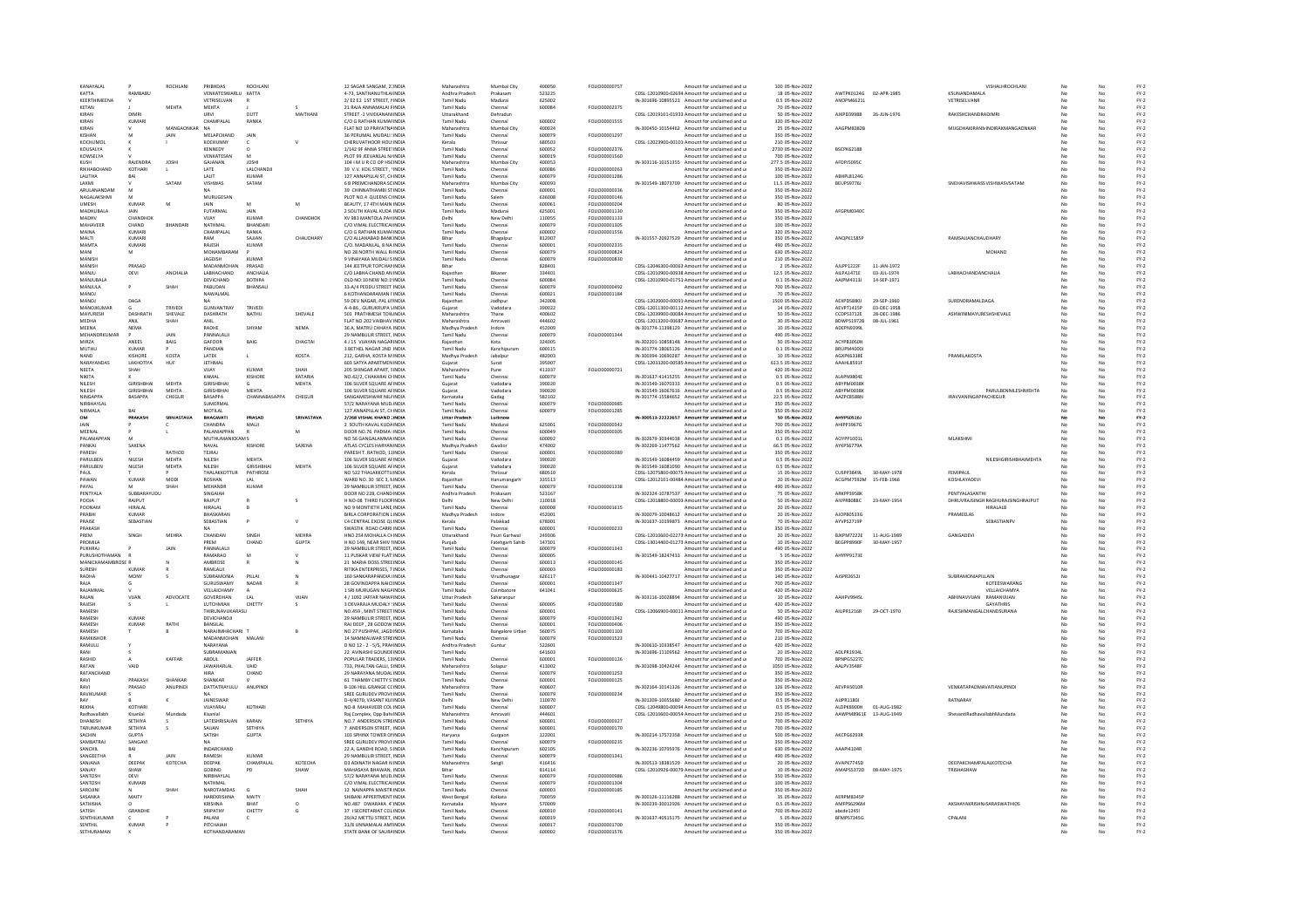|                                              | <b>UL</b>                        | HUDA            | <b>ABLIRAKAR</b>                    | SLIKRI               | <b>ILIRAPLE</b>         | SHUAIB MANZIL 605, NNDIA                                    | Karnataka                        | Uttara Kannada         | 581320           |                                | IN-300239-14744548 Amount for unclaimed and u                                                    | 58 05-Nov-2022                        | ACYPIO763H               |                            |                                                |              |          | $FY-2$           |
|----------------------------------------------|----------------------------------|-----------------|-------------------------------------|----------------------|-------------------------|-------------------------------------------------------------|----------------------------------|------------------------|------------------|--------------------------------|--------------------------------------------------------------------------------------------------|---------------------------------------|--------------------------|----------------------------|------------------------------------------------|--------------|----------|------------------|
| SHANKAR                                      | LAL                              |                 | LEELA                               | RAM                  | <b>SH</b>               | HOUSE NO. 31-32, JHA INDIA                                  | Harvana                          | Rohtak                 | 124001           |                                | IN-301477-20008958 Amount for unclaimed and u                                                    | 40 05-Nov-2022                        | AAQPL6807J               |                            | KUSUMSHANKAP                                   |              |          | $FY-2$           |
| SHANTABEN                                    | VACHHAN                          |                 | <b>GOVINDLAL</b>                    | VACHHAN              |                         | ASHISH BLOCK NO 11. INDIA                                   | Guiarat                          | Junagadh               | 362002           | FOLIO00000730                  | Amount for unclaimed and u                                                                       | 350 05-Nov-2022                       |                          |                            |                                                |              | No       | $FY-2$           |
| SHANTHA                                      | LAKSHMAN                         |                 | LAKSHMAN                            |                      |                         | NO 391 25TH MAIN, 11INDIA                                   | Karnataka                        | <b>Bangalore Urbar</b> | 560078           | FOLIO00002485                  | Amount for unclaimed and u                                                                       | 200 05-Nov-2022                       |                          |                            |                                                |              | No       | $FY-2$           |
| SHANTILAI                                    | KOCHAR                           |                 | <b>BALCHAND</b>                     | KOCHAR               |                         | THE OFFICIAL ASSIGNE INDIA                                  | Maharashtra                      | Mumbai City            |                  | <b>EQUIO00000105</b>           | Amount for unclaimed and u                                                                       | 1050.05-Nov-2022                      |                          |                            |                                                |              | No       | $FY-2$           |
| SHARADA<br>SHEVANT                           | DEVI                             | PEJE            | DILIP<br>MAHADEV                    | <b>KUMAR</b><br>PEJE | JAIN                    | 26/E REDDY RAMAN STINDIA<br>C/O AMRATLAL L BHAYINDIA        | Tamil Nadu                       | Chennai                | 600079<br>400002 | FOLIO00001312<br>FOLIO00000773 | Amount for unclaimed and u                                                                       | 420 05-Nov-2022<br>350 05-Nov-2022    |                          |                            | AMRITLALLBHAYAN                                |              | No       | $FY-2$<br>$FY-2$ |
| SHIVAM                                       | M<br>KUMAF                       |                 | KUMAR                               | ANAND                |                         | S/O KUMAR ANAND SHINDIA                                     | Maharashtra                      | Mumbai City<br>Patna   | 800009           |                                | Amount for unclaimed and u<br>CDSL-12010926-00408 Amount for unclaimed and u                     | 50 05-Nov-2022                        | DUAPK6704A               | 01-NOV-1996                | KUMARANAND                                     |              | No       | $FY-2$           |
| <b>SIVA</b>                                  | <b>KUMAR</b>                     | M               | MARI                                | MUTHU                | M                       | R 8/2 RE ORTS, METTU INDIA                                  | <b>Tamil Nadu</b>                | Salem                  | 636401           |                                | IN-301696-10541123 Amount for unclaimed and u                                                    | 6 05-Nov-2022                         | BFUPS8865P               |                            |                                                | No           | No       | $FY-2$           |
| SOMASUNDARAM                                 |                                  |                 | DANAPAL                             | G                    |                         | 9 AMMAN KOIL STREETINDIA                                    | Tamil Nadu                       | Chennai                | 600003           | FOLIO00001352                  | Amount for unclaimed and u                                                                       | 210 05-Nov-2022                       |                          |                            | MALLIGESWARS                                   | No           | No       | $FY-2$           |
| SONIA                                        | RAMESH                           | KHEMANI         | RAMESH                              |                      |                         | VANIK NIWAS SOC, FL/INDI/                                   | Maharashtra                      | Thane                  | 421004           |                                | CDSL-12033200-00342 Amount for unclaimed and u                                                   | 35 05-Nov-2022                        | AQNPK7613G               | 05-JUL-1971                |                                                |              |          | FY-2             |
| SRIPAL                                       |                                  | RATHOD          | NAGRAJ                              |                      |                         | 11 SEENU MUDALI STRINDIA                                    | Tamil Nadu                       | Chenna                 | 600001           | FOLIO00000029                  | Amount for unclaimed and u                                                                       | 350 05-Nov-2022                       |                          |                            |                                                |              | No       | $FY-2$           |
| SURRAMAN                                     |                                  |                 | KRISHNAMURTHY                       |                      |                         | NO 6/24 MUTHAMIL NINDIA                                     | Tamil Nadu                       | Chennai                | 600118           |                                | CDSL-12032800-00255 Amount for unclaimed and u                                                   | 2030 05-Nov-2022                      | CKGPS3376D               | 23-NOV-1963                |                                                |              | No       | $FY-2$           |
| SUKHLAL<br>SULOCHN.                          |                                  |                 | RKKABRAJ<br><b>ISHWAR</b>           | CHAND                |                         | 93 AZIZ MULK 3RD STRINDIA<br>E - 34 2ND FLOOR, SECINDIA     | Tamil Nadu                       | Chennai<br>New Delh    | 600006<br>110085 | FOLIO0000066                   | Amount for unclaimed and u<br>CDSL-12078700-00001 Amount for unclaimed and u                     | 420 05-Nov-2022<br>10 05-Nov-2022     | DSMPS0835Q               | 02-AUG-1961                | PARDEEPKUMA                                    | No           | No       | $FY-2$<br>$FY-2$ |
| SUNDAR                                       | MAHALINGAM                       | $\epsilon$      | <b>GURUSWAMY</b>                    | NADAR                |                         | 28 GOVINDAPPA NAICUNDIA                                     | Tamil Nadi                       | Chennai                | 600001           | FOLIO00001255                  | Amount for unclaimed and u                                                                       | 350 05-Nov-2022                       |                          |                            |                                                |              | No       | $FY-2$           |
| SUNDER                                       | RAI                              |                 | PREMCHAND                           | JAIN                 |                         | 10 VELLALA STREET, PINDIA                                   | Tamil Nadu                       | Chennai                | 600084           |                                | CDSL-12010900-00985 Amount for unclaimed and u                                                   | 0.1 05-Nov-2022                       | AVOPS0519M 14-AUG-1946   |                            | MANJUBALA                                      | No           | No       | $FY-2$           |
| SUNIL                                        | THAKKER                          |                 | KISHORE                             |                      |                         | SARVODAYA SURGICALINDIA                                     | Tamil Nadu                       | Chennai                | 600003           | FOLIO00001607                  | Amount for unclaimed and u                                                                       | 70 05-Nov-2022                        |                          |                            |                                                |              | No       | $FY-2$           |
| SURAJBEN                                     | <b>JAGJIVAN</b>                  |                 | <b>JAGJIVAN</b>                     | PANACHAND            |                         | 110 AUDIAPPA NAICKE INDIA                                   | Tamil Nadu                       | Chenna                 | 600079           | FOLIO00000953                  | Amount for unclaimed and u                                                                       | 630 05-Nov-2022                       |                          |                            | VIMALESHISHA                                   |              |          | $FY-2$           |
| SURENDRA                                     | <b>SINGH</b>                     | CHAUHAN         | LATE                                | MAHENDRA             | SINGH                   | LIG 2230 AWAS VIKAS IINDIA                                  | <b>Uttar Pradesh</b>             | Kanpur Naga            |                  |                                | IN-301330-18663842 Amount for unclaimed and u                                                    | 10 05-Nov-2022                        | ARAPC64950               |                            |                                                |              | No       | $FY-2$           |
| SURESH                                       | <b>KUMAR</b>                     |                 | CHAMPALAL                           | M                    |                         | 88 VALLUVARKOTTAMINDIA                                      | <b>Tamil Nadu</b>                | Chennai                | 600034           |                                | CDSL-13017400-00043 Amount for unclaimed and u                                                   | 0.5 05-Nov-2022                       | AAAHS0428Q               | 10-NOV-1969                |                                                |              | No       | $FY-2$           |
| SURESHKUMA<br>SURFSH                         | BABUBHA<br>REVANSIDDHAPP.SHIWANT | GANDH           | BABUBHAI<br>REVANSIDDHAPPA SANGAPPA |                      | <b>GANDI</b><br>SHIWANT | STH GOLIBAR ROAD A INDIA<br>585 SOUTH KASABA, SINDIA        | Maharashtra<br>Maharashtra       | Mumbai City<br>Solapur | 400055<br>413002 | FOLIO0000047                   | Amount for unclaimed and u<br>IN-302269-11180251 Amount for unclaimed and u                      | 100 05-Nov-2022<br>5 05-Nov-2022      | APXPS1866C               |                            | RAMILABENSURESHKUMARGA<br>MANGALSURESHSHILWANT | IDHNo<br>No. | No<br>No | $FY-2$<br>$FY-2$ |
| SURFSH                                       | SARAF                            |                 | HAMIRMALII                          |                      |                         | KURER MARKET, SHEOUNDIA                                     | Raiasthan                        | Sirohi                 | 307027           | EQUO00001024                   | Amount for unclaimed and u                                                                       | 350.05-Nov-2022                       |                          |                            |                                                | No.          | No       | $FY-2$           |
| SUSHEELA                                     | DEVI                             |                 | BHAG                                | CHAND                |                         | 23 GRAMA STREET, PLINDIA                                    | Tamil Nadu                       | Chennai                | 600024           | FOLIO00001742                  | Amount for unclaimed and u                                                                       | 100 05-Nov-2022                       | AAFPB8498Q               |                            |                                                | No           | No       | $FY-2$           |
| SWATHI                                       |                                  | SHAH            | MEHANDR                             | KUMAR                |                         | 29 NAMBULIR STREET, INDIA                                   | <b>Tamil Nadu</b>                | Chennai                | 600079           | FOLIO00001339                  | Amount for unclaimed and u                                                                       | 490 05-Nov-2022                       |                          |                            |                                                |              | No       | $FY-2$           |
| KRISHNAN                                     |                                  |                 | THIYAGARAJAN                        |                      |                         | 5 STH STREET, LAKSHNINDIA                                   | <b>Tamil Nad</b>                 | Chenna                 | 600061           | FOLIO00001909                  | Amount for unclaimed and u                                                                       | 70 05-Nov-2022                        |                          |                            |                                                |              | No       | $FY-2$           |
| RANGAVITTAL                                  |                                  |                 | NARASIMMAH                          |                      |                         | 41 FIRST CROSS STREETINDIA                                  | <b>Tamil Nadu</b>                | Chennai                | 600035           | FOLIO00002148                  | Amount for unclaimed and u                                                                       | 7 05-Nov-2022                         |                          |                            |                                                | No           | No       | $FY-2$           |
| THIRUMALA                                    | PRASAD                           |                 | SRINIVASA                           | <b>RAO</b>           |                         | 22C/23 SRINIVASA PUIINDIA                                   | <b>Tamil Nadu</b>                | Chennai                | 600019           | FOLIO00001787                  | Amount for unclaimed and u                                                                       | 70 05-Nov-2022                        |                          |                            |                                                |              | No       | $FY-2$           |
| TAMIL<br>THARAKA                             | MARAN<br>RAMIAH                  |                 | NATESAN<br>RANGANATHAM              |                      |                         | PLOT NO 29 III MAIN R INDIA                                 | Tamil Nad<br>Tamil Nadu          | Chenna                 | 600053<br>600003 | FOLIO00001180                  | Amount for unclaimed and u                                                                       | 70 05-Nov-2022                        |                          |                            |                                                |              |          | $FY-2$           |
| TITO                                         | JOSE                             |                 | JOSE                                |                      |                         | C/O S A C F (P) LTD, 25 INDIA<br>ARAKKAL HOUSE, KUTTINDIA   | Kerala                           | Chenna<br>Thrissur     | 680013           | FOLIO00001137                  | Amount for unclaimed and u<br>IN-301696-11123769 Amount for unclaimed and u                      | 350 05-Nov-2022<br>22.5 05-Nov-2022   | AFMPT3930R               |                            |                                                | No           | No<br>No | $FY-2$<br>$FY-2$ |
| TRILOCHAN                                    | SINGH                            |                 | GURBACHAN                           | SINGH                |                         | SAINI STUDIO WALI GAINDIA                                   | Punjab                           | Jalandhar              | 144201           |                                | IN-301604-10101850 Amount for unclaimed and u                                                    | 4 05-Nov-2022                         | AEIPS9699R               |                            |                                                | No           | No       | $FY-2$           |
| <b>USHA</b>                                  | KIRAN                            | <b>GEMAWAT</b>  | YASHWANT                            | GEMAWAT              |                         | YASHWANT GEMAWATINDI                                        | Rajastha                         | Sirohi                 | 307027           | <b>FOLIO00001046</b>           | mount for unclaimed and u                                                                        | 700 05-Nov-2022                       |                          |                            |                                                |              | No       | $FY-2$           |
| <b>LISHA</b>                                 | KITAWAT                          |                 | KIRAN                               | KITAWAT              |                         | B-503 D S K, CHANDRA INDIA                                  | Maharashtra                      | Pune                   | 411037           | EQLIQ00000722                  | Amount for unclaimed and u                                                                       | 350.05-Nov-2022                       |                          |                            |                                                |              | No       | FY-2             |
| Umeshchandra                                 | Shivpratapii                     | Laddha          | Shivpratapii                        |                      | Laddha                  | I. U. D. P. Colony, Wash NDIA                               | Maharashtra                      | Washim                 | 444505           |                                | CDSL-12010601-00068 Amount for unclaimed and u                                                   | 50 05-Nov-2022                        | ACBPL9467B               | 30-JUN-1951                | Nirmalal addha                                 | No           | No       | $FY-2$           |
| SARANGAPANI                                  |                                  |                 | VISHWANATHAN                        |                      |                         | 23 ZINDA SAHIB STREEINDIA                                   | <b>Tamil Nadu</b>                | Chennai                | 600079           | FOLIO0000046                   | Amount for unclaimed and u                                                                       | 350 05-Nov-2022                       |                          |                            |                                                |              | No       | $FY-2$           |
| VANAJA                                       |                                  |                 | SELVAKUMAR                          |                      |                         | AP 759 94TH STREET, 1INDIA                                  | Tamil Nadu                       | Chenna                 | 600078           | FOLIO00001623                  | Amount for unclaimed and u                                                                       | 210 05-Nov-2022                       | AFAPVS533                |                            | <b>JAYESHCSHA</b>                              |              |          | $FY-2$           |
| VARADHARAILILLI                              |                                  |                 | KADALANGUDI                         |                      |                         | NO 11 AGATHIYAR NA(INDIA                                    | Tamil Nadu                       | Chennai                | 600049           |                                | CDSL-12044700-05261 Amount for unclaimed and u                                                   | 0.5 05-Nov-2022                       | AFIPV3472N               | 03-SEP-1966                | <b>VDHANALAKSHMI</b>                           |              | No       | $FY-2$           |
| VARSHA<br>VEERANJANEYA                       | PRASAD                           |                 | LATESHR<br>VENKATESHWARLU TUMMEPALL |                      | MALHOTRA                | POCKET- F 17/45, SECTINDIA<br>FLAT NO 408 3 4 802, NNDIA    | Delhi<br>Telangana               | New Delhi<br>Hyderabac | 110085<br>50002  |                                | IN-300206-10189296 Amount for unclaimed and u<br>IN-300450-14389741 Amount for unclaimed and u   | 15 05-Nov-2022<br>0.1 05-Nov-2022     | AEVPV6264L<br>AFDPT2259. |                            | LALB<br>TMADHUSREE                             | No           | No       | $FY-2$<br>$FY-2$ |
| VENKATRAM                                    |                                  |                 | MOCHERLA                            |                      |                         | DOOR NO 10-16-25, AFINDIA                                   | Andhra Pradesh                   | Krishna                | 520001           |                                | IN-301895-10631708 Amount for unclaimed and u                                                    | 5 05-Nov-2022                         | ANOPM6665G               |                            |                                                |              | No       | $FY-2$           |
| VUAY                                         | DOSHI                            |                 | AMRUTLAL                            | DOSHI                |                         | PLOT NO 238 DOOR N(INDIA                                    | Tamil Nadu                       | Chennai                | 600039           | FOLIO00001295                  | Amount for unclaimed and u                                                                       | 350 05-Nov-2022                       | ACSPV0793R               |                            |                                                | No.          | No       | $FY-2$           |
| VUAY                                         | KASHINATH                        | MOHILE          | KASHINATH                           | MOHILE               |                         | NARENDRA COMPLEX, INDIA                                     | Maharashtra                      | Mumbai City            | 400068           |                                | IN-302759-10000968 Amount for unclaimed and u                                                    | 35 05-Nov-2022                        | AABPM6166A               |                            | SUCHETAVIJAYMOHILE                             | No           | No       | $FY-2$           |
| VUAY                                         | <b>KUMAR</b>                     | MALU            | MALU                                |                      |                         | <b>D-35 MIG 1 DEVENDR/INDIA</b>                             | Madhya Pradesh                   |                        | 492004           | FOLIO0000041                   | Amount for unclaimed and u                                                                       | 350 05-Nov-2022                       |                          |                            |                                                |              | No       | $FY-2$           |
| VIIAY                                        | <b><i><u>ЧАН</u></i></b>         |                 | <b>VITHALDAS</b>                    |                      | SHAH                    | 205 SHINGAR APART, SINDIA                                   | Maharashtra                      |                        | 411037           | FOLIO00000720                  | Amount for unclaimed and u                                                                       | 420 05-Nov-2022                       |                          |                            |                                                |              | No       | $FY-2$           |
| VUAYA<br>VUAYAKUMAR                          |                                  | SHAH<br>M       | NARSI<br>MARULASIDDAPPA B           | CHATRABHUJ           | LODAYA                  | 9 VIJAY ILLAM RAMALINDIA                                    | Tamil Nadu<br>KARNATAKA          | Coimbatore             | 641011<br>577239 |                                | CDSL-13041400-01539 Amount for unclaimed and u                                                   | 2460 05-Nov-2022<br>5 05-Nov-2022     | AXSPS8334A<br>AFTPV6138A | 25-JUN-1946<br>13-JUL-1976 | SANJAYPMYSHERI<br><b>JYOTHI</b>                | No           | No<br>No | $FY-2$<br>$FY-2$ |
| VIKRAN                                       | <b>JADEJA</b>                    |                 | CHHATRASINH                         |                      | s                       | Y C HALLI, (TALUK) HCINDIA<br>13TH WEST CROSS RO/INDI/      | Tamil Nadu                       | Chenna                 | 60003            | FOLIO00001348                  | CDSL-12034400-00183 Amount for unclaimed and u<br>Amount for unclaimed and u                     | 350 05-Nov-2022                       |                          |                            |                                                |              |          | $FY-2$           |
| VIMAL                                        | KUMAR                            |                 | THAMRI                              |                      | Ġ                       | 25 GREAMS ROAD, THINDIA                                     | Tamil Nadu                       | Chennai                | 600006           | FOLIO00000331                  | Amount for unclaimed and u                                                                       | 700 05-Nov-2022                       |                          |                            |                                                |              | No       | $FY-2$           |
| <b>VINODBHAI</b>                             | MEHTA                            |                 | MANSUKHLAL                          | MEHTA                |                         | VADHVANIA STREET, NINDIA                                    | Guiarat                          |                        | 363641           |                                | IN-300159-10620168 Amount for unclaimed and u                                                    | 550 05-Nov-2022                       | AOOPM2511N               |                            |                                                | No           | No       | $FY-2$           |
| <b>VISHWANATHA</b>                           |                                  |                 | <b>HANDIGOLA</b>                    |                      | s                       | NO.1668, 2ND CROSS, INDIA                                   | Karnataka                        | <b>Bangalore Urbar</b> | 560021           |                                | IN-300239-14526645 Amount for unclaimed and u                                                    | 4.5 05-Nov-2022                       | AMOPV9803N               |                            |                                                |              | No       | $FY-2$           |
| <b>VUMMITIDURGA</b>                          | VENKATA                          | SREEDHAR        | NAGENDRA                            | RAO                  |                         | D NO 14-73-14, MAIN IINDIA                                  | Andhra Pradesh                   | Krishna                | 521366           |                                | CDSL-12036900-00072 Amount for unclaimed and u                                                   | 5 05-Nov-2022                         | AKWPD8750G               | 15-MAR-1977                | VEIMMITHAVARARVATH                             |              | No       | $FY-2$           |
| <b>VYIANTHI</b>                              |                                  |                 | SOHANLAL                            |                      |                         | 33/11 PEDDU NAICKENINDIA                                    | Tamil Nadu                       | Chennai                | 600079           | EQUO00001587                   | Amount for unclaimed and u                                                                       | 100.05-Nov-2022                       |                          |                            |                                                | No.          | No       | FY-2             |
| YOGESH                                       | RATHI                            | ٠               | <b>NA</b>                           |                      |                         | 23/26 ZINDA SAHIB STIINDIA                                  | Tamil Nadu                       | Chennai                | 600079           |                                | IN-300513-13660808 Amount for unclaimed and u                                                    | 29.5 05-Nov-2022                      | ADNPR2872D               |                            |                                                | No           | No       | $FY-2$           |
| YOGESHKUMA                                   | PATEL                            |                 | GOPALBHA<br>ALAGIRISAMY             | PATEL                |                         | 23/A SAMARATH SOC. INDIA                                    | Gujarat                          | Kheda                  | 387001           |                                | IN-300757-10999802 Amount for unclaimed and u                                                    | 0.5 05-Nov-2022                       |                          |                            | <b>GOPLABHAIPATEL</b>                          |              | No       | $FY-2$           |
| JAYANTH<br><b>MALHOTRA</b>                   |                                  | ×               | <b>MAI HOTRA</b>                    |                      | $\circ$                 | 12-A MAIN STREET, SLINDIA<br>W NO 1 JAWAHAR NA INDIA        | Tamil Nadu<br>Jammu And Kashmir  | Chenna<br>Kathua       | 600011<br>184141 | FOLIO0000185:                  | Number of underlying Shares<br>IN-302349-10186975 Number of underlying Shares                    | 14000 05-Nov-2022<br>500 05-Nov-2022  | ARFPM9170R               |                            | VIMI AMAI HOTRA                                |              | No<br>No | $FY-2$<br>$FY-2$ |
| ABDUL                                        | AZEEZ                            |                 | ZAINULABDEEN                        |                      | n.                      | NO 4 CUSTOMS COLONINDIA                                     | <b>Tamil Nadu</b>                | Chennai                | 600015           | FOLIO00001143                  | Number of underlying Shares                                                                      | 6300 05-Nov-2022                      |                          |                            | NUAMANAMD                                      | No           | No       | $FY-2$           |
| AJITKUMAR                                    |                                  |                 | CHAMPALAL                           |                      |                         | 88 VALLUVAR KOTTANINDI                                      | Tamil Nadu                       |                        | 600034           |                                | CDSL-13017400-00043 Number of underlying Shares                                                  | 5 05-Nov-2022                         | AAFHA7779H               | 04-MAR-1973                |                                                |              |          | FY-2             |
|                                              | <b>ΡΑΓΛΑΜΚΙΜΑΒ</b>               |                 | PADAMKUMAR                          |                      | PATNI                   | 1 A DEVAPETH SHALA JINDIA                                   | Maharashtra                      | Washim                 | 444505           |                                | CDSL-12010601-00178 Number of underlying Shares                                                  | 250 05-Nov-2022                       | ATNPP9136G               | 12-JUN-1976                |                                                |              | No       | $FY-2$           |
| AKASH                                        |                                  | PATNI           |                                     | ROOPCHAND            |                         |                                                             | Maharashtra                      | Pune                   | 411042           | FOLIO00000723                  | Number of underlying Shares                                                                      |                                       |                          |                            |                                                |              | No       | $FY-2$           |
| AMICHAND                                     | JAIN                             |                 | HANSAJI                             | <b>JAIN</b>          |                         | 192 B GURUWAR PETHINDIA                                     |                                  |                        |                  |                                |                                                                                                  | 3500 05-Nov-2022                      |                          |                            |                                                |              | No       | $FY-2$           |
| AMRITLAL                                     |                                  | <b>DOSHI</b>    | CHUNILAL                            | JESAJI               |                         | C/O.SANGHVI AMRITL/INDIA                                    | Tamil Nadu                       | Chennai                | 600079           | FOLIO00002181                  | Number of underlying Shares                                                                      | 1400 05-Nov-2022                      |                          |                            |                                                |              |          |                  |
| AMRITLAL                                     |                                  | BHAYAN          | LALI                                |                      | BHAYAN                  | 14/B ZAOBAWADI, TH/INDI/                                    | Maharashtra                      | Mumbai City            | 400002           | FOLIO00000771                  | Number of underlying Shares                                                                      | 3500 05-Nov-2022                      |                          |                            | BHANUMATIABHAYAN                               |              |          | $FY-2$           |
| AMRITI AL                                    | <b>PUKHRAIII</b>                 |                 | PUKHRAJ                             |                      |                         | MUKESH PROVISION S'INDIA                                    | Maharashtra                      |                        | 410405           | FOLIO00000414                  | Number of underlying Share                                                                       | 3500 05-Nov-2022                      |                          |                            |                                                |              | No       | $FY-2$           |
| ANAND                                        | SHANKER                          | AGARWAI         | <b>UMA</b>                          | SHANKER              | AGARWAL                 | 58 VIKRAMADITYA PUFINDIA                                    | <b>Uttar Pradesh</b>             | Bareilly               |                  |                                | IN-301186-20028054 Number of underlying Shares                                                   | 1000 05-Nov-2022                      | AAQPA6718D               |                            | SAURABHAGARWGEETAAGARWAL                       | No           | No       | $FY-2$           |
| ANANTRA                                      | MOHANLAL                         | MEHTA           | MOHANLAI                            |                      |                         | 8 VUYA APPT, DADI SETINDIA                                  | Maharashtra                      | Mumbai City            | 400064           | FOLIO00000785                  | Number of underlying Shares                                                                      | 1500 05-Nov-2022                      |                          |                            |                                                |              | No       | $FY-2$           |
| ANASUYA<br><b>ANILKLIMAR</b>                 | GAJJI<br>PUNJABI                 |                 | NAGABHUSHAM<br>NANDUMAL             | PUNIA                |                         | C/O G MOHAN H NO 1: INDIA<br>T H X 96, ADIPUR, KUTHNDIA     | Telangana<br>Guiarat             | Nalgonda<br>Kachchh    | 508207<br>370205 | FOLIO00000640                  | Number of underlying Share                                                                       | 700 05-Nov-2022<br>50 05-Nov-2022     | ADAPP3124D               |                            | NANDUMALPUNIARI                                |              | No       | $FY-2$<br>$FY-2$ |
| ANITHA                                       | CH                               |                 | LOK                                 | <b>KUMAR</b>         | CH                      | M/S PLUS POINT AGEN INDIA                                   | <b>Tamil Nadu</b>                | Chennai                | 600112           |                                | IN-300214-12099318 Number of underlying Shares<br>IN-300441-10840140 Number of underlying Shares | 7000 05-Nov-2022                      | AEXPC8883Q               |                            | LOKKUMARCH                                     | No           | No       | $FY-2$           |
| ANJANA                                       | JAIN                             |                 | RANJITH                             | JAIN                 |                         | OTARMAL CHUNILAL, HNDIA                                     | Maharashtra                      |                        | 410203           | FOLIO00000309                  | Number of underlying Shares                                                                      | 3500 05-Nov-2022                      |                          |                            | RANJEETJAIN                                    | No           | No       | $FY-2$           |
| ANKUR                                        | VASHISHT                         |                 | RAM                                 | <b>KRISHAN</b>       | SHARMA                  | H NO 3654, SECTOR 46 INDIA                                  | Chandigarh                       | Chandigart             | 160047           |                                | IN-301143-10352190 Number of underlying Share                                                    | 1050 05-Nov-2022                      | AESPV5229A               |                            | SATYADEVISHARMA                                | No           | No       | $FY-2$           |
| ANUSIYA                                      |                                  |                 | DAMODARAN                           |                      |                         | 93 AZIZ MULK 3RD STRINDIA                                   | <b>Tamil Nadu</b>                | Chennai                | 600006           | FOLIO00000663                  | Number of underlying Share                                                                       | 4200 05-Nov-2022                      |                          |                            |                                                | No           | No       | $FY-2$           |
| APARNA<br>ARCHANA                            | SAHA<br>JAIN                     |                 | ANUP                                | KUMAR<br>JAIN        | SAHA                    | HYDARPUR, NEAR 22 HINDIA<br>25 THIRUVENGADAM : INDIA        | <b>West Bengal</b><br>Tamil Nadu | Malda<br>Chennai       | 732101<br>600033 | FOLIO00001977                  | IN-301696-10963204 Number of underlying Shares                                                   | 250 05-Nov-2022<br>700 05-Nov-2022    | BHPPS5172L               |                            | ANUPKUMARSAHA<br>SUDHEERJAIL                   | No           | No<br>No | $FY-2$           |
| ARHAMCREDITCAPITA PRIVATE                    |                                  | <b>LIMITED</b>  | SUDHEER                             |                      |                         | 202 C KANCHAN SAGAHNDIA                                     | Madhya Prades                    | Indore                 | 452001           |                                | Number of underlying Shares                                                                      | 500 05-Nov-2022                       | AAICA8138J               | 18-JUN-199                 |                                                |              | No       | $FY-2$           |
| ARVIND                                       |                                  |                 | <b>BABULAUL</b>                     | <b>LODHI</b>         |                         | REXINE CENTRE 76 MI INDIA                                   | Tamil Nadu                       | Chenna                 | 600079           | EQUIO0000294                   | CDSL-12033300-00658 Number of underlying Shares<br>Number of underlying Share:                   | 3500.05-Nov-2022                      |                          |                            |                                                |              | No       | $FY-2$<br>FY-2   |
| <b>ASHITA</b>                                | GUPTA                            |                 | <b>GUPTA</b>                        |                      | $\mathbf{S}$            | 106 MUKKTANAND N/INDIA                                      | Raiasthan                        | Jaipur                 | 302015           |                                | CDSL-12030000-00004 Number of underlying Shares                                                  | 700 05-Nov-2022                       | ALXPG7406J               | 11-FEB-1976                |                                                |              | No       | $FY-2$           |
| <b>ASHOP</b>                                 | KUMAF                            | JAIN            | DEEPCHAND                           |                      |                         | 15 ELEPHANT GATE STINDIA                                    | Tamil Nad                        |                        | 600079           | FOLIO00000262                  | Number of underlying Share                                                                       | 700 05-Nov-2022                       |                          |                            |                                                |              |          | FY-2             |
| ASHOK                                        | KUMAR                            | <b>IHANWAR</b>  | RHANWAR                             | $ \Delta $           | <b>IHANWAR</b>          | 42 EKLING COLONY, H. INDIA                                  | Raiasthan                        | Udaipu                 | 313001           |                                | IN-300450-11459108 Number of underlying Share:                                                   | 2000 05-Nov-2022                      | ACDPI4921F               |                            | <b>SANJAYKUMARIHANWAR</b>                      | No           | No       | $FY-2$           |
| ASHOK                                        | <b>KUMAR</b>                     | RAWAL           | BABULALII                           | RAWAL                |                         | KALYAN TEXTILES. IST FINDIA                                 | Raiasthan                        | Sirohi                 | 307027           | FOLIO00001018                  | Number of underlying Shares                                                                      | 3500 05-Nov-2022                      |                          |                            |                                                |              | No       | $FY-2$           |
| ASHOKKUMAR                                   |                                  |                 | <b>NA</b>                           |                      | M                       | 10 VELLALA STREET, PUNDIA                                   | <b>Tamil Nadu</b>                | Chenna                 | 600084           |                                | IN-300513-22329336 Number of underlying Shares                                                   | 1 05-Nov-2022                         | AAOHA6908F               |                            |                                                |              | No       | $FY-2$           |
| ASWINKLIMAR                                  | MADRI                            | JAIN            | MADRI<br>PUKHRAJJI                  |                      |                         | PENWALA BLDG TO UVINDIA<br>NO. 33B PEEDU NAICKINDIA         | Karnataka<br>Tamil Nadu          | Chenna                 | 580028<br>600079 | EQUO0001245                    | IN-301549-18945015 Number of underlying Shares<br>Number of underlying Share                     | 250 05-Nov-2022<br>4900 05-Nov-2022   | AKNPM7579I               |                            |                                                |              | No<br>No | $FY-2$           |
| ATLIL                                        | DALMIA                           |                 | <b>DINESH</b>                       | KUMAR                | DALMIA                  | C/O NARESH CHANDANINDIA                                     | West Bengal                      | Kolkata                | 700001           | FOLIO00000587                  | Number of underlying Shares                                                                      | 3500 05-Nov-2022                      |                          |                            |                                                | No           | No       | $FY-2$<br>$FY-2$ |
| BABY                                         | RAPHAEL                          |                 | LateRAPHAEL                         | M                    |                         | MANIYAKKU HOUSE, P INDIA                                    | Kerala                           | Thrissur               | 680301           |                                | CDSL-12023900-00003 Number of underlying Shares                                                  | 175 05-Nov-2022                       | AJVPB96268               |                            | <b>XAVIRAPHAELM</b>                            |              | No       | $FY-2$           |
| BALASUBRAMAN                                 |                                  |                 | RAMACHANDRAL                        |                      |                         | 2498 TRICHY ROAD, ONNDIA                                    | Tamil Nadu                       | Coimbator              | 641016           |                                | IN-301774-16697389 Number of underlying Share                                                    | 280 05-Nov-2022                       | APDPB3545H               |                            |                                                |              | No       | $FY-2$           |
| RARKHA                                       |                                  |                 | DEEPAK                              |                      |                         | 33 KELLYS COURT 150 INDIA                                   | Tamil Nadu                       | Chennai                | 600010           | <b>EQUO0000913</b>             | Number of underlying Share:                                                                      | 700 05-Nov-2022                       |                          |                            |                                                |              | No       | EY-2             |
| <b>BHAGWANTI</b>                             |                                  |                 | RATAN                               | CHAND                |                         | 29 NARAYANA MUDALINDIA                                      | Tamil Nadu                       | Chennai                | 600079           | FOLIO00001254                  | Number of underlying Shares                                                                      | 3500 05-Nov-2022                      |                          |                            |                                                |              | No       | $FY-2$           |
| BHANUBEN<br>RHANUMATI                        | RHAYANI                          | PATEL           | PATEL<br><b>AMRATIAL</b>            | LALI                 | RHAYANI                 | 30 SWAMY PILLAI STRIINDIA<br>14/B ZAOBA WADI. TH. INDIA     | <b>Tamil Nadu</b><br>Maharashtra | Chennai<br>Mumbai City | 600112<br>400002 | FOLIO00000210<br>FOLIO00000772 | Number of underlying Shares<br>Number of underlying Share                                        | 7000 05-Nov-2022<br>3500 05-Nov-2022  |                          |                            | PATELBB<br>AMRITI ALLAL IIRHAYAN               | No.          | No<br>No | $FY-2$<br>$FY-2$ |
| BHATIA                                       | <b>JITUBHAI</b>                  |                 | SOMABHAI                            | $\mathbf{L}$         | BHATIA                  | NO. 150 GATE NO-1 . JINDIA                                  | Guiarat                          | Patan                  | 384265           |                                | IN-300343-20082095 Number of underlying Share                                                    | 1 05-Nov-2022                         | AHWPB1772R               |                            |                                                | No           | No       | $FY-2$           |
| BUILINOORULLAHA                              | KADHER                           | MOHAIDEEN       | SHAMA                               | ABIDUNNISA           |                         | 59/20, DHANAPAL CHEINDIA                                    | Tamil Nadu                       | Chennai                | 600033           |                                | IN-301774-11451186 Number of underlying Shares                                                   | 500 05-Nov-2022                       | AUVPK1951D               |                            |                                                | No           | No       | $FY-2$           |
| BIJOY                                        | KUMAF                            | GHOSH           | ANANDA                              | MAY                  | <b>GHOSH</b>            | <b>GUSHKARA HATTALA, IINDIA</b>                             | <b>West Bengal</b>               | Bardhamar              | 713128           |                                | IN-301250-28484492 Number of underlying Shares                                                   | 350 05-Nov-2022                       | AJKPG2157N               |                            | CHAITALIGHOSI                                  |              | No       | $FY-2$           |
| <b>RSV</b>                                   | PRASAD                           |                 | CHANDRRAO                           |                      |                         | 12 - 22 -41 ARYAPURAIINDIA                                  | Andhra Pradesh                   | East Godavar           | 533104           |                                | IN-300450-12724387 Number of underlying Share                                                    | 350 05-Nov-2022                       | AKYPB2725R               |                            |                                                |              | No       | $FY-2$           |
| <b>CHAITALL</b>                              | AMIT                             | SHAH            | AMIT                                | SHAH                 |                         | <b>JAY LARH COMPLEX FINDIA</b>                              | Guiarat                          | Jamnagar               | 361001           |                                | IN-300974-10462761 Number of underlying Shares                                                   | 200.05-Nov-2022                       | ANWPS9510L               |                            | <b>AMITRASIKI AI SHAH</b>                      | No.          | No       | FY-2             |
| CHETAN                                       |                                  | SHELAT          | BIPINCHANDRA                        | $\sim$               | SHELAT                  | 28 GOVINDAPPA NAICHNDIA                                     | Tamil Nadu                       | Chennai                | 600001           | FOLIO00001256                  | Number of underlying Shares                                                                      | 7000 05-Nov-2022                      |                          |                            | VIDYACSHELAT                                   | No           | No       | $FY-2$           |
| CHETHAN<br><b>DAMANINVESTMENTS P</b>         |                                  | <b>LTD</b>      | GUDARCHAND<br><b>NA</b>             |                      |                         | 21 E SATHANKADU HIGINDIA<br>NO 17/18 VIJAY COMP INDIA       | <b>Tamil Nadu</b><br>Tamil Nadu  | Chenna<br>Chennai      | 600019<br>600079 |                                | IN-300214-18122671 Number of underlying Shares                                                   | 4000 05-Nov-2022<br>13300 05-Nov-2022 | ADSPC4381F<br>AAACD3089P |                            |                                                |              | No       | $FY-2$<br>$FY-2$ |
| DHANASEKARAN                                 |                                  |                 | RADHA                               | KRISHNAN             |                         | OLD NO 16/3 NEW NO INDIA                                    | <b>Tamil Nadu</b>                | Kanchipuram            | 631502           |                                | IN-300302-10043113 Number of underlying Shares<br>IN-300394-16573399 Number of underlying Shares | 15 05-Nov-2022                        | ANYPD4124H               |                            |                                                | No           | No       | $FY-2$           |
| DHANJI                                       | DALI                             | PRAJAPATI       | DALI                                | PRAJAPATI            |                         | DENA BNAK, MANIK CHNDIA                                     | Guiarat                          | Ahmedabad              | 380001           | FOLIO00001357                  | Number of underlying Shares                                                                      | 3500 05-Nov-2022                      |                          |                            |                                                |              | No       | $FY-2$           |
| DHARMARAJAN                                  |                                  |                 | SEENIAPPA                           | NADAR                |                         | 7/C1 NATHAN STREET, INDIA                                   | Tamil Nadu                       | Chennai                | 600031           | FOLIO00001662                  | Number of underlying Share                                                                       | 7000 05-Nov-2022                      |                          |                            |                                                |              |          | $FY-2$           |
| DHIRENDRA                                    | KANTILAI                         | <b>JARIWALA</b> | KANTILAL                            |                      |                         | 4/4385 H NO 3RD FLOUNDIA                                    | Gujarat                          | Surat                  | 395003           |                                | IN-300450-14072546 Number of underlying Shares                                                   | 750 05-Nov-2022                       | ADEPISASSH               |                            | NIMISHADHIRENDRAIARIWAI A                      |              | No       | $FY-2$           |
| DIPIKA                                       | FALGUN                           | PANDYA          | FALGUN                              | PANDYA               |                         | C/103 VAIBHAVI CO O INDIA                                   | Maharashtra                      |                        | 401203           |                                | IN-300888-14529425 Number of underlying Shares                                                   | 1000 05-Nov-2022                      | AFYPP6293H               |                            | SALONIFALGUNP/FALGUNHPANDYA                    | No           | No       | $FY-2$           |
| <b>DOOMAPPA</b>                              |                                  |                 | SHESAPPA                            | SALIAN               |                         | SHREEDURGA, 7-5 674 INDIA                                   | Karnataka                        | Dakshina Kannada       | 575006           |                                | IN-300239-10572127 Number of underlying Shares                                                   | 25 05-Nov-2022                        | AAEPU0060/               |                            | NALINID                                        |              |          | $FY-2$           |
| EKAMBARAM<br><b>GANDHI</b>                   | DHANESH                          | SHREYANS        | PERIYASAMY<br><b>GANDHI</b>         | SHREYANS             | <b>GALITAMCHAND</b>     | NO 42 KAMALA NAGAFINDIA<br>ARHAY CLINIC DEODIKUNDIA         | <b>Tamil Nadu</b><br>Maharashtra | Chenna<br>Solanur      | 600019<br>413101 | FOLIO00001563                  | Number of underlying Share<br>IN-300476-42823656 Number of underlying Shares                     | 7000 05-Nov-2022<br>350.05-Nov-2022   | AFVPG72781               |                            | <b>GANDHIMANISHADHANESH</b>                    | No.          | No       | $FY-2$<br>EY-2   |
| GAURAV<br><b>GEOJITBNPPARIBASFINSERVICES</b> |                                  | <b>LIMITED</b>  | CHANDER                             | <b>MOHAN</b>         | SAXENA                  | 167. MAHARAJ NAGARINDIA<br><b>GEOJIT BNP PARIBAS FINDIA</b> | <b>Uttar Pradesh</b>             | Agra                   | 682024           |                                | IN-301055-10519353 Number of underlying Shares<br>IN-300239-10324155 Number of underlying Shares | 70 05-Nov-2022<br>1 05-Nov-2022       | BFBPS4161P<br>AABCG1935E |                            |                                                |              |          | $FY-2$<br>$FY-2$ |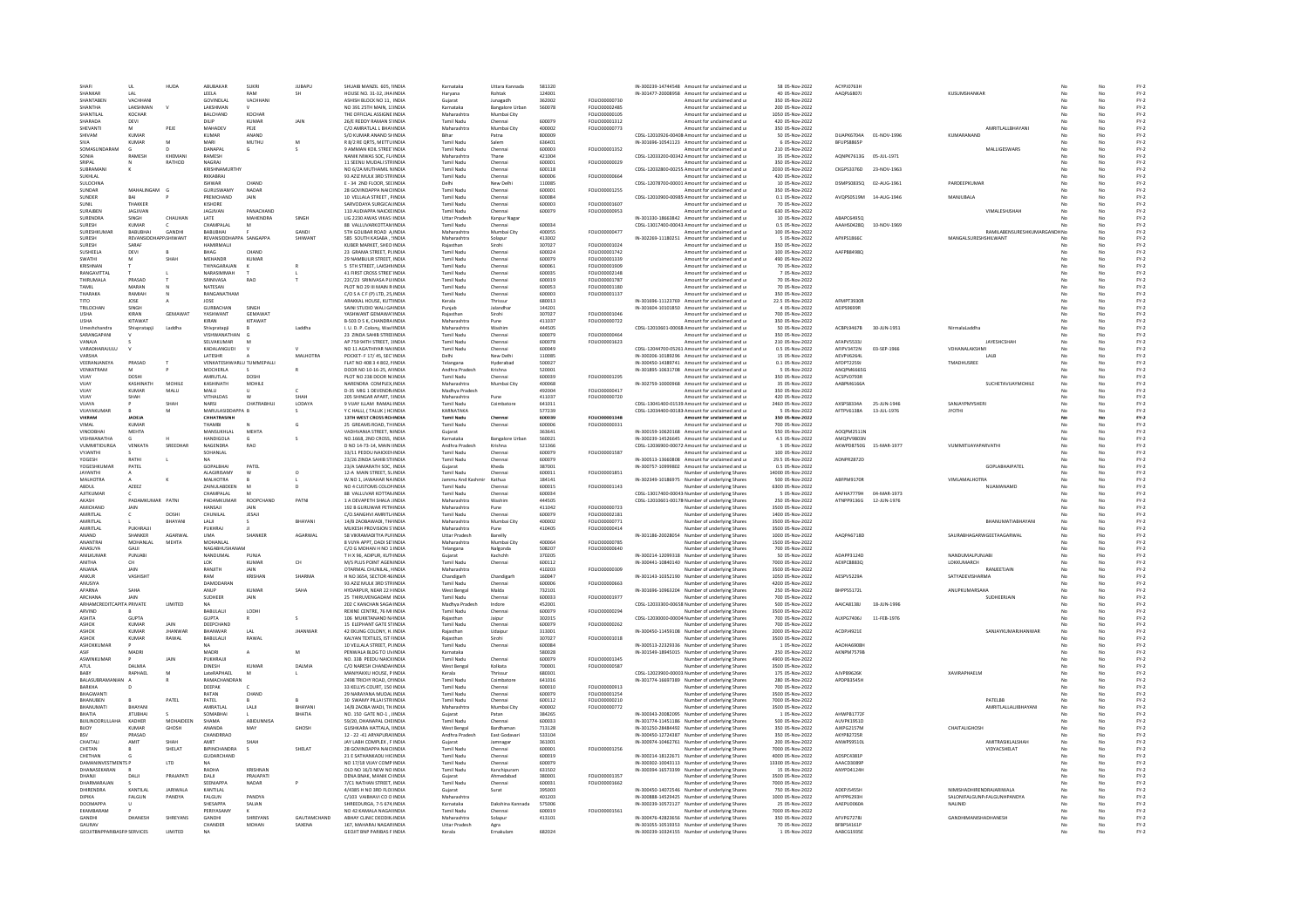|                           | DEVI                   |               | OAKCHAND                         |                 |              | 20 KRISHNAPPA AGRAHNDIA                               | Tamil Nadu                  | Chenna                 | 600079           | FOLIO00000289  | Number of underlying Shares                                                                      | 3500 05-Nov-2022                    |                   |             |                                                      |     |          | $FY-2$           |
|---------------------------|------------------------|---------------|----------------------------------|-----------------|--------------|-------------------------------------------------------|-----------------------------|------------------------|------------------|----------------|--------------------------------------------------------------------------------------------------|-------------------------------------|-------------------|-------------|------------------------------------------------------|-----|----------|------------------|
| GOMT<br>GOPI              | KISHAN                 | GUPTA         | <b>IATEGANGA</b>                 | PRASAD          | <b>GUPTA</b> | <b>164/4 VINORA NAGARINDIA</b>                        | Uttar Pradesh               |                        |                  |                | IN-300556-10073453 Number of underlying Shares                                                   | 14000 05-Nov-2022                   | ACZPK1442K        |             | REKHAGUPTA                                           |     |          |                  |
| GOUTHAM                   |                        |               | PARASMAL                         |                 |              | REP MOOLCHAND FIN/INDIA                               | Tamil Nadu                  | Kanpur Naga<br>Chennai | 600018           | FOLIO00001631  | Number of underlying Shares                                                                      | 4200 05-Nov-2022                    |                   |             |                                                      |     | No       | $FY-2$<br>$FY-2$ |
|                           |                        |               | SHIVARAM                         |                 |              | C/O RAJLAXMI STEEL C INDIA                            | Tamil Nadu                  |                        | 600003           | FOLIO00000837  |                                                                                                  | 3500 05-Nov-2022                    |                   |             |                                                      |     |          |                  |
| GOVIND<br>GOVIND          |                        | RAWAL         | <b>SLIRVA</b>                    | PRAKASARAC      |              |                                                       |                             | Chennai                |                  |                | Number of underlying Shares                                                                      |                                     |                   |             |                                                      |     | No       | $FY-2$           |
|                           | SANKA                  |               |                                  |                 |              | DIGGIRALA (MANDALA INDIA                              | Andhra Pradesl              | Guntu                  | 522305           | FOLIO00000391  | Number of underlying Share                                                                       | 10500 05-Nov-2022                   |                   |             |                                                      |     | No       | $FY-2$           |
| <b>GURURA IA</b>          |                        |               | <b>HARIDAS</b>                   | KEDLAYA         |              | H NO 150 GOVT GIRLS INDIA                             | Karnataka                   |                        | 562123           |                | IN-302148-10033358 Number of underlying Shares                                                   | 100 05-Nov-2022                     | AONPG7543R        |             | <b>GAYATHRIG</b>                                     | No. | No       | FY-2             |
| <b>ISHA</b>               | <b>SECURITIES</b>      | LIMITED       | <b>NA</b>                        |                 |              | 22 GOVT.SERVANT SCINDIA                               | Guiarat                     | Ahmedabac              | 380009           |                | IN-301321-10399438 Number of underlying Shares                                                   | 5 05-Nov-2022                       | AAACI3648H        |             |                                                      | No  | No       | $FY-2$           |
| JAGDISH<br><b>IAGDISH</b> | <b>KUMAR</b><br>PRASAD |               | <b>DOONGAF</b><br>SHRIGOPAL      | CHAND<br>PRASAD | IT.          | 9 VINAYAKA MUDALI SINDIA                              | Tamil Nadu<br>Uttar Pradesh | Chennai                | 600079           | FOLIO00000832  | Number of underlying Shares                                                                      | 3500 05-Nov-2022                    | ADDPJ9732C        |             | SUNITA                                               |     | No<br>No | $FY-2$<br>$FY-2$ |
|                           |                        |               |                                  |                 |              | PLOT NO-19 DEEP NAGINDIA                              |                             | Agra                   |                  |                | IN-301653-10363008 Number of underlying Shares                                                   | 150 05-Nov-2022                     | <b>BNNPP8437K</b> |             |                                                      |     |          |                  |
| JAIDESH                   | PAL                    | WASON         | RAM                              | AHAR            | WASON        | 54/D RACE COURSE, DHNDIA                              | Uttarakhand                 | Dehradun               |                  |                | CDSL-13028600-00006 Number of underlying Shares                                                  | 5 05-Nov-2022                       |                   | 30-JAN-1949 | SURESHWASON                                          | No  | No       | $FY-2$           |
| JAYSHREE                  | BHORA                  |               | MURARI                           | LAL             | BOHRA        | OUT SIDE JASSUSAR G/INDIA                             | Gujarat                     | Ahmedabad              |                  |                | IN-301330-19973259 Number of underlying Shares                                                   | 200 05-Nov-2022                     | AKQPB7725H        |             | <b>MURARILALBOHRA</b>                                | No  | No       | $FY-2$           |
| JEEWAN                    | LAL                    |               | MANGILAI                         |                 |              | 33/11 PEDDU NAICKENINDI                               | Tamil Nadu                  | Chennai                | 600079           | FOLIO00000690  | Number of underlying Shares                                                                      | 500 05-Nov-2022                     |                   |             |                                                      |     |          | $FY-2$           |
| JIGNESH                   | <b>ARVINDRHA</b>       | PRAJAPATI     | ARVINDBHAI                       | ΡΡΑΙΔΡΑΤ        |              | 29 KRISHDHAM SOCIE INDIA                              | Gujarat                     | Ahmedabac              | 382330           |                | CDSL-13015200-00025 Number of underlying Shares                                                  | 100 05-Nov-2022                     | AOHPP7768F        | 04-AUG-1985 | <b>KETANARVINDBHAIPRAJAPATI</b>                      |     | No       | $FY-2$           |
| SURENDRA                  | <b>MEHTA</b>           |               | KARODIMAL                        | <b>MEHTA</b>    | G            | 101 DEMELLOWS ROAHNDIA                                | <b>Tamil Nadu</b>           | Chennai                | 600012           | FOLIO00000197  | Number of underlying Shares                                                                      | 3500 05-Nov-2022                    | AAVPS8961R        |             |                                                      | No  | No       | $FY-2$           |
| KAILASH                   | KUMAR                  | KOTHAR        | PARASMALJI                       | KOTHARI         |              | ABHISHEK GLASS & PLYINDIA                             | Karnataka                   | <b>Bangalore Urbar</b> | 560053           | FOLIO00001715  | Number of underlying Shares                                                                      | 3500 05-Nov-2022                    |                   |             | PARASMALKOTHAR                                       |     | No       | $FY-2$           |
| KALA                      |                        |               | DULRAI                           |                 |              | OLD NO 23 NEW NO 2, INDIA                             | <b>Tamil Nadu</b>           | Chenna                 | 600082           |                | CDSL-12023000-00346 Number of underlying Shares                                                  | 500 05-Nov-2022                     | AKSPK8621M        | 14-JAN-1969 |                                                      |     | No       | $FY-2$           |
| KALURAM                   |                        |               | NARARAMII                        |                 |              | 22 STROTTEN MUDALLINDIA                               | Tamil Nadu                  | Chennai                | 600079           | FOLIO00002489  | Number of underlying Shares                                                                      | 2000 05-Nov-2022                    |                   |             |                                                      | No. | No       | EY-2             |
| KALURAM                   |                        |               | NARARAM                          |                 |              | NO 22. STROTTEN MUTINDIA                              | <b>Tamil Nadu</b>           | Chennai                | 600079           |                | CDSL-13041400-01039 Number of underlying Shares                                                  | 5000 05-Nov-2022                    | AHXPK8832E        | 06-JUN-1980 | PUSHPADEVI                                           | No  | No       | $FY-2$           |
| KALYANAN                  |                        |               | RAMIAH                           |                 |              | 6/16 FIFTH STREET . SUNDIA                            | <b>Tamil Nadu</b>           | Sivaganga              | 630002           |                | CDSL-12023000-00012 Number of underlying Shares                                                  | 10 05-Nov-2022                      | ARZPK6688A        | 03-APR-1945 | <b>KSHYAMALA</b>                                     | No  | No       | $FY-2$           |
| KAMAL                     | KISHORE                | KATARIA       | BHAWARLAL                        | KATARIA         |              | NO 42/2 CHAKARAI SRIINDI                              | Tamil Nadu                  | Chennai                | 600079           |                | IN-301637-41130596 Number of underlying Share                                                    | 5 05-Nov-2022                       | ALSPK85240        |             | SUSHMAJAIN                                           |     |          | $FY-2$           |
| KAMAL                     | NARAYAN                | SONI          | RAMNIWAS                         | SONI            |              | 13-4-29 GUNTURI VARINDIA                              | Andhra Pradesh              | Vizianagaran           | 535001           |                | CDSL-12030700-00262 Number of underlying Shares                                                  | 50 05-Nov-2022                      | AEMPS1866A        | 08-OCT-1962 | INDIRADEVISON                                        | No. | No       | $FY-2$           |
| KANAYALAL                 |                        | ROCHLANI      | PRIBHDAS                         | ROCHLANI        |              | 12 SAGAR SANGAM, 21 INDIA                             | Maharashtra                 | Mumbai City            | 400050           | FOLIO00000757  | Number of underlying Shares                                                                      | 1000 05-Nov-2022                    |                   |             | VISHALHROCHLANI                                      | No  | No       | $FY-2$           |
| KATTA                     | RAMBAB                 |               | VENKATESWARLU KATTA              |                 |              | 4-73, SANTHANUTHLAIINDI                               | Andhra Pradesh              | Prakasam               | 523225           |                | CDSL-12010900-02694 Number of underlying Shares                                                  | 180 05-Nov-2022                     | AWTPK0124G        | 02-APR-1985 | KSUNANDAMALA                                         |     |          | $FY-2$           |
| <b>KEERTHIMEENA</b>       |                        |               | VETRISELVAN                      |                 |              | 2/E2 E2 1ST STREET, NINDIA                            | <b>Tamil Nadu</b>           | Madurai                | 625002           |                | IN-301696-10895523 Number of underlying Share                                                    | 5 05-Nov-2022                       | ANOPM6621L        |             | VETRISELVANR                                         |     | No       | $FY-2$           |
| KETAN                     |                        | MEHTA         | <b>MEHTA</b>                     |                 |              | 21 RAJA ANNAMALAI FINDIA                              | <b>Tamil Nadu</b>           | Chennai                | 600084           | FOLIO00002375  | Number of underlying Shares                                                                      | 700 05-Nov-2022                     |                   |             |                                                      |     | No       | $FY-2$           |
| KIRAN                     | DIMRI                  |               | URVI                             | DUTT            | MAITHANI     | STREET -1 VIVEKANANIINDIA                             | Uttarakhand                 | Dehradun               |                  |                | CDSL-12019101-01933 Number of underlying Shares                                                  | 500 05-Nov-2022                     | AJKPD3998B        | 26-JUN-1976 | RAKESHCHANDRADIMRI                                   |     | No       | $FY-2$           |
| KIRAN                     | KUMARI                 |               | CHAMPALAL                        | RANKA           |              | C/O G RATHAN KUMAFINDIA                               | <b>Tamil Nadu</b>           | Chenna                 | 600002           | FOLIO00001555  | Number of underlying Shares                                                                      | 3200 05-Nov-2022                    |                   |             |                                                      |     | No       | $FY-2$           |
| KIRAN                     |                        | MANGAONKAR NA |                                  |                 |              | FLAT NO 10 PRAYATNAINDIA                              | Maharashtra                 | Mumbai City            | 400024           |                | IN-300450-10154462 Number of underlying Share                                                    | 250 05-Nov-2022                     | AAGPM8382F        |             | MUGDHAKIRANNINDIRAKMANGAONKAR                        |     | No       | EY-2             |
| KISHAN                    |                        | JAIN          | MELAPCHAND                       | <b>JAIN</b>     |              | 36 PERUMAL MUDALI : INDIA                             | Tamil Nadu                  | Chennai                | 600079           | FOLIO00001297  | Number of underlying Shares                                                                      | 3500 05-Nov-2022                    |                   |             |                                                      | No  | No       | $FY-2$           |
| KOCHUMOL                  |                        |               | KOCHUNNY                         |                 |              | CHERUVATHOOR HOU: INDIA                               | Kerala                      | Thrissur               | 680503           |                | CDSL-12023900-00101 Number of underlying Shares                                                  | 2100 05-Nov-2022                    |                   |             |                                                      |     | No       | $FY-2$           |
| KOUSALYA                  |                        |               | KENNEDY                          |                 |              | 1/142 9F ANNA STREETINDI                              | Tamil Nadi                  | Chenna                 | 600052           | FOLIO00002376  | Number of underlying Share                                                                       | 27300 05-Nov-2022                   | BSCPK6218B        |             |                                                      |     |          | $FY-2$           |
| KOWSELYA                  |                        |               | VENKATESAN                       | M               |              | PLOT 99 JEEVANLAL N/INDIA                             | Tamil Nadu                  | Chennai                | 600019           | FOLIO00001560  | Number of underlying Shares                                                                      | 7000 05-Nov-2022                    |                   |             |                                                      |     | No       | $FY-2$           |
| KLISH                     | RAJENDRA               | JOSH          | GAJANAN                          | <b>JOSHI</b>    |              | 104   M U R CO OP HSCINDIA                            | Maharashtra                 | Mumbai City            | 400053           |                | IN-303116-10151355 Number of underlying Shares                                                   | 2775 05-Nov-2022                    | AFDPJ5095C        |             |                                                      | No  | No       | $FY-2$           |
| RIKHABCHANI               | KOTHAR                 |               | LATE                             | LALCHANDI       |              | 39 V.V. KOIL STREET, VINDL                            | Tamil Nadu                  | Chennai                | 600086           | FOLIO00000263  | Number of underlying Shares                                                                      | 3500 05-Nov-2022                    |                   |             |                                                      |     | No       | $FY-2$           |
| LALITHA                   | RAI                    |               | LALIT                            | KUMAR           |              | 127 ANNAPILLAI ST, CHINDIA                            | <b>Tamil Nadu</b>           | Chennai                | 600079           | FOLIO00001286  | Number of underlying Share                                                                       | 1000 05-Nov-2022                    | ABHPL8124G        |             |                                                      |     | No       | $FY-2$           |
| LAXMI                     |                        | SATAM         | VISHWAS                          | SATAM           |              | 6 B PREMCHANDRA SCINDIA                               | Maharashtra                 | Mumbai City            | 400093           |                | IN-301549-18073709 Number of underlying Shares                                                   | 115 05-Nov-2022                     | BEUPS9776J        |             | SNEHAVISHWASSVISHWASVSATAM                           | No. | No       | $FY-2$           |
|                           |                        |               |                                  |                 |              |                                                       |                             |                        |                  |                |                                                                                                  |                                     |                   |             |                                                      |     |          |                  |
| ARULANANDAM               | M                      |               | <b>NA</b>                        |                 |              | 39 CHINNATHAMBI STINDIA                               | Tamil Nadu                  | Chennai                | 600001           | FOLIO00000336  | Number of underlying Shares                                                                      | 3500 05-Nov-2022                    |                   |             |                                                      | No  | No       | $FY-2$           |
| NAGALAKSHMI               |                        |               | MURUGESAN                        |                 |              | PLOT NO.4 QUEENS CHNDIA                               | <b>Tamil Nadu</b>           | Salem                  | 636008           | FOLIO00000146  | Number of underlying Shares                                                                      | 3500 05-Nov-2022                    |                   |             |                                                      |     | No       | $FY-2$           |
| UMESH                     | KUMAR                  | м             |                                  | M               | M            | BEAUTY, 17 4TH MAIN INDIA                             | <b>Tamil Nadu</b>           | Chenna                 | 600061           | FOLIO00000204  | Number of underlying Share                                                                       | 800 05-Nov-2022                     |                   |             |                                                      |     |          | $FY-2$           |
| MADHURALA                 | <b>JAIN</b>            |               | <b>FUTARMAL</b>                  | <b>JAIN</b>     |              | 2 SOUTH KAVAL KUDA INDIA                              | <b>Tamil Nadu</b>           | Madurai                | 625001           | EQUO00001130   | Number of underlying Shares                                                                      | 3500.05-Nov-2022                    | AFGPM0340C        |             |                                                      |     | No       | EY-2             |
| MADHV                     | CHANDHOK               |               | VIJAY                            | <b>KUMAR</b>    | CHANDHOK     | XV 983 MANTOLA PAH INDIA                              | Delhi                       | New Delh               | 110055           | FOLIO00001133  | Number of underlying Shares                                                                      | 3500 05-Nov-2022                    |                   |             |                                                      |     | No       | $FY-2$           |
| MAHAVEER                  | CHAND                  | BHANDAR       | NATHMAL                          | BHANDAR         |              | C/O VIMAL ELECTRICALINDI                              | Tamil Nadi                  | Chenna                 | 600079           | FOLIO00001305  | Number of underlying Share                                                                       | 1000 05-Nov-2022                    |                   |             |                                                      |     |          | $FY-2$           |
| MAINA                     | KUMARI                 |               | CHAMPALAL                        | RANKA           |              | C/O G RATHAN KUMAFINDIA                               | <b>Tamil Nadu</b>           | Chennai                | 600002           | FOLIO00001556  | Number of underlying Shares                                                                      | 3200 05-Nov-2022                    |                   |             |                                                      | No  | No       | $FY-2$           |
| MALTI                     | KUMARI                 |               | RAM                              | SAJJAN          | CHAUDHARY    | C/O ALLAHABAD BANKINDIA                               | Bihar                       | Bhagalou               | 812007           |                | IN-301557-20927529 Number of underlying Shares                                                   | 3500 05-Nov-2022                    | ANOPK1585F        |             | <b>RAMSAJJANCHAUDHARY</b>                            | No  | No       | $FY-2$           |
| MAMTA                     | KUMARI                 |               | RAJESH                           | KUMAR           |              | C/O. MADANLAL, 8 NA INDIA                             | Tamil Nadu                  | Chennai                | 600001           | FOLIO00002335  | Number of underlying Shares                                                                      | 4900 05-Nov-2022                    |                   |             |                                                      | No  | No       | $FY-2$           |
| MAN                       |                        |               | MOHAMBARAM                       |                 |              | NO 28 NORTH WALL RINDIA                               | Tamil Nadu                  | Chenna                 | 600079           | FOLIO00000824  | Number of underlying Shares                                                                      | 6300 05-Nov-2022                    |                   |             | MOHAND                                               |     |          | $FY-2$           |
| MANISH                    |                        |               | <b>JAGDISH</b>                   | <b>KUMAR</b>    |              | 9 VINAYAKA MUDALI SINDIA                              | <b>Tamil Nadu</b>           | Chennai                | 600079           | FOLIO00000830  | Number of underlying Shares                                                                      | 2100 05-Nov-2022                    |                   |             |                                                      | No  | No       | $FY-2$           |
| MANISH                    | PRASAD                 |               | MADANMOHAN                       | PRASAD          |              | 144 JEETPUR TOPCHAN INDIA                             | Bihar                       |                        | 828401           |                | CDSL-12046300-00063 Number of underlying Shares                                                  | 20 05-Nov-2022                      | AJLPP1222F        | 11-JAN-1972 |                                                      | No  | No       | $FY-2$           |
| MANJU                     | DEVI                   | ANCHALIA      | LABHACHAND                       | <b>ANCHALIA</b> |              | C/O LABHA CHAND AN INDIA                              | Rajasthar                   | Bikane                 | 334401           |                | CDSL-12010900-00938 Number of underlying Shares                                                  | 125 05-Nov-2022                     | AILPA14718        | 03-JUL-1974 | LABHACHANDANCHALIA                                   | No  | No       | $FY-2$           |
| MANILIRALA                |                        |               | DEVICHAND                        | <b>ROTHRA</b>   |              | OLD NO:10 NEW NO:19NDIA                               | <b>Tamil Nadu</b>           | Chenna                 | 600084           |                | CDSL-12010900-01751 Number of underlying Share                                                   | 1 05-Nov-2022                       | AAIPM4313J        | 14-SEP-1971 |                                                      |     | No       | $FY-2$           |
| <b>MANILIA</b>            |                        | SHAH          | PARLIDAN                         | <b>RHANSALL</b> |              | 33-A/4 PEDDU STREET INDIA                             | Tamil Nadu                  | Chennai                | 600079           | FOU IO00000492 | Number of underlying Shares                                                                      | 7000 05-Nov-2022                    |                   |             |                                                      |     | No       | FY-2             |
| MANOJ                     |                        |               | NAWALMAL                         |                 |              | 6 KOTHANDARAMAN I'INDIA                               | Tamil Nadu                  | Chennai                | 600021           | FOLIO00001184  | Number of underlying Shares                                                                      | 700 05-Nov-2022                     |                   |             |                                                      | No  | No       | $FY-2$           |
| MANO.                     | DAGA                   |               |                                  |                 |              | 59 DEV NAGAR, PAL LINDI                               | Rajasthan                   | Jodhpur                | 342008           |                | CDSL-12020000-00091 Number of underlying Share                                                   | 15000 05-Nov-2022                   | AEXPD5880J        | 29-SEP-1960 | SURENDRAMALDAG/                                      |     |          | $FY-2$           |
| <b>MANOIKLIMAR</b>        | $\mathbf{G}$           | TRIVED        | <b>GUNVANTRAY</b>                | TRIVEDL         |              | A-4-86 . GURUKRUPA VINDIA                             | Guiarat                     | Vadodara               | 390022           |                | CDSL-12011300-00112 Number of underlying Share                                                   | 140 05-Nov-2022                     | AFVPT1415P        | 03-DFC-1958 |                                                      |     | No       | $FY-2$           |
|                           | DASHRATH               | SHEVALE       | DASHRATH                         | NATHU           | SHEVALE      | 501 PRATHMESH TOWINDIA                                | Maharashtra                 | Thane                  | 400602           |                | CDSL-12039900-00084 Number of underlying Shares                                                  | 500 05-Nov-2022                     | CCDPS3712E        | 28-DEC-1986 | ASHWINIMAYURESHSHEVALE                               | No  | No       | $FY-2$           |
|                           |                        |               |                                  |                 |              |                                                       |                             |                        |                  |                |                                                                                                  |                                     |                   |             |                                                      |     |          |                  |
| MAYURESH                  |                        |               |                                  |                 |              |                                                       |                             |                        |                  |                |                                                                                                  |                                     |                   |             |                                                      |     |          |                  |
| <b>MEDHA</b>              | ANIL                   | SHAH          | ANIL                             |                 |              | FLAT NO 202 VAIBHAV INDIA                             | Maharashtra                 | Amravat                | 444602           |                | CDSL-12013200-00687. Number of underlying Shares                                                 | 300 05-Nov-2022                     | BDWPS1972B        | 08-JUL-1961 |                                                      |     | No       | $FY-2$           |
| MEENA                     | NEMA                   |               | RADHI                            | SHYAN           | <b>NEMA</b>  | 36 A, MATRU CHHAYA INDIA                              | Madhya Pradesł              | Indore                 | 452009           |                | IN-301774-11398129 Number of underlying Shares                                                   | 100 05-Nov-2022                     | ADEPN9399L        |             |                                                      |     |          | FY-2             |
| <b>MEHANDRKUMAR</b>       |                        | <b>JAIN</b>   | PANNALALI                        |                 |              | 29 NAMBULIR STREET. INDIA                             | Tamil Nadu                  | Chenna                 | 600079           | FOLIO00001344  | Number of underlying Share                                                                       | 4900 05-Nov-2022                    |                   |             |                                                      |     | No       | $FY-2$           |
| MIRZA                     | ANEES                  | BAIG          | GAFOOR                           | BAIG            | CHAGTA       | 4 J 15 VIJAYAN NAGARINDIA                             | Raiasthan                   | Kota                   | 324005           |                | IN-302201-10858148 Number of underlying Shares                                                   | 500 05-Nov-2022                     | ACYPB3050H        |             |                                                      |     | No       | $FY-2$           |
| MUTHU                     | KUMAR                  |               | PANDIAN                          |                 |              | 3 BETHEL NAGAR 2ND INDIA                              | Tamil Nadu                  | Kanchipurar            | 600115           |                | IN-301774-18065126 Number of underlying Shares                                                   | 1 05-Nov-2022                       | <b>BRUPM4000J</b> |             |                                                      |     | No       | $FY-2$           |
| NAND                      | <b>KISHORE</b>         | KOSTA         | LATEK                            |                 | KOSTA        | 212. GARHA, KOSTA M INDIA                             | Madhya Pradesł              | Jabalpu                | 482003           |                | IN-300394-10690287 Number of underlying Share                                                    | 100 05-Nov-2022                     | AGXPK6338E        |             | PRAMILAKOSTA                                         |     | No       | $FY-2$           |
| NARAYANDAS                | ΙΔΚΗΩΤΙΥΔ              | HUE           | <b>IFTHMAL</b>                   |                 |              | 603 SATYA APARTMEN INDIA                              | Guiarat                     | Surat                  | 395007           |                | CDSL-12033200-00585 Number of underlying Shares                                                  | 6135.05-Nov-2022                    | AAAHL8591F        |             |                                                      |     | No       | FY-2             |
| <b>NEETA</b>              | SHAH                   |               | VIJAY                            | <b>KUMAR</b>    | SHAH         | 205 SHINGAR APART, SINDIA                             | Maharashtra                 | Pune                   | 411037           | FOLIO00000721  | Number of underlying Shares                                                                      | 4200 05-Nov-2022                    |                   |             |                                                      |     | No       | $FY-2$           |
| NIKITA                    |                        |               | KAMAL                            | KISHORE         | KATARIA      | NO.42/2, CHAKARAI CHINDIA                             | Tamil Nadu                  | Chennai                | 600079           |                | IN-301637-41415255 Number of underlying Shares                                                   | 5 05-Nov-2022                       | <b>ALAPN98048</b> |             |                                                      |     | No       | $FY-2$           |
| NILESH                    | <b>GIRISHBHA</b>       | MEHTA         | <b>GIRISHBHA</b>                 |                 | MEHTA        | 106 SILVER SQUARE AFINDIA                             | Sujarat                     | Vadodara               | 390020           |                | IN-301549-16070333 Number of underlying Shares                                                   | 5 05-Nov-2022                       | ABYPM0038H        |             |                                                      |     |          | $FY-2$           |
| NILESH                    | GIRISHBHA              | MEHTA         | <b>GIRISHBHAI</b>                | <b>MEHTA</b>    |              | 106 SILVER SQUARE AFINDIA                             | Guiarat                     | Vadodara               | 390020           |                | IN-301549-16067616 Number of underlying Shares                                                   | 5 05-Nov-2022                       | ABYPM0038H        |             | PARULBENNILESHMEHTA                                  | No  | No       | $FY-2$           |
| NINGAPPA                  | BASAPPA                | CHEGUR        | BASAPPA                          | CHANNABASAPPA   | CHEGUR       | SANGAMESHWAR NIL/INDIA                                | Karnataka                   | Gadag                  | 582102           |                | IN-301774-15584652 Number of underlying Shares                                                   | 225 05-Nov-2022                     | AAZPC8588N        |             | <b>IRAVVANINGAPPACHEGUR</b>                          |     | No       | $FY-2$           |
| NIRBHAYLA                 |                        |               | SUMERMAL                         |                 |              | 57/2 NARAYANA MUDJINDI                                | Tamil Nadu                  | Chenna                 | 600079           | FOLIO00000985  | Number of underlying Shares                                                                      | 3500 05-Nov-2022                    |                   |             |                                                      |     |          | FY-2             |
| NIRMALA                   | RAI                    |               | MOTILAL                          |                 |              | 127 ANNAPILLAI ST, CHINDIA                            | <b>Tamil Nadu</b>           | Chennai                | 600079           | FOLIO00001285  | Number of underlying Share                                                                       | 3500 05-Nov-2022                    |                   |             |                                                      |     | No       | $FY-2$           |
| OM                        | PRAKASH                | SRIVASTAVA    | BHAGWATI                         | PRASAD          | SRIVASTAVA   | 2/268 VISHAL KHAND JINDIA                             | <b>Uttar Pradesh</b>        | Lucknov                |                  |                | IN-300513-22222657 Number of underlying Shares                                                   | 500 05-Nov-2022                     | AHYPS0516J        |             |                                                      |     | No       | $FY-2$           |
| <b>IAIN</b>               |                        |               | CHANDRA                          | MALII           |              | 2 SOUTH KAVAL KUDAINDIA                               | Tamil Nadu                  | Madura                 | 625001           | FOLIO00000342  | Number of underlying Shares                                                                      | 7000 05-Nov-2022                    | AHIPP3967G        |             |                                                      |     | No       | $FY-2$           |
| MEENA                     |                        |               | PALANIAPPAN                      |                 | M            | DOOR NO.76 PADMA IINDI                                | <b>Tamil Nadu</b>           | Chenna                 | 600049           | FOLIO00000305  | Number of underlying Share                                                                       | 3500 05-Nov-2022                    |                   |             |                                                      |     | No       | $FY-2$           |
| ΡΔΙ ΔΝΙΔΡΡΑΝ              | M                      |               | <b>MUTHUMANICKAMS</b>            |                 |              | NO 56 GANGALAMMA INDIA                                | Tamil Nadu                  | Chennai                | 600092           |                | IN-302679-30344038 Number of underlying Shares                                                   | 1.05-Nov-2022                       | AOYPP1001L        |             | MI AKSHM                                             |     | No       | EY-2             |
| PANKAJ                    | SAXENA                 |               | NAVAL                            | <b>KISHORE</b>  | SAXENA       | ATLAS CYCLES HARYANINDIA                              | Madhya Pradesh              | Gwalion                | 474002           |                | IN-302269-11477562 Number of underlying Shares                                                   | 665 05-Nov-2022                     | AYKPS6779A        |             |                                                      |     | No       | $FY-2$           |
| PARESH                    |                        | RATHOD        | TEJRAJ                           |                 |              | PARESH T. RATHOD, 11INDIA                             | <b>Tamil Nadu</b>           | Chennai                | 600001           | FOLIO00000389  | Number of underlying Shares                                                                      | 3500 05-Nov-2022                    |                   |             |                                                      |     | No       | $FY-2$           |
| PARULBEN                  | NILESH                 | MEHTA         | NILESH                           | MEHTA           |              | 106 SILVER SQUARE AFINDIA                             | Gujarat                     | Vadodara               | 390020           |                | IN-301549-16084459 Number of underlying Shares                                                   | 5 05-Nov-2022                       |                   |             | NILESHGIRISHBHAIMEHTA                                |     |          | $FY-2$           |
| PARULBEN                  | NILESH                 | <b>MEHTA</b>  | <b>NILESH</b>                    | GIRISHRHAI      | <b>MEHTA</b> | 106 SILVER SOLIARE AFINDIA                            | Gujarat                     | Vadodara               | 390020           |                | IN-301549-16081090 Number of underlying Share                                                    | 5 05-Nov-2022                       |                   |             |                                                      |     | No       | $FY-2$           |
| PAUL                      |                        |               | THALAKKOTTUR                     | PATHROSE        |              | NO 522 THALAKKOTTU INDIA                              | Kerala                      | Thrissur               | 680510           |                | CDSL-12075800-00075. Number of underlying Shares                                                 | 150 05-Nov-2022                     | CUSPP3849L        | 30-MAY-1978 | FEMIPAUL                                             | No  | No       | $FY-2$           |
| PAWA                      | KUMAR                  | <b>MOD</b>    | ROSHAN                           |                 |              | WARD NO. 30 SEC 3, NINDI                              | Rajasthar                   | Hanumangar             | 335513           |                | CDSL-12012101-00484 Number of underlying Shares                                                  | 200 05-Nov-2022                     | ACGPM7592M        | 15-FEB-1966 | KOSHLAYADEV                                          |     | No       |                  |
| ΡΑΥΔΙ                     |                        |               | MEHANDE                          | KUMAR           |              | 29 NAMBULIR STREET, INDIA                             | <b>Tamil Nadu</b>           | Chennai                | 600079           | FOLIO00001338  |                                                                                                  |                                     |                   |             |                                                      |     | No       | $FY-2$           |
| PENTYALA                  | SUBBARAYUDU            |               | SINGAIAH                         |                 |              | DOOR NO 228, CHAND INDIA                              | Andhra Pradesh              | Prakasam               | 523167           |                | Number of underlying Share<br>IN-302324-10787537 Number of underlying Shares                     | 4900 05-Nov-2022<br>750 05-Nov-2022 | ARKPP3958K        |             | PENTYALASANTHI                                       |     | No       | $FY-2$<br>$FY-2$ |
| POOIA                     | RAIPUT                 |               |                                  | R               |              |                                                       | Delhi                       |                        |                  |                |                                                                                                  |                                     |                   |             |                                                      | No  |          |                  |
| POONAN                    | <b>HIRALAL</b>         |               | RAJPUT<br><b>HIRALAL</b>         |                 |              | H NO-08 THIRD FLOOFINDIA<br>NO 9 MONTIETH LANE. INDIA | <b>Tamil Nadu</b>           | New Delhi<br>Chennai   | 110018<br>600008 | FOLIO00001615  | CDSL-12018800-00003 Number of underlying Shares                                                  | 500 05-Nov-2022<br>200 05-Nov-2022  | AIVPR8088C        | 23-MAY-1954 | DHRUVRAJSINGH RAGHURAJSINGHRAJPUT<br><b>HIRALALB</b> |     | No<br>No | $FY-2$           |
|                           | <b>KIJMAR</b>          |               |                                  |                 |              |                                                       |                             |                        |                  |                | Number of underlying Shares                                                                      |                                     |                   |             |                                                      |     |          | $FY-2$           |
| PRARH                     |                        |               | RHASKARAP                        | P               | $\mathsf{v}$ | BIRLA CORPORATION LINDIA                              | Madhya Prades               | Indore                 | 452001           |                | IN-300079-10048612 Number of underlying Shares                                                   | 200 05-Nov-2022                     | AJOPB0533G        |             | PRAMEELAS                                            | No  | No       | $FY-2$           |
| PRAISE                    | SEBASTIAN              |               | SEBASTIAN                        |                 |              | C4 CENTRAL EXCISE OL INDIA                            | Kerala                      | Palakkad               | 678001           |                | IN-301637-10199873 Number of underlying Shares                                                   | 700 05-Nov-2022                     | AYVPS2719P        |             | <b>SEBASTIANPV</b>                                   |     | No       | $FY-2$           |
| PRAKASH                   |                        |               | <b>NA</b>                        |                 |              | SWASTIK ROAD CARRI INDIA                              | Tamil Nadu                  | Chennai                | 600001           | FOLIO00000233  | Number of underlying Shares                                                                      | 3500 05-Nov-2022                    |                   |             |                                                      | No  | No       | $FY-2$           |
| PREM                      | SINGH                  | <b>MEHR</b>   | CHANDAM                          | SINGH           | <b>MEHRA</b> | HNO 254 MOHALLA CHINDIA                               | Uttarakhand                 | Pauri Garhwa           | 249306           |                | CDSL-12010600-02273 Number of underlying Shares                                                  | 200 05-Nov-2022                     | BJKPM7222E        | 11-AUG-1989 | GANGADEVI                                            | No. |          | $FY-2$           |
| PROMILA                   |                        |               | PREM                             | CHAND           | <b>GUPTA</b> | H NO 149, NEAR SHIV I INDIA                           | Puniab                      | Fatehgarh Sahib        | 147301           |                | CDSL-13014400-01273 Number of underlying Share                                                   | 100 05-Nov-2022                     | REGPPR990E        | 30-MAY-1957 |                                                      |     | No       | $FY-2$           |
| PUKHRAJ                   |                        | JAIN          | PANNALALI                        |                 |              | 29 NAMBULIR STREET, INDIA                             | <b>Tamil Nadu</b>           | Chennai                | 600079           | FOLIO00001343  | Number of underlying Shares                                                                      | 4900 05-Nov-2022                    |                   |             |                                                      | No  | No       | $FY-2$           |
| PURUSHOTHAMAN             |                        |               | RAMARAO                          | M               |              | 11 PUSKAR VIEW FLAT INDIA                             | Tamil Nadu                  | Chennai                | 600005           |                | IN-301549-18247433 Number of underlying Shares                                                   | 50 05-Nov-2022                      | AHYPP9173E        |             |                                                      | No  | No       | $FY-2$           |
| MANICKAMAMRROSE I         |                        |               | AMBROSE                          |                 |              | 21 MARIA DOSS STREEINDIA                              | <b>Tamil Nadu</b>           | Chennai                | 600013           | FOU 000000145  | Number of underlying Share                                                                       | 3500 05-Nov-2022                    |                   |             |                                                      |     | No       | $FY-2$           |
| SURESH                    | KUMAR                  |               | RAMLALI                          |                 |              | RITIKA ENTERPRISES, 7 INDIA                           | <b>Tamil Nadu</b>           | Chennai                | 600003           | FOLIO00000183  | Number of underlying Shares                                                                      | 3500 05-Nov-2022                    |                   |             |                                                      | No  | No       | $FY-2$           |
| RADHA                     | MONY                   |               | SUBRAMONIA                       | PILLAI          |              | 160 SANKARAPANDIA IINDIA                              | Tamil Nadu                  | Virudhunagar           | 626117           |                | IN-300441-10427717 Number of underlying Shares                                                   | 1400 05-Nov-2022                    | AJSPR2652J        |             | SUBRAMONIAPILLAIN                                    | No  | No       | $FY-2$           |
| RAJA                      |                        |               | <b>GURUSWAMY</b>                 | NADAR           |              | 28 GOVINDAPPA NAICHNDIA                               | <b>Tamil Nadu</b>           | Chennai                | 600001           | FOLIO00001347  | Number of underlying Shares                                                                      | 7000 05-Nov-2022                    |                   |             | KOTEESWARANG                                         | No  | No       | $FY-2$           |
| RAJAMMA                   |                        |               | VELLAICHAMY                      |                 |              | 1 SRI MURUGAN NAGAINDIA                               | <b>Tamil Nadu</b>           | Coimbatore             | 641041           | FOLIO00000625  | Number of underlying Share                                                                       | 4200 05-Nov-2022                    |                   |             | <b>VELLAICHAMYA</b>                                  |     | No       | $FY-2$           |
| RAIAN                     | VIIAN                  | ADVOCATE      | GOVERDHAN                        | A               | VIIAN        | 4 / 1092 IAFFAR NAW/INDIA                             | <b>Uttar Pradesh</b>        | Saharannur             |                  |                | IN-303116-10028894 Number of underlying Shares                                                   | 100 05-Nov-2022                     | AAHPV99451        |             | ARHINAVVIIAN RAMANVIIAN                              | No  | No       | EY-2             |
| RAJESH                    | S.                     |               | LUTCHMIAH                        | CHETTY          |              | 3 DEVARAJA MUDALY SINDIA                              | Tamil Nadu                  | Chennai                | 600005           | FOLIO00001580  | Number of underlying Shares                                                                      | 4200 05-Nov-2022                    |                   |             | <b>GAYATHRIS</b>                                     | No  | No       | $FY-2$           |
| RAMESH                    |                        |               | THIRUNAVUKARASL                  |                 |              | NO.459, MINT STREET INDI                              | Tamil Nadu                  | Chenna                 | 600001           |                | CDSL-12066900-00011 Number of underlying Shares                                                  | 500 05-Nov-2022                     | AIUPR1216R        | 29-OCT-1970 | RAJESHMANGALCHANDSURANA                              |     |          | FY-2             |
| RAMESH                    | KUMAR                  |               | DEVICHANDIL                      |                 |              | 29 NAMBULIR STREET, INDIA                             | Tamil Nadu                  | Chennai                | 600079           | FOLIO00001342  | Number of underlying Share                                                                       | 4900 05-Nov-2022                    |                   |             |                                                      |     | No       | $FY-2$           |
| RAMESH                    | KUMAR                  | RATHI         | BANSILAL                         |                 |              | RAJ DEEP . 28 GODOW INDIA                             | <b>Tamil Nadu</b>           | Chennai                | 600001           | FOLIO00000406  | Number of underlying Shares                                                                      | 3500 05-Nov-2022                    |                   |             |                                                      | No  | No       | $FY-2$           |
| RAMESH                    |                        |               | NARAJIMHACHARI T                 |                 |              | NO 27 PUSHPAK, JAGD INDIA                             | Karnataka                   | <b>Bangalore Urban</b> | 560075           | FOLIO00001103  | Number of underlying Shares                                                                      | 7000 05-Nov-2022                    |                   |             |                                                      |     | No       | $FY-2$           |
| RAMKISHOF                 |                        |               | MADANMOHAN                       | MALAN           |              | 14 NAMMALWAR STREINDL                                 | <b>Tamil Nadu</b>           | Chenna                 | 600079           | FOLIO00001523  | Number of underlying Shares                                                                      | 2100 05-Nov-2022                    |                   |             |                                                      |     |          | $FY-2$           |
| RAMULU                    |                        |               | NARAYANA                         |                 |              | D NO 12 - 2 - 5/5, PRAHNDIA                           | Andhra Pradesh              | Guntur                 | 522601           |                |                                                                                                  | 4200 05-Nov-2022                    |                   |             |                                                      |     | No       |                  |
| RANI                      |                        |               | SUBRAMANIAN                      |                 |              | 22 AVINASHI GOUNDEINDIA                               | Tamil Nadu                  |                        | 641603           |                | IN-300610-10338547 Number of underlying Shares<br>IN-301696-11109562 Number of underlying Shares | 200 05-Nov-2022                     | ADLPR1934L        |             |                                                      |     | No       | $FY-2$<br>$FY-2$ |
| RASHID                    |                        | KAFFAF        | ABDUL                            | JAFFER          |              | POPULAR TRADERS, 13 INDIA                             | <b>Tamil Nadu</b>           | Chenna                 | 600001           | FOLIO00000126  | Number of underlying Shares                                                                      | 7000 05-Nov-2022                    | BPNPG5227C        |             |                                                      |     | No       |                  |
| RATAN                     | VAID                   |               |                                  | VAID            |              | 733, PHALTAN GALLI, SINDIA                            | Maharashtra                 | Solapu                 | 413002           |                |                                                                                                  | 10500 05-Nov-2022                   | AALPV3548F        |             |                                                      |     |          | $FY-2$           |
| RATANCHAND                |                        |               | <b>JAWAHARLAL</b><br><b>MIRA</b> | CHAND           |              | 29 NARAYANA MUDALINDIA                                | Tamil Nadu                  | Chennai                | 600079           | FOUO00001253   | IN-301098-10424244 Number of underlying Shares<br>Number of underlying Shares                    | 3500.05-Nov-2022                    |                   |             |                                                      |     | No       | $FY-2$<br>EY-2   |
| RAVI                      | PRAKASH                | SHANKAR       | SHANKAR                          |                 |              | 61 THAMBY CHETTY S'INDIA                              | Tamil Nadu                  | Chennai                | 600001           | FOLIO00000125  | Number of underlying Shares                                                                      | 3500 05-Nov-2022                    |                   |             |                                                      |     | No       | $FY-2$           |
| RAVI                      | PRASAD                 | ANUPINDI      | DATTATRAYULU                     | <b>ANUPIND</b>  |              | <b>B-106 HILL GRANGE CCINDIA</b>                      | Maharashtra                 | Thane                  | 400607           |                | IN-302164-10141326 Number of underlying Shares                                                   | 1260 05-Nov-2022                    | AEVPAS010R        |             | VENKATAPADMAVATIANUPINDI                             |     |          | $FY-2$           |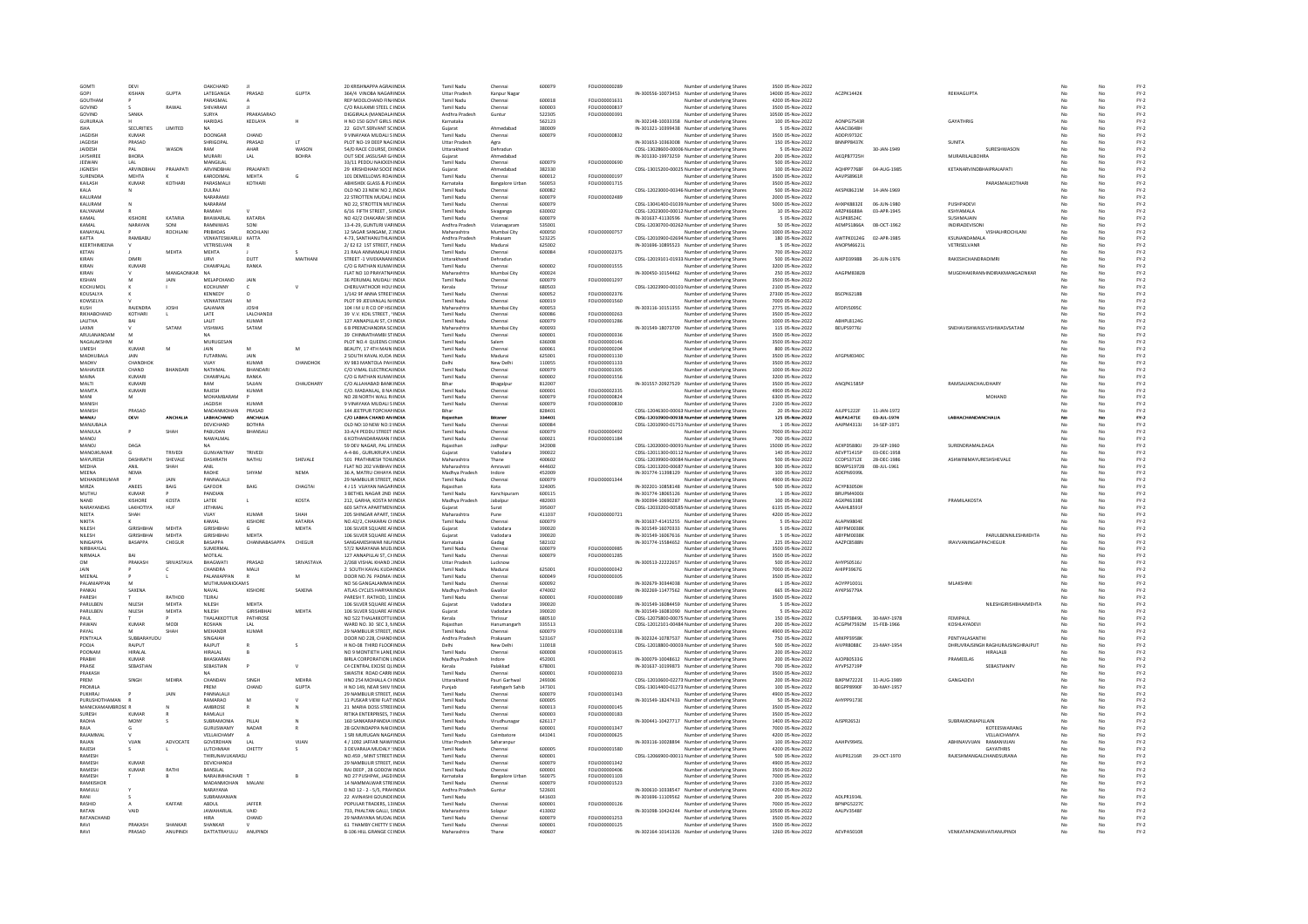| RAVIKUMAR                          |                            |                        |                                              |                         |                | SREE GURUDEV PROVI: INDIA                                    | <b>Tamil Nadu</b>                  | Chenna                             | 600079           | FOLIO00000234                   | Number of underlying Share:                                                                       | 3500 05-Nov-2022                      |                          |             |                             |                                     |    |          | $FY-2$           |
|------------------------------------|----------------------------|------------------------|----------------------------------------------|-------------------------|----------------|--------------------------------------------------------------|------------------------------------|------------------------------------|------------------|---------------------------------|---------------------------------------------------------------------------------------------------|---------------------------------------|--------------------------|-------------|-----------------------------|-------------------------------------|----|----------|------------------|
| REKHA                              | KOTHARI                    |                        | JAINESWAP<br>VIJAYARAJ                       | KOTHARI                 |                | D-4/4070, VASANT KUHNDIA<br>NO-8 MAHAVEER COLINDIA           | <b>Tamil Nadu</b>                  | New Delh<br>Chennai                | 110070<br>600007 |                                 | IN-301209-10055680 Number of underlying Share:<br>CDSL-12049800-00094 Number of underlying Shares | 5 05-Nov-2022<br>5 05-Nov-2022        | AJJPR1180J<br>ALDPK8900H | 01-AUG-1982 | RATNARAY                    |                                     | No | No       | $FY-2$<br>$FY-2$ |
| Radhavallabh                       | Kisanlal                   | Mundada                | Kisanlal                                     |                         |                | Raj Complex, Opp Baht INDIA                                  | Maharashtra                        | Amravati                           | 444601           |                                 | CDSL-12010600-00054 Number of underlying Shares                                                   | 2500 05-Nov-2022                      | AAWPM8961E               | 13-AUG-1949 | ShevantiRadhavallabhMundada |                                     |    | No       | $FY-2$           |
| DHANESH                            | SETHIYA                    |                        | LATESHRISAJAM                                | KARAN                   | SETHIYA        | NO.7 ANDERSON STREINDIA                                      | Tamil Nadu                         | Chennai                            | 600001           | FOLIO00000327                   | Number of underlying Shares                                                                       | 7000 05-Nov-2022                      |                          |             |                             |                                     |    |          | $FY-2$           |
| <b>TARUNKUMAR</b><br><b>SACHIN</b> | SETHIVA<br><b>GLIPTA</b>   |                        | SAJJAN<br>SATISH                             | SETHIVA<br>GUPTA        |                | 7 ANDERSON STREET. INDIA<br>103 SPHINX TOWER ONNEIA          | <b>Tamil Nadu</b><br>Harvana       | Chennai                            | 600001<br>122001 | FOLIO00000170                   | Number of underlying Share<br>IN-300214-17572358 Number of underlying Share:                      | 7000 05-Nov-2022<br>5000.05-Nov-2022  | AKCPG6293R               |             |                             |                                     |    |          | $FY-2$<br>$FY-2$ |
| SAMBATRAJ                          | SANGAV                     |                        | <b>NA</b>                                    |                         |                | SREE GURUDEV PROVI:INDIA                                     | Tamil Nadu                         | Gurgaor<br>Chennai                 | 600079           | FOLIO00000235                   | Number of underlying Shares                                                                       | 3500 05-Nov-2022                      |                          |             |                             |                                     |    | No       | $FY-2$           |
| SANCHI                             |                            |                        | <b>INDARCHAND</b>                            |                         |                | 22 A, GANDHI ROAD, S INDI                                    | Tamil Nad                          | Kanchipura                         | 602105           |                                 | IN-302236-10795976 Number of underlying Shares                                                    | 6300 05-Nov-2022                      | AAAPI41048               |             |                             |                                     |    |          | $FY-2$           |
| SANGEETHA<br>SANJANA               | DEEPAK                     | <b>JAIN</b><br>КОТЕСНА | RAMESH<br>DEEPAK                             | KUMAR<br>CHAMPALAL      | KOTECHA        | 29 NAMBULIR STREET, INDIA<br><b>D3 ADINATH NAGAR N INDIA</b> | Tamil Nadu<br>Maharashtra          | Chennai                            | 600079<br>416416 | FOLIO00001341                   | Number of underlying Share:<br>IN-300513-18381529 Number of underlying Shares                     | 4900 05-Nov-2022<br>200 05-Nov-2022   | AVAPK774SD               |             | DEEPAKCHAMPALALKOTECHA      |                                     | No |          | $FY-2$<br>$FY-2$ |
| SANJAY                             | SHAW                       |                        | GOBIND                                       | PD                      | SHAW           | MAHASAYA BHAWAN, INDIA                                       | Bihar                              | Sangli                             | 814114           |                                 | CDSL-12010926-00079 Number of underlying Shares                                                   | 100 05-Nov-2022                       | AMAPS5372D 08-MAY-1975   |             | TRISHASHAW                  |                                     |    | No       | $FY-2$           |
| SANTOSI                            | DEVI                       |                        | NIRBHAYLAL                                   |                         |                | 57/2 NARAYANA MUDINDIA                                       | Tamil Nadu                         | Chenna                             | 600079           | FOLIO0000098                    | Number of underlying Share:                                                                       | 3500 05-Nov-2022                      |                          |             |                             |                                     |    |          | FY-2             |
| SANTOSH                            | KUMAR                      |                        | NATHMAL                                      |                         |                | C/O VIMAL ELECTRICALINDIA                                    | Tamil Nadu                         | Chenna                             | 600079           | FOU IO00001304                  | Number of underlying Share                                                                        | 1000 05-Nov-2022                      |                          |             |                             |                                     |    |          | $FY-2$           |
| SAROJINI<br>SASANKA                | MAITY                      | <b>SHAF</b>            | NAROTAMDAS<br>HAREKRISHNA                    | MAITY                   | SHAH           | 12 NAINAPPA MAISTR INDIA<br>SHIBANI APPERTMENT INDIA         | Tamil Nadu<br>West Bengal          | Chennai<br>Kolkata                 | 600003<br>700059 | FOLIO00000185                   | Number of underlying Shares<br>IN-300126-11116288 Number of underlying Shares                     | 3500 05-Nov-2022<br>350 05-Nov-2022   | AERPM8345                |             |                             |                                     |    | No       | $FY-2$<br>$FY-2$ |
| SATHISHA                           |                            |                        | KRISHNA                                      | RHAT                    | $\Omega$       | NO.487 DWARAKA 41INDIA                                       | Karnataka                          | Mysore                             | 570009           |                                 | IN-300239-30012926 Number of underlying Share                                                     | 5 05-Nov-2022                         | AMFPS6296M               |             |                             | AKSHAYAKRISHN/SARASWATHIOS          |    |          | $FY-2$           |
| SATISH                             | <b>GRANDHE</b>             |                        | SRIPATHY                                     | CHETTY                  | c              | 37   SECRETARIAT COLINDIA                                    | Tamil Nadi                         | Chennai                            | 600010           | <b>FOLIO00000141</b>            | Number of underlying Share:                                                                       | 7000 05-Nov-2022                      | abrde124SI               |             |                             |                                     |    |          | $FY-2$           |
| SENTHILKUMAR<br>SENTHIL            | KUMAR                      |                        | PALANI<br>PITCHAIAH                          |                         |                | 29/A2 METTU STREET. INDIA<br>31/8 UNNAMALAI AMHNDIA          | Tamil Nadu<br>Tamil Nadu           | Chennai                            | 600019<br>600017 | FOLIO00001700                   | IN-301637-40515175 Number of underlying Shares                                                    | 50 05-Nov-2022<br>3500 05-Nov-2022    | BFMPS7345G               |             | CPALANI                     |                                     | No | No       | $FY-2$<br>$FY-2$ |
| SETHURAMA                          |                            |                        | KOTHANDARAM                                  |                         |                | STATE BANK OF SAURAINDIA                                     | Tamil Nad                          | Chennai<br>Chenna                  | 600002           | FOLIO00001576                   | Number of underlying Shares<br>Number of underlying Share:                                        | 3500 05-Nov-2022                      |                          |             |                             |                                     |    |          | $FY-2$           |
| SHAFL                              | <b>III</b>                 | HUDA                   | ABUBAKAR                                     | SUKRI                   | <b>JUBAPU</b>  | SHUAIB MANZIL 605, NNDIA                                     | Karnataka                          | Uttara Kannada                     | 581320           |                                 | IN-300239-14744548 Number of underlying Shares                                                    | 580 05-Nov-2022                       | ACYPI0763H               |             |                             |                                     | No | No       | $FY-2$           |
| SHANKAR                            | LAL                        |                        | LEELA                                        | RAM                     | SH             | HOUSE NO. 31-32, JHA INDIA                                   | Haryana                            | Rohtak                             | 124001           |                                 | IN-301477-20008958 Number of underlying Shares                                                    | 400 05-Nov-2022                       | AAQPL6807J               |             | KUSUMSHANKAP                |                                     |    | No       | $FY-2$           |
| SHANTABEN<br>SHANTHA               | VACHHAN<br><b>LAKSHMAN</b> |                        | GOVINDLAL<br><b>LAKSHMAN</b>                 | VACHHAM                 |                | ASHISH BLOCK NO 11, INDIA<br>NO 391 25TH MAIN, 11INDIA       | Gujarat<br>Karnataka               | Junagadh<br><b>Bangalore Urban</b> | 362002<br>560078 | FOLIO00000730<br>FOLIO00002485  | Number of underlying Shares<br>Number of underlying Share                                         | 3500 05-Nov-2022<br>2000 05-Nov-2022  |                          |             |                             |                                     |    |          | FY-2<br>$FY-2$   |
| SHANTILAL                          | KOCHAR                     |                        | <b>BALCHAND</b>                              | KOCHAR                  |                | THE OFFICIAL ASSIGNE INDIA                                   | Maharashtra                        | Mumbai City                        |                  | FOLIO00000105                   | Number of underlying Shares                                                                       | 10500 05-Nov-2022                     |                          |             |                             |                                     |    |          | $FY-2$           |
| SHARADA                            | DEVI                       |                        | DILIP<br>MAHADEV                             | KUMAR                   | JAIN           | 26/E REDDY RAMAN STINDIA                                     | Tamil Nadu                         | Chennai                            | 600079           | FOLIO00001312                   | Number of underlying Shares                                                                       | 4200 05-Nov-2022                      |                          |             |                             |                                     |    |          | $FY-2$           |
| SHEVANT<br>SHIVAM                  | KUMAR                      | PEJE                   | KUMAR                                        | PEJE<br>ANAND           |                | C/O AMRATLAL L BHAYINDIA<br>S/O KUMAR ANAND SHINDIA          | Maharashtra<br>Rihar               | Mumbai City<br>Patna               | 400002<br>800009 | FOLIO00000773                   | Number of underlying Share<br>CDSL-12010926-00408 Number of underlying Share:                     | 3500 05-Nov-2022<br>500.05-Nov-2022   | DUAPK6704A               | 01-NOV-1996 | KUMARANAND                  | AMRITLALLBHAYAN                     |    |          | $FY-2$<br>$FY-2$ |
| <b>SIVA</b>                        | <b>KUMAR</b>               | M                      | MARI                                         | MUTHU                   | M              | R 8/2 RE ORTS, METTU INDIA                                   | Tamil Nadu                         | Salem                              | 636401           |                                 | IN-301696-10541123 Number of underlying Shares                                                    | 60 05-Nov-2022                        | BFUPS8865P               |             |                             |                                     |    | No       | $FY-2$           |
| SOMASUNDARAM                       |                            |                        | DANAPAL                                      | G                       |                | 9 AMMAN KOIL STREETINDIA                                     | Tamil Nadu                         | Chennai                            | 600003           | FOLIO00001352                   | Number of underlying Shares                                                                       | 2100 05-Nov-2022                      |                          |             |                             | MALLIGESWARS                        |    |          | $FY-2$           |
| SONIA<br>SRIPAL                    | RAMESH                     | KHEMAN<br>RATHOD       | RAMESH<br>NAGRAI                             |                         |                | NANIK NIWAS SOC, FL/INDIA<br>11 SEENU MUDALI STRINDIA        | Maharashtra<br>Tamil Nadu          | Thane<br>Chennai                   | 421004<br>600001 | EQUO0000025                     | CDSL-12033200-00342 Number of underlying Share:<br>Number of underlying Share                     | 350 05-Nov-2022<br>3500 05-Nov-2022   | AQNPK7613G               | 05-JUL-1971 |                             |                                     |    |          | FY-2<br>$FY-2$   |
| SUBRAMANI                          |                            |                        | KRISHNAMURTHY                                |                         |                | NO 6/2A MUTHAMIL NINDIA                                      | Tamil Nadu                         | Chennai                            | 600118           |                                 | CDSL-12032800-00255. Number of underlying Shares                                                  | 20300 05-Nov-2022                     | CKGPS3376D               | 23-NOV-1963 |                             |                                     |    | No       | $FY-2$           |
| SUKHLAL                            |                            |                        | RKKABRAJ                                     |                         |                | 93 AZIZ MULK 3RD STRINDI                                     | Tamil Nadu                         | Chenna                             | 60000            | FOLIO00000664                   | Number of underlying Share:                                                                       | 4200 05-Nov-2022                      |                          |             |                             |                                     |    |          | FY-2             |
| <b>SULOCHNA</b>                    |                            | - 6                    | <b>ISHWAR</b>                                | CHAND                   |                | E - 34 2ND FLOOR, SECINDIA                                   | Delhi                              | New Delh                           | 110085           |                                 | CDSL-12078700-00001 Number of underlying Shares                                                   | 100 05-Nov-2022                       | <b>DSMPS0835Q</b>        | 02-AUG-1961 | PARDEEPKUMAF                |                                     |    |          | $FY-2$           |
| SUNDAR<br>SUNDER                   | MAHALINGAM<br>RAI          |                        | GURUSWAMY<br>PREMCHAND                       | NADAR<br>JAIN           |                | 28 GOVINDAPPA NAICHNDIA<br>10 VELLALA STREET, PINDIA         | <b>Tamil Nadu</b><br>Tamil Nadu    | Chennai<br>Chennai                 | 600001<br>600084 | FOLIO00001255                   | Number of underlying Shares<br>CDSL-12010900-00985 Number of underlying Shares                    | 3500 05-Nov-2022<br>1 05-Nov-2022     | AVQPS0519M               | 14-AUG-1946 | MANJUBALA                   |                                     |    |          | $FY-2$<br>$FY-2$ |
| SUNIL                              | THAKKER                    |                        | KISHORE                                      |                         |                | SARVODAYA SURGICALINDIA                                      | Tamil Nadu                         | Chennai                            | 600003           | FOLIO00001607                   | Number of underlying Shares                                                                       | 700 05-Nov-2022                       |                          |             |                             |                                     |    |          | $FY-2$           |
| <b>SUPARES</b>                     | JAGJIVAN                   |                        | <b>JAGJIVAN</b>                              | PANACHAND               |                | 110 AUDIAPPA NAICKEINDIA                                     | <b>Tamil Nadu</b>                  | Chennai                            | 600079           | FOLIO00000953                   | Number of underlying Share                                                                        | 6300 05-Nov-2022                      |                          |             |                             | VIMALESHISHAF                       |    |          | $FY-2$           |
| SURENDRA<br>SURESH                 | SINGH<br><b>KUMAR</b>      | <b>CHAUHAM</b>         | LATE<br>CHAMPALAL                            | MAHENDRA<br>M           | SINGH          | LIG 2230 AWAS VIKAS IINDIA<br>88 VALLUVARKOTTAMINDIA         | <b>Uttar Pradesh</b><br>Tamil Nadu | Kanpur Nagar<br>Chennai            | 600034           |                                 | IN-301330-18663842 Number of underlying Shares<br>CDSL-13017400-00043 Number of underlying Shares | 100 05-Nov-2022<br>5 05-Nov-2022      | ABAPC6495Q<br>AAAHS0428Q | 10-NOV-1969 |                             |                                     |    | No       | $FY-2$<br>$FY-2$ |
| SURESHKUM                          | BABUBHAI                   | GANDH                  | BABUBHAI                                     |                         | GANDI          | STH GOLIBAR ROAD A INDIA                                     | Maharashtra                        | Mumbai City                        | 400055           | FOLIO00000477                   | Number of underlying Share:                                                                       | 1000 05-Nov-2022                      |                          |             |                             | RAMILABENSURESHKUMARGA              |    |          | $FY-2$           |
| SURFSH                             | REVANSIDDHAPP SHIWANT      |                        | REVANSIDDHAPPA SANGAPPA                      |                         | SHIWANT        | 585 SOUTH KASABA . : INDIA                                   | Maharashtra                        | Solapur                            | 413002           |                                 | IN-302269-11180251 Number of underlying Share:                                                    | 50 05-Nov-2022                        | APXPS1866C               |             | MANGALSURESHSHILWANT        |                                     | Me |          | $FY-2$           |
| SURESH                             | SARAF<br>DEVI              |                        | <b>HAMIRMALII</b><br>BHAG                    | CHAND                   |                | KUBER MARKET, SHEO INDIA<br>23 GRAMA STREET, PLINDIA         | Raiasthan<br><b>Tamil Nadu</b>     | Sirohi                             | 307027<br>600024 | FOLIO00001024<br>FOLIO00001742  | Number of underlying Shares                                                                       | 3500 05-Nov-2022<br>1000 05-Nov-2022  | AAFPB8498Q               |             |                             |                                     |    | No<br>No | $FY-2$<br>$FY-2$ |
| SUSHEELA<br>SWATHI                 |                            | <b>SHAF</b>            | <b>MEHANDR</b>                               | <b>KUMAR</b>            |                | 29 NAMBULIR STREET. INDIA                                    | Tamil Nadu                         | Chennai<br>Chennai                 | 600079           | FOLIO00001339                   | Number of underlying Shares<br>Number of underlying Share                                         | 4900 05-Nov-2022                      |                          |             |                             |                                     |    |          | $FY-2$           |
| KRISHNAN                           |                            |                        | THIYAGARAJAN                                 |                         |                | 5 STH STREET, LAKSHNINDIA                                    | <b>Tamil Nadu</b>                  | Chennai                            | 600061           | FOLIO00001909                   | Number of underlying Share:                                                                       | 700 05-Nov-2022                       |                          |             |                             |                                     |    | No       | $FY-2$           |
| RANGAVITTAL<br>THIRUMALA           | PRASAD                     |                        | NARASIMMAH<br>SRINIVASA                      | RAO                     |                | 41 FIRST CROSS STREETINDIA<br>22C/23 SRINIVASA PUIINDIA      | Tamil Nadu<br>Tamil Nadu           | Chennai                            | 600035<br>600019 | FOLIO00002148<br>FOLIO00001787  | Number of underlying Shares<br>Number of underlying Shares                                        | 70 05-Nov-2022<br>700 05-Nov-2022     |                          |             |                             |                                     |    | No       | $FY-2$           |
| TAMIL                              | MARAN                      |                        | NATESAN                                      |                         |                | PLOT NO 29 III MAIN R INDIA                                  | Tamil Nadi                         | Chenna<br>Chennai                  | 600053           | FOLIO00001180                   | Number of underlying Share                                                                        | 700 05-Nov-2022                       |                          |             |                             |                                     |    |          | $FY-2$<br>$FY-2$ |
| THARAKA                            | RAMIAH                     |                        | RANGANATHAN                                  |                         |                | C/OSACE(PHTD. 25-INDIA                                       | Tamil Nadu                         | Chennai                            | 500003           | FOU 000001137                   | Number of underlying Share:                                                                       | 3500.05-Nov-2022                      |                          |             |                             |                                     |    |          | EY-2             |
| <b>TITO</b>                        | JOSE                       |                        | JOSE                                         |                         |                | ARAKKAL HOUSE. KUTTINDIA                                     | Kerala                             | Thrissur                           | 680013           |                                 | IN-301696-11123769 Number of underlying Shares                                                    | 225 05-Nov-2022                       | AFMPT3930F               |             |                             |                                     |    | No       | $FY-2$           |
| TRILOCHAN<br><b>LISHA</b>          | SINGH<br>KIRAN             | <b>GEMAWAT</b>         | GURBACHAN<br><b>YASHWANT</b>                 | SINGH<br>GEMAWAT        |                | SAINI STUDIO WALI GAINDIA<br>YASHWANT GEMAWATINDIA           | Punjab<br>Raiasthar                | Jalandha<br>Sirohi                 | 144201<br>307027 | FOU IO00001046                  | IN-301604-10101850 Number of underlying Share:<br>Number of underlying Shares                     | 40 05-Nov-2022<br>7000 05-Nov-2022    | AEIPS9699R               |             |                             |                                     |    |          | FY-2<br>$FY-2$   |
| <b>USHA</b>                        | KITAWAT                    |                        | KIRAN                                        | KITAWAT                 |                | B-503 D S K, CHANDRA INDIA                                   | Maharashtra                        | Pune                               | 411037           | FOLIO00000722                   | Number of underlying Shares                                                                       | 3500 05-Nov-2022                      |                          |             |                             |                                     |    | No       | $FY-2$           |
| Umeshchandra                       | Shivpratapji               | Laddha                 | Shivpratapji                                 |                         | Laddha         | I. U. D. P. Colony, WashINDIA                                | Maharashtra                        | Washim                             | 444505           |                                 | CDSL-12010601-00068 Number of underlying Shares                                                   | 500 05-Nov-2022                       | ACBPL9467B               | 30-JUN-1951 | NirmalaLaddha               |                                     |    | No       | $FY-2$           |
| SARANGAPANI<br>VANAJA              |                            |                        | VISHWANATHAN<br>SELVAKUMAR                   |                         |                | 23 ZINDA SAHIB STREEINDIA<br>AP 759 94TH STREET, 1INDIA      | Tamil Nadu<br>Tamil Nadu           | Chenna<br>Chenna                   | 600079<br>600078 | FOLIO0000046<br>FOLIO00001623   | Number of underlying Share:                                                                       | 3500 05-Nov-2022<br>2100 05-Nov-2022  | AFAPVS533                |             |                             | JAYESHCSHAI                         |    |          | $FY-2$           |
| VARADHARAJULU                      |                            |                        | KADALANGUDI                                  |                         |                | NO 11 AGATHIYAR NA(INDIA                                     | Tamil Nadu                         | Chennai                            | 600049           |                                 | Number of underlying Share<br>CDSL-12044700-05261 Number of underlying Shares                     | 5 05-Nov-2022                         | AFIPV3472N               | 03-SEP-1966 | VDHANALAKSHMI               |                                     |    | No       | FY-2<br>FY-2     |
| VARSHA                             |                            |                        | LATESHR                                      |                         | MALHOTRA       | POCKET- F 17/45, SECTINDIA                                   | Delhi                              | New Delh                           | 110085           |                                 | IN-300206-10189296 Number of underlying Shares                                                    | 150 05-Nov-2022                       | AEVPV6264                |             |                             | LALB                                |    |          | $FY-2$           |
| VEERANJANEYA<br>VENKATRAM          | PRASAD                     |                        | VENKATESHWARLU TUMMEPALLI<br><b>MOCHERLA</b> |                         |                | FLAT NO 408 3 4 802. NNDIA<br>DOOR NO 10-16-25 AFINDIA       | Telangana<br>Andhra Pradesh        | Hyderabad<br>Krishna               | 500027<br>520001 |                                 | IN-300450-14389741 Number of underlying Share                                                     | 1 05-Nov-2022<br>50.05-Nov-2022       | AFDPT2259J<br>ANOPM6665G |             | <b>TMADHLISRFF</b>          |                                     |    |          | $FY-2$<br>EY-2   |
| VUAY                               | DOSHI                      |                        | AMRUTLAL                                     | DOSHI                   |                | PLOT NO 238 DOOR N(INDIA                                     | Tamil Nadu                         | Chennai                            | 600039           | FOLIO00001295                   | IN-301895-10631708 Number of underlying Share:<br>Number of underlying Shares                     | 3500 05-Nov-2022                      | ACSPV0793R               |             |                             |                                     |    | No       | $FY-2$           |
| VUAY                               | KASHINATH                  | MOHILE                 | KASHINATH                                    | MOHILE                  |                | NARENDRA COMPLEX.INDIA                                       | Maharashtra                        | Mumbai City                        | 400068           |                                 | IN-302759-10000968 Number of underlying Shares                                                    | 350 05-Nov-2022                       | AABPM6166A               |             |                             | SUCHETAVUAYMOHILE                   |    |          | $FY-2$           |
| VIIAY                              | KUMAR                      | MALU                   | MALLI                                        |                         |                | <b>D-35 MIG 1 DEVENDR/INDIA</b>                              | Madhya Pradesh                     |                                    | 492004           | <b>FOLIO00000417</b>            | Number of underlying Share                                                                        | 3500 05-Nov-2022                      |                          |             |                             |                                     |    |          | $FY-2$           |
| VUAY<br>VUAYA                      | SHAH                       | SHAI                   | VITHALDAS<br>NARSI                           | <b>W</b><br>CHATRABHU.  | SHAH<br>LODAYA | 205 SHINGAR APART, SINDIA<br>9 VIJAY ILLAM RAMALIINDIA       | Maharashtra<br>Tamil Nadu          | Pune<br>Coimbatore                 | 411037<br>641011 | FOLIO00000720                   | Number of underlying Shares<br>CDSL-13041400-01539 Number of underlying Shares                    | 4200 05-Nov-2022<br>24600 05-Nov-2022 | AXSPS8334A               | 25-JUN-1946 | SANJAYPMYSHERI              |                                     |    | No<br>No | $FY-2$<br>$FY-2$ |
| VUAYAKUMAI                         |                            |                        | MARULASIDDAPPA B                             |                         |                | Y C HALLI, (TALUK) HCINDIA                                   | KARNATAKA                          |                                    | 577239           |                                 | CDSL-12034400-00183 Number of underlying Share:                                                   | 50 05-Nov-2022                        | AFTPV6138A               | 13-JUL-1976 |                             |                                     |    |          | FY-2             |
| VIKRAM                             | JADEJA                     |                        | CHHATRASINH                                  |                         |                | 13TH WEST CROSS ROJINDIA                                     | <b>Tamil Nadu</b>                  | Chenna                             | 600039           | FOLIO00001348                   | Number of underlying Share                                                                        | 3500 05-Nov-2022                      |                          |             |                             |                                     |    |          | $FY-2$           |
| VIMAL<br><b>VINODBHA</b>           | KUMAR<br>MEHTA             |                        | THAMBI<br>MANSUKHLAI                         | MEHTA                   | G              | 25 GREAMS ROAD, THINDIA<br>VADHVANIA STREET, NINDIA          | <b>Tamil Nadu</b>                  | Chennai                            | 600006<br>363641 | FOLIO00000331                   | Number of underlying Share:<br>IN-300159-10620168 Number of underlying Shares                     | 7000 05-Nov-2022<br>5500 05-Nov-2022  | AOOPM2511N               |             |                             |                                     |    |          | $FY-2$<br>$FY-2$ |
| VISHWANATHA                        |                            |                        | HANDIGOLA                                    |                         |                | NO.1668, 2ND CROSS, INDIA                                    | Gujarat<br>Karnataka               | <b>Bangalore Urba</b>              | 560021           |                                 | IN-300239-14526645 Number of underlying Share                                                     | 45 05-Nov-2022                        | AMOPV9803M               |             |                             |                                     |    |          | $FY-2$           |
| <b>VUMMITIDURGA</b>                | VENKATA                    | SREEDHAR               | NAGENDRA                                     | <b>RAO</b>              |                | D NO 14-73-14 MAIN UNDIA                                     | Andhra Pradesh                     | Krishna                            | 521366           |                                 | CDSL-12036900-00072 Number of underlying Share:                                                   | 50.05-Nov-2022                        | AKWPD8750G               | 15-MAR-1977 | <b>VIIMMITIIAYAPARVATHI</b> |                                     |    |          | EY-2             |
| VYJANTHI<br>YOGESH                 | RATHI                      |                        | SOHANLAL                                     |                         |                | 33/11 PEDDU NAICKENINDIA<br>23/26 ZINDA SAHIB STIINDIA       | Tamil Nadu<br>Tamil Nadu           | Chennai                            | 600079<br>600079 | FOLIO00001587                   | Number of underlying Shares<br>IN-300513-13660808 Number of underlying Shares                     | 1000 05-Nov-2022<br>295 05-Nov-2022   | ADNPR2872D               |             |                             |                                     |    | No       | $FY-2$<br>$FY-2$ |
| YOGESHKUMAR                        | PATEL                      |                        | <b>GOPALBHA</b>                              | PATEL                   |                | 23/A SAMARATH SOC, INDIA                                     | Gujarat                            | Chenna<br>Kheda                    | 387001           |                                 | IN-300757-10999802 Number of underlying Share                                                     | 5 05-Nov-2022                         |                          |             |                             | <b>GOPLABHAIPATEI</b>               |    |          | FY-2             |
| ARDULAZIZDOST                      | <b>MOHMED</b>              | ΙΔΝΚΗΜΑΙΑ              | DOST                                         | <b>MOHMED</b>           |                | PARA STREET NANI VAINDIA                                     | Guiarat                            |                                    | 383001           |                                 | CDSL-12032300-00021 Amount for unclaimed and u                                                    | 50.04-Nov-2023                        | <b>AAAP76565H</b>        | 12-JUL-1955 |                             | SHEHNAZREGI IMARDI II AZIZIANKHWALA |    |          | FY-3<br>FY-3     |
| ALTAF<br>AMAN                      | <b>JIKAR</b><br>GUPTA      | DHANKWALA              | JIKAR<br>SANT                                | RAM                     | <b>GUPTA</b>   | C\O.POPULAR TRADER INDIA<br>1701/T-2 NORTH CLOSINDIA         | Tamil Nadu<br>Haryana              | Chennai                            | 600001<br>122022 | FOLIO00000046                   | Amount for unclaimed and u<br>IN-300610-11105263 Amount for unclaimed and u                       | 70 04-Nov-2023<br>750 04-Nov-2023     | <b>AFHPG1589/</b>        |             |                             |                                     |    |          | FY-3             |
| <b>AMICHAND</b>                    | JAIN                       |                        | HANSAJI                                      | JAIN                    |                | 192 B GURUWAR PETHINDIA                                      | Maharashtra                        | Pune                               | 411042           | FOLIO00000723                   | Amount for unclaimed and u                                                                        | 350 04-Nov-2023                       |                          |             |                             |                                     |    |          | $FY-3$           |
| AMRITLAL                           |                            | DOSHI                  | CHUNILAL                                     | <b>JESAJI</b>           |                | C/O.SANGHVI AMRITL/INDIA                                     | Tamil Nadu                         | Chennai                            | 600079           | FOLIO00002181                   | Amount for unclaimed and u                                                                        | 140 04-Nov-2023                       |                          |             |                             |                                     |    |          | $FY-3$           |
| AMRITLAL                           |                            | BHAYANI                | LALI                                         |                         | RHAYANI        | 14/B ZAOBAWADI, TH/INDIA                                     | Maharashtra                        | Mumbai City                        | 400002           | FOLIO00000771                   | Amount for unclaimed and u                                                                        | 350 04-Nov-2023                       |                          |             |                             | <b><i>RHANLIMATIARHAYANI</i></b>    |    | No       | $FY-3$           |
| AMRITLAI<br><b>ANASIIVA</b>        | PUKHRAJI<br><b>GAIL</b>    |                        | PUKHRAJ<br><b>NAGARHUSHANAM</b>              |                         |                | MUKESH PROVISION S'INDIA<br>C/O G MOHAN H NO 1: INDIA        | Maharashtra<br>Andhra Pradesh      | Pune                               | 410405<br>508207 | FOLIO00000414<br>FOI IO00000640 | Amount for unclaimed and u<br>Amount for unclaimed and u                                          | 350 04-Nov-2023<br>70.04-Nov-2023     |                          |             |                             |                                     |    | No       | $FY-3$<br>EY-3   |
| ANILKUMAR                          | PUNJABI                    |                        | NANDUMAL                                     | PUNJA                   |                | T H X 96, ADIPUR, KUTINDIA                                   | Guiarat                            | Kachchh                            | 370205           |                                 | IN-300214-12099318 Amount for unclaimed and u                                                     | 5 04-Nov-2023                         | ADAPP3124D               |             | <b>NANDUMALPUNJABI</b>      |                                     |    | No       | $FY-3$           |
| ANITA                              | KHANDELWAL                 |                        | LALIT                                        | KUMAF                   | KHANDELWAL     | 388 SAMTA COLONY IINDIA                                      | Madhya Pradesh                     | Gwalion                            | 492001           |                                 | CDSL-12030000-00160 Amount for unclaimed and u                                                    | 274.5 04-Nov-2023                     | ARHPK7102K               | 05-JUL-1970 |                             |                                     |    |          | $FY-3$           |
| ANITA<br>ANITHA                    | JAIN<br>CH.                |                        | 10K                                          | KUMAR                   | CH             | 56 PADAVATAMMAN KINDIA<br>M/S PLUS POINT AGENINDIA           | Tamil Nadu<br>Tamil Nadu           | Chennai                            | 600012<br>600112 | FOLIO00002162                   | Amount for unclaimed and u<br>IN-300441-10840140 Amount for unclaimed and u                       | 210 04-Nov-2023<br>700 04-Nov-2023    | <b>AFXPCRRR3O</b>        |             | <b>LOKKLIMARCH</b>          |                                     |    |          | FY-3<br>$FY-3$   |
| ANITHABAI                          |                            | <b>JAIN</b>            | MEHANDR                                      | <b>KUMAR</b>            |                | 29 NAMBULIR STREET. INDIA                                    | Tamil Nadu                         | Chennai                            | 600079           | FOLIO00001262                   | Amount for unclaimed and u                                                                        | 490 04-Nov-2023                       |                          |             |                             |                                     |    | No       | $FY-3$           |
| ANKIT                              |                            | MANSU                  | NANJIBHA                                     | MANSURIA                |                | 14 MAHAVIR PARK, D INDI                                      | Gujarat                            | Rajkot                             | 360490           |                                 | IN-300974-11488400 Amount for unclaimed and u                                                     | 900 04-Nov-2023                       | AJLPM1946                |             | AMITAAMANSURI               |                                     |    |          | $FY-3$           |
| ANTONY                             |                            |                        | PAUL                                         |                         |                | NO 7 MILLERS ROAD, KINDIA                                    | Tamil Nadu                         | Chenna                             | 600010           | <b>EQUOR0002443</b>             | Amount for unclaimed and u                                                                        | 70 04-Nov-2023                        |                          |             |                             |                                     |    |          | $FY-3$           |
| ANUSIYA<br>APARNA                  | SAHA                       |                        | DAMODARAN<br>ANUP                            | KUMAF                   | SAHA           | 93 AZIZ MULK 3RD STRINDIA<br>HYDARPUR, NEAR 22 HINDIA        | <b>Tamil Nadu</b><br>West Bengal   | Chennai<br>Malda                   | 600006<br>732101 | FOLIO00000663                   | Amount for unclaimed and u<br>IN-301696-10963204 Amount for unclaimed and u                       | 420 04-Nov-2023<br>11 04-Nov-2023     | BHPPS5172L               |             | ANUPKUMARSAHA               |                                     |    | No       | $FY-3$<br>$FY-3$ |
| <b>ARCHANA</b>                     | JAIN                       |                        | SUDHEER                                      | JAIN                    |                | 25 THIRUVENGADAM INDIA                                       | <b>Tamil Nadu</b>                  | Chenna                             | 600033           | FOLIO00001977                   | Amount for unclaimed and u                                                                        | 70 04-Nov-2023                        |                          |             |                             | SUDHEERJAIN                         |    |          | $FY-3$           |
| <b>ARPSHARES</b>                   |                            | LTD                    |                                              |                         |                | CABIN NO 668, PADAMINDIA                                     | Uttar Pradesh                      | Kanpur Naga                        |                  |                                 | IN-300011-10177741 Amount for unclaimed and u                                                     | 20 04-Nov-2023                        | <b>AAFCA16171</b>        |             |                             |                                     |    |          | $FY-3$           |
| <b>ARIIN</b><br>ARVIND             | KUMAR                      | KARRA                  | GANPAT<br>BABULALII                          | <b>DAI</b><br>LODHI     | KARRA          | 186/451 TEXTILE MARHNDIA<br>REXINE CENTRE, 76 MI INDIA       | Guiarat<br><b>Tamil Nadu</b>       | Surat<br>Chennai                   | 395002<br>600079 | FOLIO00000294                   | IN-301127-16230226 Amount for unclaimed and u<br>Amount for unclaimed and u                       | 219 04-Nov-2023<br>350 04-Nov-2023    | ARGPK4502N               |             | SANGEETAKARRA               |                                     |    |          | $FY-3$<br>$FY-3$ |
| <b>ASHITA</b>                      | GUPTA                      |                        | GUPTA                                        |                         |                | 106 MUKKTANAND N/INDIA                                       | Rajasthar                          | Jaipur                             | 302015           |                                 | CDSL-12030000-00004 Amount for unclaimed and u                                                    | 70 04-Nov-2023                        | ALXPG7406J               | 11-FEB-1976 |                             |                                     |    |          | FY-3             |
| ASHOK                              | KUMAR                      | <b>JAIN</b>            | DEEPCHAND                                    |                         |                | 15 ELEPHANT GATE STINDIA                                     | Tamil Nadi                         | Chennai                            | 600079           | EQUIQ00000262                   | Amount for unclaimed and u                                                                        | 70 04-Nov-2023                        |                          |             |                             |                                     |    |          | $FY-3$           |
| ASHOK                              | <b>KUMAR</b>               | RAWAL<br>PATEL         | BABULALII                                    | RAWAL                   | PATEL          | KALYAN TEXTILES. IST FINDIA                                  | Raiasthan                          | Sirohi                             | 307027           | FOLIO00001018                   | Amount for unclaimed and u<br>CDSL-13016700-00192 Amount for unclaimed and u                      | 350 04-Nov-2023                       |                          |             |                             |                                     |    | No       | $FY-3$<br>$FY-3$ |
| ASHOKBHAI                          | SHANTILAL<br>MADRI         |                        | SHANTILAL<br>MADRI                           | M                       |                | 48-AHMEDABADI POLEINDIA<br>PENWALA BLDG TO UVINDIA           | Gujarat<br>Karnataka               | Vadodara                           | 390001<br>580028 |                                 | IN-301549-18945015 Amount for unclaimed and u                                                     | 45 04-Nov-2023<br>25 04-Nov-2023      | ALIPP0399L<br>AKNPM7579E | 20-AUG-1946 |                             |                                     |    | No       | $FY-3$           |
| ATLURI                             | <b>JAYAKRISHNA</b>         |                        | <b>NA</b>                                    |                         |                | TAMIL NADU<br><b>INDIA</b>                                   | <b>Tamil Nadu</b>                  | Chennai                            |                  |                                 | CDSL-12030700-00410 Amount for unclaimed and u                                                    | 2500 04-Nov-2023                      |                          |             |                             |                                     |    |          | $FY-3$           |
| ATUL<br>BABULAL                    | DALMIA<br>BHAVARLALJI      | <b>CHORLIYA</b>        | DINESH<br>BHAVARLAL                          | KUMAF<br><b>JIPRAJJ</b> | DALMIA         | C/O NARESH CHANDAHNDIA<br>14/2 SWAMI SAMARTI INDIA           | West Bengal                        | Kolkata                            | 700001<br>413002 | FOLIO00000587                   | Amount for unclaimed and u<br>CDSL-12013200-00347 Amount for unclaimed and u                      | 350 04-Nov-2023<br>50 04-Nov-2023     | AATPC1568Q               |             |                             |                                     |    |          | $FY-3$           |
| <b>BARY</b>                        | RAPHAEL                    |                        | <b>ATHRAPHAEL</b>                            | M                       | CHORLIYA       | MANIYAKKLI HOLISE, PJNDIA                                    | Maharashtra<br>Kerala              | Solapur<br>Thrissu                 | 680301           |                                 | CDSL-12023900-00003. Amount for unclaimed and u                                                   | 17.5 04-Nov-2023                      | AJVPB9626K               | 24-JUL-1949 | ΧΑΛΙΒΑΡΗΔΕΙ Μ               |                                     |    |          | $FY-3$<br>FY-3   |
| RAI ASURRAMANIAN A                 |                            |                        | RAMACHANDRAN                                 |                         |                | 2498 TRICHY ROAD ONNDIA                                      | Tamil Nadu                         | Coimbatore                         | 641016           |                                 | IN-301774-16697389 Amount for unclaimed and u                                                     | 28 04-Nov-2023                        | <b>APDPR3545H</b>        |             |                             |                                     |    |          | $FY-3$           |
| BARKHA                             |                            |                        | <b>DEEPAK</b>                                |                         |                | 33 KELLYS COURT, 150 INDIA                                   | Tamil Nadu                         | Chennai                            | 600010           | FOLIO00000913                   | Amount for unclaimed and u                                                                        | 70 04-Nov-2023                        |                          |             |                             |                                     |    |          | $FY-3$           |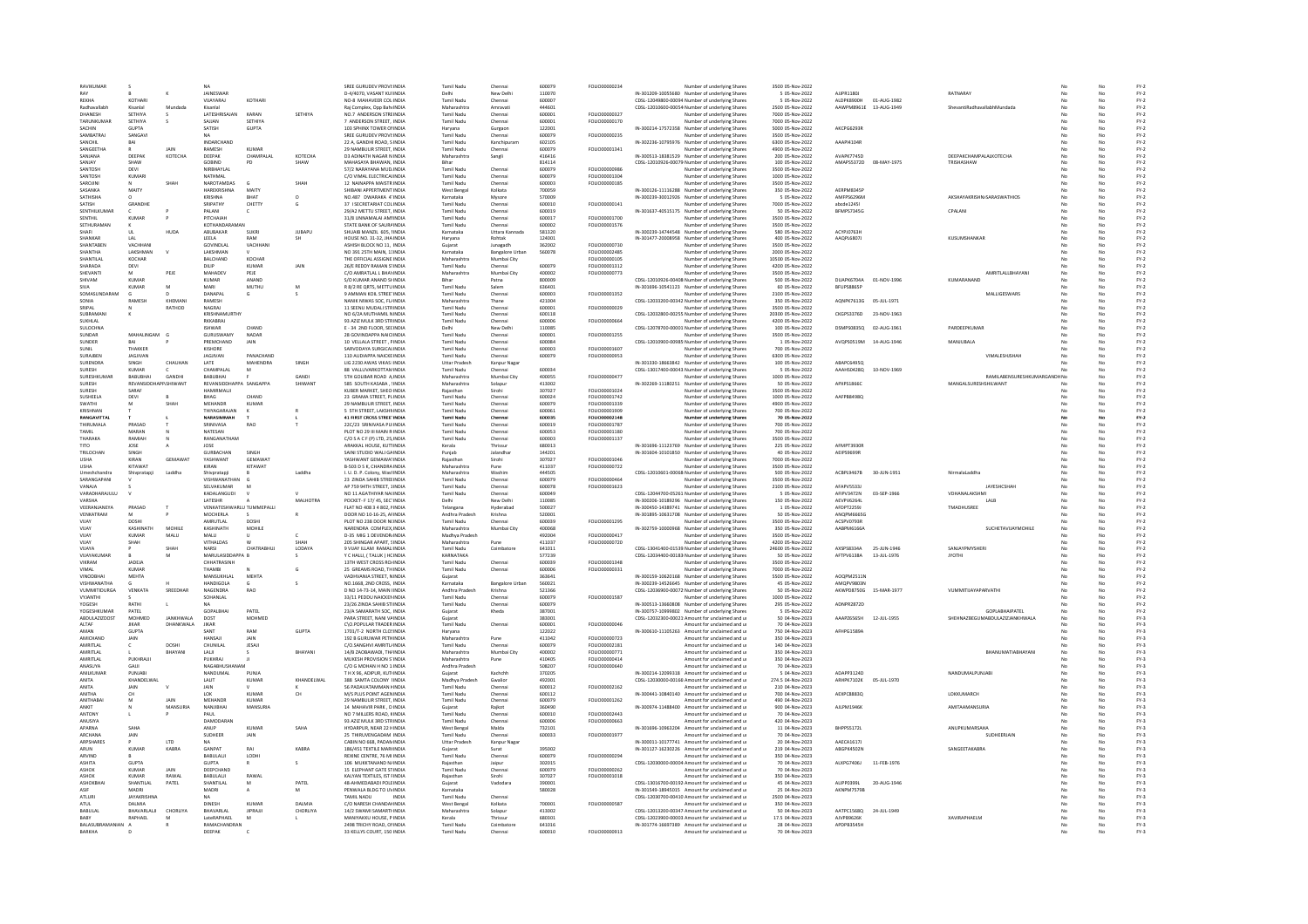| BHANUBEN                  |                                | PATEL                 | PATEL                     |                      |               | 30 SWAMY PILLAI STRIINDIA                                  | <b>Tamil Nadu</b>                | Chennai                | 600112           | FOLIO00000210                  | Amount for unclaimed and u                                                                       | 700 04-Nov-2023                      |                                |                            | PATELBB                               |     |          | $FY-3$           |
|---------------------------|--------------------------------|-----------------------|---------------------------|----------------------|---------------|------------------------------------------------------------|----------------------------------|------------------------|------------------|--------------------------------|--------------------------------------------------------------------------------------------------|--------------------------------------|--------------------------------|----------------------------|---------------------------------------|-----|----------|------------------|
| BHANUMATI                 | BHAYAN                         |                       | AMRATLAI                  | LALI                 | BHAYAN        | 14/B ZAOBA WADI, TH.INDIA                                  | Maharashtra                      | Mumbai City            | 400002           | FOLIO00000772                  | Amount for unclaimed and u                                                                       | 350 04-Nov-2023                      |                                |                            | AMRITLALLALJIBHAYANI                  |     |          | $FY-3$           |
| RHARAT                    | SHANKARLAL                     | GANDH                 | SHANKARLAI                |                      | <b>GANDHI</b> | <b>S RADHE GOVIND ROVINDIA</b>                             |                                  | Ahmedahar              | 380058           |                                | IN-302871-20303279 Amount for unclaimed and u                                                    | 9.5 04-Nov-2023                      | ACBPG5231E                     |                            |                                       |     |          | $FY-3$           |
| RHARATRHAL                | MANURHAL                       | PATFI                 | <b>MANURHAL</b>           |                      | PATFI         | 6 DWARKESH MAGAR INDIA                                     | Guiarat                          | Panch Mahals           | 389350           |                                | CDSL-13016700-00259 Amount for unclaimed and u                                                   | 35.04-Nov-2023                       | AKPPP1414L                     | 01-SEP-1968                | MANURHAISHANKARRHAIPATEL              | No  |          | $FY-3$<br>$FY-3$ |
| BUILINOORULLAHA<br>BIJOY  | KADHER<br>KUMAR                | MOHAIDEEN<br>GHOSH    | SHAMA<br>ANANDA           | ABIDUNNISA<br>MAY    | GHOSH         | 59/20, DHANAPAL CHEINDIA<br>GUSHKARA HATTALA, (INDIA       | <b>Tamil Nadu</b><br>West Bengal | Chennai<br>Bardhamar   | 600033<br>713128 |                                | IN-301774-11451186 Amount for unclaimed and u<br>IN-301250-28484492 Amount for unclaimed and u   | 50 04-Nov-2023<br>35 04-Nov-2023     | AUVPK1951D<br>AJKPG2157M       |                            | CHAITALIGHOSH                         |     | No       | $FY-3$           |
|                           | PRASAD                         |                       | CHANDRRAC                 |                      |               | 12 - 22 -41 ARYAPURAHNDIA                                  | Andhra Pradesh                   | East Godavar           | 533104           |                                | IN-300450-12724387 Amount for unclaimed and u                                                    | 35 04-Nov-2023                       | AKYPB2725R                     |                            |                                       |     |          | FY-3             |
| CHAINRA                   |                                |                       | CHANDMULL                 | JEE                  |               | NO 430 MINT STREET.: INDIA                                 | Tamil Nadu                       | Chennai                | 600001           |                                | CDSL-12010600-01267 Amount for unclaimed and u                                                   | 0.1 04-Nov-2023                      | ADIPC5154R                     | 12-NOV-1966                |                                       |     |          |                  |
| CHANDRA                   | KALA                           | M                     | <b>NA</b>                 |                      |               | 12 KALATHI PILLAI ST, 1INDIA                               | Tamil Nadu                       | Chennai                | 600079           |                                | IN-301313-20285353 Amount for unclaimed and u                                                    | 0.5 04-Nov-2023                      | ABRPC4170H                     |                            | MANOHARRAJKANKARIA                    |     |          | FY-3<br>FY-3     |
| CHANDRAKALA               |                                |                       | UTTAMKUMAI                |                      |               | 962 P H ROAD, ORNIMINDIA                                   | Tamil Nadu                       | Chennai                | 600038           |                                | IN-301895-10341916 Amount for unclaimed and u                                                    | 0.5 04-Nov-2023                      | AAEPC5084C                     |                            | UTTAMKUMARKOTHARI                     |     |          | $FY-3$           |
| CHETAN                    |                                | SHELAT                | <b>BIPINCHANDRA</b>       |                      | SHELAT        | 28 GOVINDAPPA NAICHNDIA                                    | <b>Tamil Nadu</b>                | Chenna                 | 600001           | FOLIO00001256                  | Amount for unclaimed and u                                                                       | 700 04-Nov-2023                      |                                |                            | VIDYACSHELAT                          |     |          | $FY-3$           |
| CHETAN                    | KUMAR                          | SHAH                  | MAHENDRA                  | KUMAR                | SHAH          | OPP PILLBUILDING CINDIA                                    | Madhya Pradesh                   | Gwalion                | 492009           | FOLIO00000487                  | IN-301983-10290732 Amount for unclaimed and u                                                    | 126 04-Nov-2023                      | BCAPSS394G                     |                            |                                       |     |          | $FV-2$<br>$FY-3$ |
| CHINNASAM<br>CHINUBHA     | <b>TIRUPAKUZHI</b><br>DAHYALAL | <b>SHAF</b>           | KRISHNASWAMY<br>DAHYALAL  |                      |               | C/O C. SURESH, 6 DEV/INDIA<br>JAY BHAGWAN BUILDIIINDIA     | Tamil Nadu<br>Maharashtra        | Chennai<br>Mumbai City | 600049<br>400006 |                                | Amount for unclaimed and u<br>CDSL-12034900-00004 Amount for unclaimed and u                     | 490 04-Nov-2023<br>100 04-Nov-2023   | AAEPS2523A                     | 17-MAY-1938                | DEEPAKCHINUBH KANCHANBENCHINUBHAISHAH |     | No       | $FY-3$           |
| DAI PAT                   | SURAIMAL                       | <b>MEHTA</b>          | SURAIMAL                  | <b>IAGRUPE</b>       | <b>MEHTA</b>  | <b>SHANKERKRUPA HOUSINDIA</b>                              | Maharashtra                      | Pune                   | 411002           |                                | IN-300757-11724022 Amount for unclaimed and u                                                    | 600 04-Nov-2023                      | AIOPM1472G                     |                            | ΡΙΙΝΗΡΑΠΑΙ ΡΑΤΜΕΗΤΑ                   |     |          | $FY-3$           |
| <b>DAMANINVESTMENTS P</b> |                                | <b>LTD</b>            | <b>NA</b>                 |                      |               | NO 17/18 VUAY COMP INDIA                                   | <b>Tamil Nadu</b>                | Chennai                | 600079           |                                | IN-300302-10043113 Amount for unclaimed and u                                                    | 1330 04-Nov-2023                     | AAACD3089P                     |                            |                                       |     | No       | $FY-3$           |
| DEEPAKKUMAR               | M                              | JAIN                  | MEHANDR                   | KUMAF                |               | 29 NAMBULIR STREET, INDIA                                  | Tamil Nadu                       | Chennai                | 600079           | FOLIO00001340                  | Amount for unclaimed and u                                                                       | 490 04-Nov-2023                      |                                |                            |                                       |     |          | $FY-3$           |
| DELLA                     |                                | MEHT/                 | URMISH                    |                      | MEHTA         | H.M. HOSPITAL, 139 STINDIA                                 | Tamil Nadu                       | Chenna                 | 600018           | FOLIO00000483                  | Amount for unclaimed and u                                                                       | 700 04-Nov-2023                      |                                |                            |                                       |     |          | FY-3             |
| DHANESH                   | <b>SETHIYA</b>                 |                       | LATESHRISAJAN             | KARAN                | SETHIYA       | NO.7 ANDERSON STREINDIA                                    | Tamil Nadu                       | Chennai                | 600001           | <b>FOLIO00000327</b>           | Amount for unclaimed and u                                                                       | 700 04-Nov-2023                      |                                |                            |                                       |     |          | $FY-3$           |
| DHANJI                    | DALI                           | PRAJAPAT              | DALI                      | PRAJAPATI            |               | DENA BNAK, MANIK CHNDIA                                    | Guiarat                          | Ahmedabad              | 380001           | FOLIO00001357                  | Amount for unclaimed and u                                                                       | 350 04-Nov-2023                      |                                |                            |                                       |     | No       | $FY-3$           |
| DHARMARAJAN<br>DHAVAL     |                                | PATEL                 | SEENIAPPA<br>RAMESHBHA    | NADAR                | PATEL         | 7/C1 NATHAN STREET, INDIA<br>18 HINA PARK SOC., 1 INDIA    | Tamil Nadu                       | Chennai<br>Ahmedabac   | 600031<br>380015 | FOLIO00001662                  | Amount for unclaimed and u<br>IN-301983-10732524 Amount for unclaimed and u                      | 700 04-Nov-2023<br>100 04-Nov-2023   | ASXPPS0440                     |                            |                                       |     | No       | $FY-3$<br>$FY-3$ |
| <b>DILIP</b>              | KUMAR                          | SURANA                | MOHANI AL                 | SURANA               |               | 3 VADAMALAL 1ST LANINDIA                                   | Tamil Nadu                       | Chennai                | 600079           | EQUIO00002504                  | Amount for unclaimed and u                                                                       | 2.5 04-Nov-2023                      | AAGPD02311                     |                            |                                       |     |          | $FY-3$           |
| DOOMAPPA                  |                                |                       | SHESAPPA                  | SALIAN               |               | SHREEDURGA, 7-5 674 INDIA                                  | Karnataka                        | Dakshina Kannada       | 575006           |                                | IN-300239-10572127 Amount for unclaimed and u                                                    | 2.5 04-Nov-2023                      | AAEPU0060A                     |                            | NALINID                               |     | No       | $FY-3$           |
| EKAMBARAM                 |                                |                       | PERIYASAMY                |                      |               | NO 42 KAMALA NAGAFINDIA                                    | <b>Tamil Nadu</b>                | Chennai                | 600019           | FOLIO00001561                  | Amount for unclaimed and u                                                                       | 700 04-Nov-2023                      |                                |                            |                                       |     | No       | $FY-3$           |
|                           | <b>DHANES</b>                  | SHREYANS              | GANDHI                    | SHREYAN:             | GAUTAMCHAND   | ABHAY CLINIC DEODIK INDI                                   | Maharashtra                      | Solapur                | 413101           |                                | IN-300476-42823656 Amount for unclaimed and u                                                    | 35 04-Nov-2023                       | AFVPG7278                      |                            | <b>GANDHIMANISHADHANESH</b>           |     |          | FY-3             |
| <b>GAURAV</b>             |                                |                       | CHANDER                   | <b>MOHAN</b>         | SAXENA        | 167 MAHARAI NAGARINDIA                                     | Uttar Pradesh                    | Kanpur Naga            |                  |                                | IN-301055-10519353 Amount for unclaimed and u                                                    | 7 04-Nov-2023                        | BFBPS4161P                     |                            |                                       |     |          | FY-3<br>FY-3     |
| GOUTHAM                   |                                |                       | PARASMAL                  |                      |               | REP MOOLCHAND FIN/INDIA                                    | Tamil Nadu                       | Chennai                | 600018           | FOLIO00001631                  | Amount for unclaimed and u                                                                       | 420 04-Nov-2023                      |                                |                            |                                       |     |          |                  |
| GOVIND<br>GOVIND          | SANKA                          | RAWAL                 | SHIVARAM<br><b>SLIRVA</b> | <b>PRAKASARAO</b>    |               | C/O RAJLAXMI STEEL C INDIA<br>DIGGIRALA (MANDALA INDIA     | Tamil Nadu<br>Andhra Pradesh     | Chenna<br>Guntu        | 600003<br>522305 | FOLIO00000837<br>FOLIO00000391 | Amount for unclaimed and u<br>Amount for unclaimed and u                                         | 350 04-Nov-2023<br>1050 04-Nov-2023  |                                |                            |                                       |     |          | $FY-3$<br>$FY-3$ |
| HARRHAIAN                 | <b>SINGH</b>                   | SAILIA                | <b>IASWANT</b>            | SINGH                |               | 240 SIKH COLONY MRINDIA                                    | Raiasthan                        | Udainur                | 313001           |                                | IN-302902-42679416 Amount for unclaimed and u                                                    | 138.5 04-Nov-2023                    | AAXPHR619M                     |                            |                                       |     |          | EY-3             |
| <b>HARISH</b>             | AMBALAL                        | JAIN                  | <b>NA</b>                 |                      |               | J B ROAD KISANBATTI (INDIA                                 | Maharashtra                      | Dhule                  | 424001           |                                | CDSL-12033200-07595 Amount for unclaimed and u                                                   | 140 04-Nov-2023                      | ADIPJ5374R                     | 11-JUN-1978                | VAISHALIHARISHJAIN                    |     | No       | $FY-3$           |
| HAZ                       | MOHMMED                        | SHARIF                | NABI                      | BAX                  | HAZI          | SENIOR HIGHER SE, SCHNDIA                                  | Raiasthan                        | Pali                   | 306115           |                                | CDSL-12010900-01736 Amount for unclaimed and u                                                   | 35 04-Nov-2023                       | ABYPH0661H                     | 01-JAN-1927                | MOHMMEDIOBAL                          |     |          | $FY-3$           |
| INDURALA                  |                                |                       | <b>NA</b>                 |                      |               | 12 KALATHI PILLAI STRINDIA                                 | Tamil Nadu                       | Chennai                | 600079           |                                | IN-300450-10081926 Amount for unclaimed and u                                                    | 0.5 04-Nov-2023                      | AGSPJ1864H                     |                            |                                       |     |          | $FY-3$           |
| JAIDESH                   | PAL                            | WASON                 | RAM                       | AHAR                 | WASON         | 54/D RACE COURSE, DHNDIA                                   | <b>Uttar Pradesh</b>             | Agra                   |                  |                                | CDSL-13028600-00006 Amount for unclaimed and u                                                   | 0.5 04-Nov-2023                      |                                | 30-JAN-1949                | SURESHWASON                           |     | No       | $FY-3$           |
| JAYANTHI<br>JAYESH        |                                | JAWU                  | <b>ALAGIRISAMY</b>        |                      | JAWIA         | 12-A MAIN STREET, SLINDIA<br>40 ASHOK NAGAR, BH/INDI       | Tamil Nadu                       | Chennai                | 600011<br>452001 | FOLIO00001851                  | Amount for unclaimed and u<br>IN-300214-14391359 Amount for unclaimed and u                      | 1400 04-Nov-2023<br>2500 04-Nov-2023 | AADHJ57970                     |                            |                                       |     | No       | $FY-3$<br>FY-3   |
| JAYSHREE                  | LALI<br>BHORA                  |                       | LALI<br>MURARI            | KALABH/<br>LAL       | <b>BOHRA</b>  | OUT SIDE JASSUSAR G/INDIA                                  | Madhya Pradesh                   | Indore<br>Ahmedaba     |                  |                                | IN-301330-19973259 Amount for unclaimed and u                                                    | 20 04-Nov-2023                       | AKQPB7725H                     |                            | <b>MURARILALBOHR/</b>                 |     |          | $FY-3$           |
| JEEWAN                    | LAL                            |                       | MANGILAL                  |                      |               | 33/11 PEDDU NAICKENINDIA                                   | <b>Tamil Nadu</b>                | Chennai                | 600079           | FOLIO00000690                  | Amount for unclaimed and u                                                                       | 50 04-Nov-2023                       |                                |                            |                                       |     |          | $FY-3$           |
| JIGNESH                   | ARVINDBHAI                     | PRAIAPAT              | ARVINDBHAI                | PRAJAPATI            |               | 29 KRISHDHAM SOCIE INDIA                                   | Gujarat                          | Ahmedabad              | 382330           |                                | CDSL-13015200-00025 Amount for unclaimed and u                                                   | 10 04-Nov-2023                       | AOHPP7768F                     | 04-AUG-1985                | KETANARVINDBHAIPRAJAPATI              |     | No       | $FY-3$           |
| JITENDRA                  | RAI                            |                       | <b>AIAY</b>               |                      |               | NO.43 LAWYER CHINNINDIA                                    | <b>Tamil Nad</b>                 | Chenna                 | 600001           |                                | CDSL-12039700-00090 Amount for unclaimed and u                                                   | 130 04-Nov-2023                      | AAEPJ0616R                     | 01-FEB-1971                |                                       |     |          | $FY-3$           |
| KAILASH                   | KUMAR                          | KOTHARI               | <b>PARASMALII</b>         | KOTHARI              |               | ARHISHEK GLASS & PLYINDIA                                  | Karnataka                        | <b>Bangalore Urbar</b> | 560053           | <b>FOLIO00001715</b>           | Amount for unclaimed and u                                                                       | 350 04-Nov-2023                      |                                |                            | PARASMALKOTHARL                       |     |          | $FY-3$           |
| KALA                      |                                |                       | <b>DULRAI</b>             |                      |               | OLD NO 23 NEW NO 2. INDIA                                  | Tamil Nadu                       | Chennai                | 600082           |                                | CDSL-12023000-00346 Amount for unclaimed and u                                                   | 50 04-Nov-2023                       | AKSPK8621M                     | 14-JAN-1969                |                                       |     | No       | $FY-3$           |
| KALYANAM                  |                                |                       | RAMIAH                    |                      |               | 6/16 FIFTH STREET, SUNDIA                                  | <b>Tamil Nadu</b>                | Sivaganga              | 630002           |                                | CDSL-12023000-00012 Amount for unclaimed and u                                                   | 1 04-Nov-2023                        | ARZPK6688A                     | 03-APR-1945                | KSHYAMALA                             |     |          | $FY-3$           |
| KANAYALA<br>KANCHANA      | MANGAYARKARAA                  | ROCHLAN               | PRIBHDAS<br>ARUNACHALAM   | ROCHLAN              |               | 12 SAGAR SANGAM, 21INDIA<br>2 WEST MADAVILAGA INDIA        | Maharashtra<br>Tamil Nadu        | Mumbai City<br>Karur   | 400050<br>639001 | FOLIO0000075                   | Amount for unclaimed and u<br>IN-301637-40395592 Amount for unclaimed and u                      | 100 04-Nov-2023<br>5 04-Nov-2023     | ARYPK3310J                     |                            | VISHALHROCHLAN<br>ARUNACHALAMK        |     |          | FY-3             |
| KAVITA                    | SONI                           |                       | AMAR                      | SONI                 |               | SHREE SADAN, 89/367 INDIA                                  | West Bengal                      | Hooghly                | 712248           | FOLIO00000795                  | Amount for unclaimed and u                                                                       | 700 04-Nov-2023                      |                                |                            |                                       |     | No       | FY-3<br>FY-3     |
| KEERTHIMEENA              |                                |                       | <b>VETRISELVAN</b>        |                      |               | 2/E2 E2 1ST STREET, MNDIA                                  | Tamil Nadu                       | Madura                 | 625002           |                                | IN-301696-10895523 Amount for unclaimed and u                                                    | 0.5 04-Nov-2023                      | ANOPM6621                      |                            | VETRISELVANI                          |     |          | $FY-3$           |
| KETAN                     |                                | <b>MEHTA</b>          | MEHTA                     |                      |               | 21 RAJA ANNAMALAI RINDIA                                   | Tamil Nadu                       | Chenna                 | 600084           | FOLIO00002375                  | Amount for unclaimed and u                                                                       | 70 04-Nov-2023                       |                                |                            |                                       |     |          | FY-3             |
| KIRAN                     | KUMARI                         |                       | CHAMPALAI                 | RANKA                |               | C/O G RATHAN KUMAFINDIA                                    | Tamil Nadu                       | Chennai                | 600002           | <b>FOUO00001555</b>            | Amount for unclaimed and u                                                                       | 320 04-Nov-2023                      |                                |                            |                                       |     |          | $FV-2$           |
| KIRAN                     |                                | MANGAONKAR NA         |                           |                      |               | FLAT NO 10 PRAYATNAINDIA                                   | Maharashtra                      | Mumbai City            | 400024           |                                | IN-300450-10154462 Amount for unclaimed and u                                                    | 25 04-Nov-2023                       | AAGPM8382E                     |                            | MUGDHAKIRANNINDIRAKMANGAONKAR         |     | No       | $FY-3$           |
| KISHAN<br>KOCHLIMOL       |                                | JAIN                  | MELAPCHAND<br>KOCHLINNY   | JAIN                 |               | 36 PERUMAL MUDALI : INDIA<br>CHERLIVATHOOR HOLLINDIA       | Tamil Nadu<br>Kerala             | Chenna<br>Thrissur     | 600079<br>680503 | FOLIO00001297                  | Amount for unclaimed and u<br>CDSL-12023900-00101 Amount for unclaimed and u                     | 350 04-Nov-2023<br>210 04-Nov-2023   |                                |                            |                                       |     |          | $FY-3$<br>$FY-3$ |
| KRISHNAN                  |                                |                       | THIYAGARAJAN              |                      |               | 5 STH STREET, LAKSHMINDIA                                  | <b>Tamil Nadu</b>                | Chennai                | 600061           | FOLIO00001909                  | Amount for unclaimed and u                                                                       | 70 04-Nov-2023                       |                                |                            |                                       |     | No       | $FY-3$           |
| <b>KUMAR</b>              |                                |                       | NARAYANAN                 |                      |               | S- 3 2nd Floor, Sree KrINDIA                               | Tamil Nadu                       | Chennai                | 600033           | FOLIO00001512                  | Amount for unclaimed and u                                                                       | 210 04-Nov-2023                      |                                |                            |                                       |     |          | $FY-3$           |
| LALITH                    | KUMAR                          |                       | AMBALAL                   |                      |               | 3 SOWRASHTRA NAGAINDI                                      | Tamil Nadu                       | Chenna                 | 600094           | FOLIO0000044                   | Amount for unclaimed and u                                                                       | 350 04-Nov-2023                      |                                |                            |                                       |     |          | FY-3             |
| LALITHA                   | BAI                            |                       | <b>LALIT</b>              | KUMAR                |               | 127 ANNAPILLAI ST, CHINDIA                                 | Tamil Nadu                       | Chenna                 | 600079           | FOLIO00001286                  | Amount for unclaimed and u                                                                       | 100 04-Nov-2023                      | ABHPL8124G                     |                            |                                       |     |          | $FY-3$           |
| MADHURI                   |                                | CHARANKAR             | ROHIDAS                   | HARIBHAU             | SHINDE        | E 39/40 SURVEYNAG/INDIA                                    | Maharashtra                      | Kolhapur               | 416007           |                                | IN-301696-11111146 Amount for unclaimed and u                                                    | 49.5 04-Nov-2023                     | AGAPCS754F                     |                            | ANANTKUMARBCHARANKAR                  | No. | No       | $FY-3$           |
| MADHV                     | CHANDHOI                       |                       | VIJAY                     | KUMAR                | CHANDHOK      | XV 983 MANTOLA PAH INDIA                                   | Delhi                            | New Delh               | 110055           | FOLIO00001133                  | Amount for unclaimed and u                                                                       | 350 04-Nov-2023                      |                                |                            |                                       |     | No       | $FY-3$           |
| MAHAVEER                  | CHAND                          |                       | NATHMAL                   | <b>BHANDAR</b>       |               | C/O VIMAL ELECTRICALINDIA                                  | <b>Tamil Nad</b>                 |                        | 600079           | FOLIO00001305                  | nount for unclaimed and u                                                                        | 100 04-Nov-2023                      |                                |                            |                                       |     |          | $FY-3$           |
| <b>MAHAVEERCHAND</b>      | <b>JAIN</b>                    |                       | <b>RUDHRAL</b>            | <b>IAIN</b>          |               | 6/2 PADDY FIELD ROAFINDIA                                  | Tamil Nadu                       | Chennai                | 600011           | FOLIO00001556                  | IN-301637-40317885 Amount for unclaimed and u                                                    | 0.4 04-Nov-2023                      | AARPCR264R                     |                            |                                       |     |          | $FY-3$<br>$FY-3$ |
| MAINA<br>MALTI            | KUMARI<br>KUMARI               |                       | CHAMPALAL<br>RAM          | RANKA<br>SAJJAN      | CHAUDHARY     | C/O G RATHAN KUMAFINDIA<br>C/O ALLAHABAD BANK INDIA        | Tamil Nadu<br>Bihar              | Chennai<br>Bhagalpu    | 600002<br>812007 |                                | Amount for unclaimed and u<br>IN-301557-20927529 Amount for unclaimed and u                      | 320 04-Nov-2023<br>350 04-Nov-2023   | ANOPK1585P                     |                            | RAMSAJJANCHAUDHAR1                    |     | No<br>No | $FY-3$           |
| MAMTA                     | KUMAR                          |                       | RAJESH                    | KUMAF                |               | C/O. MADANLAL, 8 NA INDIA                                  | Tamil Nad                        | Chenna                 | 600001           | FOLIO00002335                  | Amount for unclaimed and u                                                                       | 490 04-Nov-2023                      |                                |                            |                                       |     |          | FY-3             |
| MANI                      | M                              |                       | MOHAMRARAM                |                      |               | NO 28 NORTH WALL RUNDIA                                    | Tamil Nadu                       | Chenna                 | 600079           | <b>FOLIO00000824</b>           | Amount for unclaimed and u                                                                       | 630 04-Nov-2023                      |                                |                            | MOHAND                                |     |          |                  |
| MANICKAMAMBROSE R         |                                |                       | AMBROSE                   |                      | N             | 21 MARIA DOSS STREEINDIA                                   | Tamil Nadu                       | Chennai                | 600013           | FOLIO00000145                  | Amount for unclaimed and u                                                                       | 350 04-Nov-2023                      |                                |                            |                                       |     |          | FY-3<br>FY-3     |
| MANISH                    |                                |                       | JAGDISH                   | KUMAF                |               | 9 VINAYAKA MUDALI SINDIA                                   | Tamil Nadu                       | Chenna                 | 600079           | FOLIO00000830                  | Amount for unclaimed and u                                                                       | 210 04-Nov-2023                      |                                |                            |                                       |     |          | $FY-3$           |
| <b>MANISH</b>             | <b>BHATTACHARIEE</b>           |                       | NRIPENDRA                 | <b>NATH</b>          | BHATTACHARJEE | 10 PRAFULLA NAGAR, INDIA                                   | West Benga                       | Kolkata                | 700056           |                                | IN-301629-10031131 Amount for unclaimed and u                                                    | 10 04-Nov-2023                       | AKIPR1883P                     |                            |                                       |     |          | $FY-3$           |
| MANISH<br>MANJU           | PRASAD<br>DEVI                 | ANCHALIA              | ΜΑΠΑΝΜΟΗΑΝ<br>LABHACHAND  | PRASAD<br>ANCHAUA    |               | 144 IFFTPUR TOPCHANINDIA<br>C/O LABHA CHAND AN INDIA       | Rihar<br>Raiasthar               | Bhagalpu<br>Bikaner    | 334401           |                                | CDSL-12046300-00063 Amount for unclaimed and u<br>CDSL-12010900-00938 Amount for unclaimed and u | 2.04-Nov-2023<br>12.5 04-Nov-2023    | All PP1222F<br>AILPA1471E      | 11-JAN-1972<br>03-JUL-1974 | LABHACHANDANCHALIA                    |     | No       | EY-3<br>$FY-3$   |
| MANJULA                   |                                | SHAH                  | PABUDAN                   | BHANSALI             |               | 33-A/4 PEDDU STREET INDIA                                  | <b>Tamil Nadu</b>                | Chenna                 | 600079           | FOLIO00000492                  | Amount for unclaimed and u                                                                       | 700 04-Nov-2023                      |                                |                            |                                       |     |          | $FY-3$           |
| MANOL                     |                                |                       | NAWALMAL                  |                      |               | 6 KOTHANDARAMAN LINDIA                                     | Tamil Nadi                       | Chennai                | 600021           | FOLIO00001184                  | Amount for unclaimed and u                                                                       | 70 04-Nov-2023                       |                                |                            |                                       |     |          | $FY-3$           |
| MANOJ                     | DAGA                           |                       | <b>NA</b>                 |                      |               | 59 DEV NAGAR, PAL LINNDIA                                  | Raiasthan                        | Jodhour                | 342008           |                                | CDSL-12020000-00091/Amount for unclaimed and u                                                   | 3000 04-Nov-2023                     | AEXPD5880J                     | 29-SEP-1960                | SURENDRAMALDAGA                       |     | No       | $FY-3$           |
| MANOJ                     | KUMAR                          | TIWARI                | JANARDAN                  | PRASAD               | TIWAR         | H.NO.43 VILLAGE - NE'INDIA                                 | Bihar                            | Bhagalpu               | 812001           |                                | CDSL-12019103-00198 Amount for unclaimed and u                                                   | 200 04-Nov-2023                      | AGYPT2415N                     | 28-DEC-1969                |                                       |     |          | $FY-3$           |
| MANOJ                     | KUMAR                          |                       | SOHANLAL                  |                      |               | 52 MAGAZINE ROAD, 1INDIA                                   | Tamil Nadu                       | Chennai                | 600039           | FOLIO00000322                  | Amount for unclaimed and u                                                                       | 350 04-Nov-2023                      |                                |                            |                                       |     |          | FY-3             |
| <b>MANOIKUMAL</b>         | $\mathfrak{c}$                 | TRIVED                | GUNVANTRAY                | TRIVED               |               | A-4-86 . GURUKRUPA VINDIA                                  | Gujarat                          | Vadodara               | 390022           |                                | CDSL-12011300-00112 Amount for unclaimed and u                                                   | 14 04-Nov-2023                       | AFVPT1415P                     | 03-DEC-1958                |                                       |     |          | $FY-3$           |
| MAYA<br>MEENAL            | MAYUR                          | DOSHI                 | MAYUR<br>PALANIAPPAN      | DOSHI                |               | <b>B-11 ADITYA APARTMEINDIA</b><br>DOOR NO.76 PADMA IINDIA | Maharashtra<br>Tamil Nadu        | Mumbai City<br>Chennai | 400069<br>600049 | FOLIO00000305                  | CDSL-12056200-00020 Amount for unclaimed and u<br>Amount for unclaimed and u                     | 0.9 04-Nov-2023<br>350 04-Nov-2023   | AADPD8357L                     | 21-DEC-1962                | BHAVIKMAYURD(MAYURSHANTILALDOSHI      |     | No       | $FY-3$<br>$FY-3$ |
| MEGHNA                    | RAJKUMA                        | DARLA                 |                           | <b>KUMAF</b>         | DARLA         | 15 MASILAMANI STRE INDIA                                   | <b>Tamil Nad</b>                 | Chenna                 | 600017           |                                | CDSL-13017400-00086 Amount for unclaimed and u                                                   | 5 04-Nov-2023                        | ARHPM4641F                     | 03-JUL-2003                | MRAIKLIMARDARLI                       |     |          | $FY-3$           |
| MEHANDRKUMAR              |                                | <b>JAIN</b>           | PANNALAL II               |                      |               | 29 NAMBLILIR STREET INDIA                                  | Tamil Nadu                       | Chennai                | 600079           | FOU IO00001344                 | Amount for unclaimed and u                                                                       | 490 04-Nov-2023                      |                                |                            |                                       |     |          | $FY-3$           |
| MIRZA                     | ANEES                          | BAIG                  | GAFOOR                    | BAIG                 | CHAGTA        | 4 J 15 VUAYAN NAGARINDIA                                   | Raiasthan                        | Kota                   | 324005           |                                | IN-302201-10858148 Amount for unclaimed and u                                                    | 50 04-Nov-2023                       | ACYPB3050H                     |                            |                                       | No  | No       | $FY-3$           |
| MOHAMED                   | NUAMAN                         | А                     | ABDUL                     | AZEEZ                |               | 4 CUSTOMS COLONY, SINDIA                                   | Tamil Nadu                       | Chenna                 | 600015           | FOLIO00001169                  | Amount for unclaimed and u                                                                       | 350 04-Nov-2023                      |                                |                            | <b>ABDULAZEEZ</b>                     |     | No       | $FY-3$           |
| MOHAMMAI<br>MOHANRAO      | <b>ISMAIL</b><br>KOTAR         |                       | LATEHATI<br>GOPAL         | PEER                 | BUX           | P.NO.23, KAMLA NEHRINDIA<br>D. NO-26-9-987, SAILA INDIA    | kajasthar                        | Jaipur                 | 302006<br>524004 |                                | IN-302700-20228122 Amount for unclaimed and u                                                    | 20 04-Nov-2023                       | <b>AAHPI0227</b><br>ΔΕΚΡΚΕΔΩΔΙ |                            | IDREESALI<br>KSLIJATHA                |     |          | FY-3             |
| MOHD                      | NISAR                          | KHAN                  | RAHIM                     | KHAN                 | A             | HAJI ESMAIL H. QURES INDIA                                 | Andhra Pradesh<br>Gujarat        | Nellore<br>Surat       | 395005           |                                | CDSL-12038400-00277. Amount for unclaimed and u<br>IN-300425-10119162 Amount for unclaimed and u | 140 04-Nov-2023<br>50 04-Nov-2023    | ASIPK9909L                     | 14-AUG-1963                | RASHIDABIBIMNKHAM                     |     | No       | FY-3<br>FY-3     |
| <b>MUKESH</b>             | JAIN                           |                       | PUSHPAKUMAR               |                      |               | NO 2, PUTTANNA LANEINDIA                                   | Karnataka                        | <b>Bangalore Urba</b>  | 560053           |                                | IN-302148-10436220 Amount for unclaimed and u                                                    | 20 04-Nov-2023                       | AANPJ0740M                     |                            | LALITADEV                             |     |          | $FY-3$           |
| NAGALAKSHM                | M                              |                       | MURUGESAN                 |                      |               | PLOT NO.4 QUEENS CHNDIA                                    | <b>Tamil Nadu</b>                |                        | 636008           | EQUO00000146                   | Amount for unclaimed and u                                                                       | 350 04-Nov-2023                      |                                |                            |                                       |     |          | $FY-3$           |
| NAMDEO                    | SAVALA                         | TFLF                  | <b>SAVALA</b>             | <b>APPA</b>          | TFIF          | FOREST HILLS CO OP H INDIA                                 | Maharashtra                      | Thane                  | 400615           |                                | CDSL-12029900-02952LAmount for unclaimed and u                                                   | 764 8 04-Nov-2023                    | AA7PT2734P                     |                            |                                       |     |          | $FV-2$           |
| <b>NAND</b>               | <b>KISHORE</b>                 | KOSTA                 | LATEK                     |                      | <b>KOSTA</b>  | 212. GARHA, KOSTA M INDIA                                  | Madhya Pradesh                   | Jabalour               | 482003           |                                | IN-300394-10690287 Amount for unclaimed and u                                                    | 10 04-Nov-2023                       | AGXPK6338E                     |                            | PRAMILAKOSTA                          |     | No       | $FY-3$           |
| NEETA<br>NILAM            | SHAH<br>KUMARI                 |                       | VIJAY<br><b>UPENDRA</b>   | KUMAF                | SHAH<br>VERMA | 205 SHINGAR APART, SINDIA                                  | Maharashtra                      | Pune                   | 411037<br>125001 | FOLIO00000721                  | Amount for unclaimed and u                                                                       | 420 04-Nov-2023                      | <b>RAAPKS352C</b>              |                            | <b>RANIFFTKUMARSINGH</b>              |     |          | $FY-3$           |
| NILESH                    | GIRISHBHAI                     | MEHTA                 | GIRISHBHAI                | NATH<br>$\mathbb{G}$ | MEHTA         | C/O N K RANJEET KUM INDIA<br>106 SILVER SQUARE AFINDIA     | Haryana<br>Guiarat               | Vadodara               | 390020           |                                | IN-300394-17047555 Amount for unclaimed and u<br>IN-301549-16070333 Amount for unclaimed and u   | 32 04-Nov-2023<br>0.5 04-Nov-2023    | ABYPM0038K                     |                            |                                       |     | No       | $FY-3$<br>$FY-3$ |
| NILESH                    | GIRISHBHAI                     | MEHTA                 | GIRISHBHAI                | MEHTA                |               | 106 SILVER SQUARE AFINDIA                                  | Gujarat                          | Vadodara               | 390020           |                                | IN-301549-16067616 Amount for unclaimed and u                                                    | 0.5 04-Nov-2023                      | ABYPM0038K                     |                            | PARULBENNILESHMEHTA                   |     | No       | $FY-3$           |
| NINGAPPA                  | <b>BASAPPA</b>                 | CHEGUR                | BASAPPA                   | CHANNABASAPPA        | CHEGUR        | SANGAMESHWAR NIL/INDI                                      | Karnataka                        | Gadag                  | 582102           |                                | IN-301774-15584652 Amount for unclaimed and u                                                    | 22.5 04-Nov-2023                     | AAZPC8588N                     |                            | <b>IRAVVANINGAPPACHEGUR</b>           |     |          | FY-3             |
| NIRANIAN                  | LAL                            |                       | <b>BALRAM</b>             |                      |               | H NO 52, S F, SECTOR 2INDIA                                |                                  | Gurgao                 | 122001           |                                | IN-301364-10209530 Amount for unclaimed and u                                                    | 122 04-Nov-2023                      | ADYPL1974H                     |                            |                                       |     |          | $FY-3$           |
| NIRRHAYI AI               |                                |                       | SUMERMAL                  |                      |               | 57/2 NARAYANA MUDUNDIA                                     | Tamil Nadu                       | Chennai                | 600079           | EQUIO0000985                   | Amount for unclaimed and u                                                                       | 350.04-Nov-2023                      |                                |                            |                                       |     | No.      | EY-3             |
| PALANIAPPAN               |                                |                       | <b>MUTHUMANICKAMS</b>     |                      |               | NO 56 GANGALAMMA INDIA                                     | Tamil Nadu                       | Chennai                | 600092           |                                | IN-302679-30344038 Amount for unclaimed and u                                                    | 0.1 04-Nov-2023                      | AOYPP1001L                     |                            | MLAKSHMI                              |     | No       | $FY-3$           |
| PANKA.                    | SAXENA                         |                       | NAVAL                     | KISHORE              | SAXENA        | ATLAS CYCLES HARYANINDIA                                   | Madhya Prade                     | Gwalion                | 474002           |                                | N-302269-11477562 Amount for unclaimed and u                                                     | 66.5 04-Nov-2023                     | AYKPS6779A                     |                            |                                       |     |          | $FY-3$           |
|                           |                                |                       | MUNNALAL                  | SINGHAL              |               | C 3/191 JANAK PURL NNDIA                                   | Delhi                            | New Delh               | 110058           |                                | IN-301918-10004313 Amount for unclaimed and u                                                    | 100 04-Nov-2023                      | AATPSS430M                     |                            | SUMANSINGHAL                          |     |          | $FY-3$           |
| PANKAL                    | SINGHAL                        |                       | BADARMALI                 |                      |               | MEHTA BHAVAN, MUNINDIA                                     | Karnataka<br><b>Tamil Nadu</b>   | Gadag<br>Chennai       | 582101<br>600001 | FOLIO00000281<br>FOLIO00000389 | Amount for unclaimed and u                                                                       | 350 04-Nov-2023<br>350 04-Nov-2023   |                                |                            |                                       |     | No       | $FY-3$<br>$FY-3$ |
| PARASMAL                  |                                | <b>MEHTA</b>          |                           |                      |               |                                                            |                                  |                        |                  |                                | Amount for unclaimed and u                                                                       |                                      |                                |                            |                                       |     |          |                  |
| PARESH                    |                                | RATHOD                | TEJRAJ                    |                      |               | PARESH T. RATHOD, 11 INDIA                                 |                                  |                        |                  |                                |                                                                                                  |                                      |                                |                            |                                       |     |          |                  |
| PARULBEN<br>PARULBEN      | NILESH<br>NILFSH               | MEHTA<br><b>MEHTA</b> | NILESH<br><b>NILESH</b>   | MEHTA<br>GIRISHRHA   | MEHTA         | 106 SILVER SQUARE AFINDIA<br>106 SILVER SQUARE AFINDIA     | Gujarat                          | Vadodar<br>Vadodara    | 390020<br>390020 |                                | IN-301549-16084459 Amount for unclaimed and u                                                    | 0.5 04-Nov-2023                      |                                |                            | NILESHGIRISHBHAIMEHTA                 |     |          | FY-3             |
| PATEL                     | GOVINDBHAI                     | HARAGOVAN             | <b>AS PATEL</b>           | HARGOVANDAS          |               | 19 SARJAN BANGLOWSINDIA                                    | Gujarat<br>Gujarat               | Mahesana               | 384001           |                                | IN-301549-16081090 Amount for unclaimed and u<br>IN-301276-30427484 Amount for unclaimed and u   | 0.5 04-Nov-2023<br>35 04-Nov-2023    | ABRPP9023C                     |                            | PATELRENUKABENGOVINDBHA               |     |          | FY-3<br>FY-3     |
| PAYAL                     |                                |                       | MEHANDI                   | KUMAF                |               | 29 NAMBULIR STREET, INDIA                                  | Tamil Nad                        | Chennai                | 600079           | FOLIO0000133                   | Amount for unclaimed and u                                                                       | 490 04-Nov-2023                      |                                |                            |                                       |     |          | $FY-3$           |
| PENTYAL                   | SUBBARAYUDU                    |                       | SINGAIAH                  |                      |               | DOOR NO 228, CHAND INDIA                                   | Andhra Prades                    | Prakasar               | 523167           |                                | IN-302324-10787537 Amount for unclaimed and u                                                    | 75 04-Nov-2023                       | <b>ARKPP3958K</b>              |                            | PENTYALASANTHI                        |     |          | $FY-3$           |
| PERIN                     | PRASHANT                       | <b>MEHTA</b>          |                           |                      |               | HONEY DALE OPP RHA'INDIA                                   | Guiarat                          | Vadodara               | 390008           |                                | IN-300888-13893974 Amount for unclaimed and u                                                    | 363.04-Nov-2023                      | ACRPM9767D                     |                            | PRASHANTIMEHTA                        |     |          | $FV-2$           |
| PIYUSH<br>POMILLA         | SAHEBRAO<br>RANI               | SONAWANE              | SAHEBRAO<br>BHUSHANKUMAR  | VYANKU<br>GARG       | SONAWANE      | 10 SHANTINAGAR PETHNDIA<br>NEAR BALMIKI MANDIHNDIA         | Maharashtra<br>Punjab            | Dhule<br>Sangrur       | 424001<br>148108 |                                | CDSL-12013300-00711 Amount for unclaimed and u<br>IN-301127-16223310 Amount for unclaimed and u  | 5 04-Nov-2023<br>70 04-Nov-2023      | AWEPS1443F<br>AFYPR10748       | 11-APR-1979                | BHUSHANKUMAR                          |     |          | $FY-3$<br>$FY-3$ |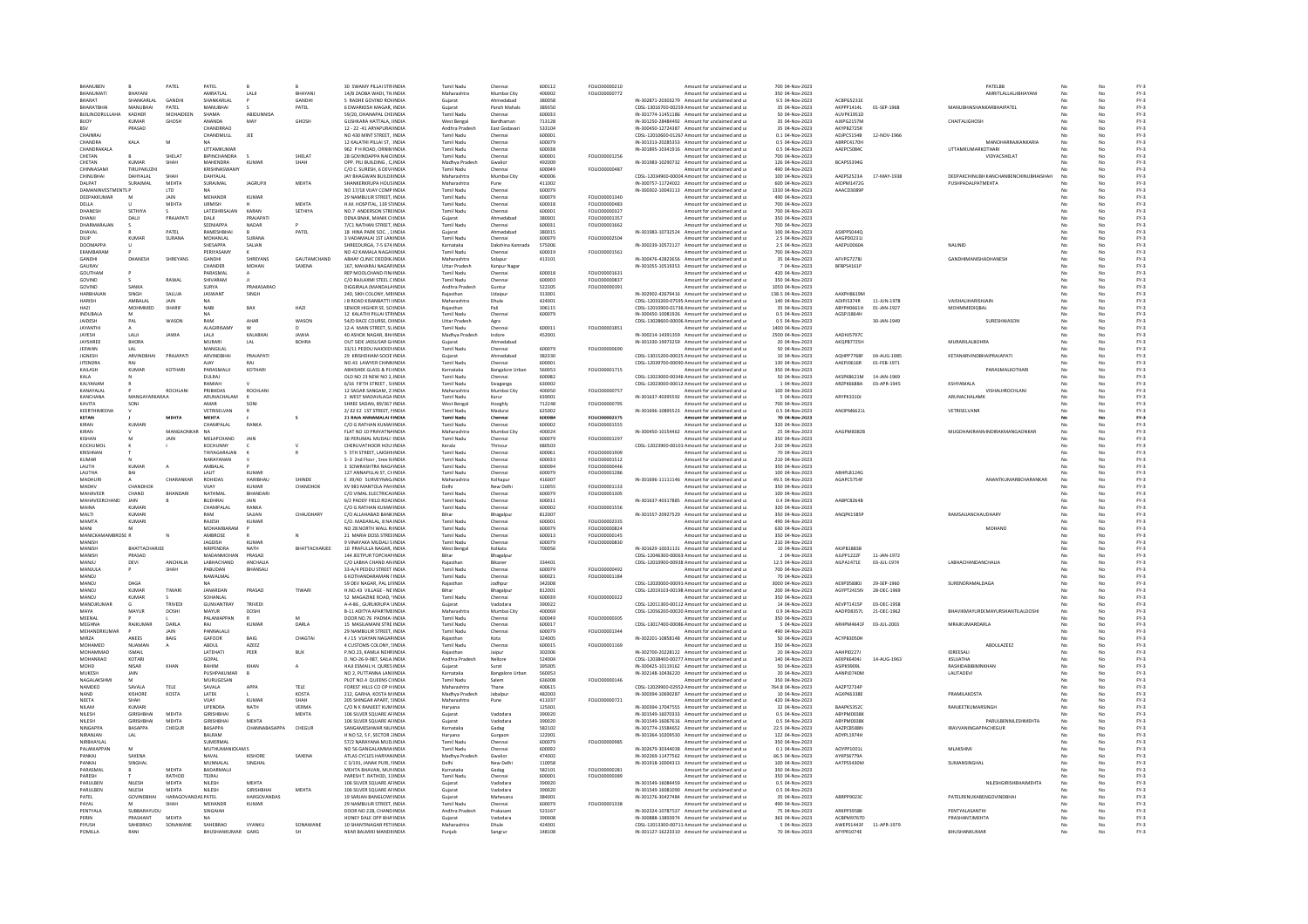| POONAM                   |                     | HIRALAL                     |                | HIRALAL                    |                    |               | NO 9 MONTIETH LANE. INDIA                                       | <b>Tamil Nadu</b>                | Chennai                | 600008           | FOLIO00001615                  | Amount for unclaimed and u                                                                      | 20 04-Nov-2023                     |                           |             | <b>HIRALALB</b>             | No        |          | $FY-3$           |
|--------------------------|---------------------|-----------------------------|----------------|----------------------------|--------------------|---------------|-----------------------------------------------------------------|----------------------------------|------------------------|------------------|--------------------------------|-------------------------------------------------------------------------------------------------|------------------------------------|---------------------------|-------------|-----------------------------|-----------|----------|------------------|
| PRAISE                   |                     | SEBASTIAN                   |                | SEBASTIAN                  |                    |               | C4 CENTRAL EXCISE QUINDIA                                       | Kerala                           | Palakkad               | 678001           |                                | IN-301637-10199873 Amount for unclaimed and u                                                   | 70 04-Nov-2023                     | AYVPS2719P                |             | SEBASTIANPV                 |           |          | $FY-3$           |
| PRAKASH                  |                     |                             |                |                            |                    |               | SWASTIK ROAD CARRI INDIA                                        | <b>Tamil Nadu</b>                | Chenna                 | 600001           | FOLIO00000233                  | mount for unclaimed and u                                                                       | 350 04-Nov-2023                    |                           |             |                             |           |          | $FY-3$           |
|                          | PRAKASHCHAND        | SURANA                      | ROUT           | MANGILAL.                  | SURANA             |               | NO 43, SWAMLPH LALSINDIA                                        | Tamil Nadu                       | Chennai                | 600112           |                                | IN-301364-10186441 Amount for unclaimed and u                                                   | 0.5.04-Nov-2023                    | AAGHP3520G                |             |                             | No.       | No       | $FY-3$<br>$FY-3$ |
| PRAVAT<br>PRAVINA        |                     | <b>KUMAR</b><br>PRAVINKUMAR | GOKULGANDHI    | NILAMANI<br>PRAVINKUMAR    | ROUT<br>GOKULGANDH |               | OR NO 83, BLOCK COL(INDIA<br>6 VIRAT, 45 GARODIA NNDIA          | Orissa<br>Maharashtra            | Bhadrak<br>Mumbai City | 756100<br>400077 |                                | IN-301250-28838846 Amount for unclaimed and u<br>IN-303116-10479875 Amount for unclaimed and u  | 50 04-Nov-2023<br>600 04-Nov-2023  | AEFPR1140H<br>AAFPG1610F  |             | RAJAPRAVINKUMARGOKULGANDH   | No        | No       | $FY-3$           |
| PRITAM                   |                     | SINGH                       | KOCHHAR        | PARTAPSINGH                | KOCHHAR            | $\mathbf{1}$  | HOUSE NO. 485, SECTCINDIA                                       | Chandigarh                       | Chandigart             | 160015           |                                | IN-301330-19897048 Amount for unclaimed and u                                                   | 35 04-Nov-2023                     | ABYPK3474F                |             | BHUPENDERKOCHHAR            |           |          | FY-3             |
| PLIIA                    |                     | <b>RUPESH</b>               | SHAH           | KANAYALAL                  | MOHANLAL           | SHAH          | S 601 SWAGAT BUILDI INDIA                                       | Maharashtra                      | Mumbai City            | 400064           |                                | CDSL-12020000-00381 Amount for unclaimed and u                                                  | 210 04-Nov-2023                    | BVXPS9696F                | 14-OCT-1974 | RUPESHSHAH                  |           |          | FY-3<br>FY-3     |
| PUNNIAKOTTI              |                     |                             |                | KANNADASAN                 | M                  |               | NO 9 ELUMALAI STREE INDIA                                       | Tamil Nadu                       | Chennai                | 600023           | FOLIO00000812                  | Amount for unclaimed and u                                                                      | 350 04-Nov-2023                    |                           |             |                             |           | No       |                  |
|                          | PURUSHOTHAMAM       |                             |                | RAMARAO<br>FARMUD          |                    |               | 11 PUSKAR VIEW FLAT: INDI                                       | Tamil Nadu                       | Chennai                | 600005           |                                | IN-301549-18247433 Amount for unclaimed and u                                                   | 5 04-Nov-2023                      | AHYPP91738<br>AHMP ISOS7E |             | <b>ASFARIMTIYAZKHAN</b>     |           |          | $FY-3$           |
| OUMAR<br>RADHA           |                     | <b>JAHAN</b><br>MONY        |                | <b>SLIBRAMONIA</b>         | PILLAL             | KHAN          | A - 9 / 3 SCM TISCO, KINDIA<br>160 SANKARAPANDIA UNDIA          | Orissa<br>Tamil Nadu             | Virudhunaga            | 755028<br>626117 |                                | IN-302201-11092914 Amount for unclaimed and u<br>IN-300441-10427717 Amount for unclaimed and u  | 2.5 04-Nov-2023<br>140.04-Nov-2023 | AISPR26521                |             | SURRAMONIAPILLAIN           | No        | No       | $FY-3$<br>EY-3   |
| Radhavallabh             |                     | Kisanlal                    | Mundada        | Kisanlal                   |                    |               | Rai Complex, Opp Baht INDIA                                     | Maharashtra                      | Amravati               | 444601           |                                | CDSL-12010600-00054 Amount for unclaimed and u                                                  | 250 04-Nov-2023                    | AAWPM8961E                | 13-AUG-1949 | ShevantiRadhavallabhMundada | No        | No       | $FY-3$           |
| RAHUL                    |                     | <b>BALU</b>                 | TAMBE          | BALU                       | SAKHARAM           | TAMBE         | MALAI VASTI PARNER. INDIA                                       | Maharashtra                      |                        | 414103           |                                | CDSL-12081600-00553 Amount for unclaimed and u                                                  | 0.1 04-Nov-2023                    | AZOPT7668Q                | 24-APR-1994 |                             |           |          | $FY-3$           |
| RAHLIL                   |                     | SURFSH                      | SARADRA        | SURESH                     |                    | SABADRA       | 22 MAHAVIR SOCIETY INDIA                                        | Maharashtra                      | Dhule                  | 424001           |                                | CDSL-12033200-01748 Amount for unclaimed and u                                                  | 200 04-Nov-2023                    | ADQPS8797M                | 06-NOV-1978 | SURESHSHIVLALSABADRA        | No        |          | $FY-3$           |
| RAJA                     |                     |                             |                | GURUSWAMY                  | NADAR              |               | 28 GOVINDAPPA NAICHNDIA                                         | <b>Tamil Nadu</b>                | Chennai                | 600001           | FOLIO00001347                  | Amount for unclaimed and u                                                                      | 700 04-Nov-2023                    |                           |             | KOTEESWARANG                | No        | No       | $FY-3$           |
| RAJAMMAL                 |                     |                             |                | VELLAICHAMY                |                    |               | 1 SRI MURUGAN NAGAINDIA                                         | <b>Tamil Nadu</b>                | Coimbatore             | 641041           | FOLIO00000625                  | Amount for unclaimed and u                                                                      | 420 04-Nov-2023                    |                           |             | <b>VELLAICHAMYA</b>         | No        | No       | $FY-3$           |
| RAJENDIRAN               |                     |                             |                | THANGAVEL                  |                    |               | NO 68 IIND STREET, KAINDI                                       | Tamil Nadu                       | Chenna                 | 600034           | FOLIO00001513                  | Amount for unclaimed and u                                                                      | 420 04-Nov-2023                    |                           |             |                             |           |          | FY-3             |
| RAJESH                   |                     |                             |                | LUTCHMIAH                  | CHETTY             |               | 3 DEVARAJA MUDALY SINDIA                                        | <b>Tamil Nadu</b>                | Chenna                 | 600005           | FOLIO00001580                  | Amount for unclaimed and u                                                                      | 420 04-Nov-2023                    |                           |             | <b>GAYATHRIS</b>            |           |          | $FY-3$           |
| RAJUL                    |                     | DEVI                        |                | SUBESH                     | CHAND              |               | 205 QUALDAMLLLET SINDIA                                         | <b>Tamil Nadu</b>                | Chennai                | 600005           |                                | IN-300159-10439508 Amount for unclaimed and u                                                   | 210 04-Nov-2023                    | AAEPR6881N                |             |                             | No.       | No       | $FY-3$           |
| RAM                      |                     | KUMAR                       | AGARWAL        | SHYAM                      | SUNDER             | AGARWAL       | SECTOR 1/732, SIKANDINDIA                                       | Uttar Pradesh                    | Agra                   |                  |                                | IN-302017-10080103 Amount for unclaimed and u                                                   | 7 04-Nov-2023                      | ABHPA1223B                |             | SATYENDRAKUMARAGARWAI       | No        | No       | $FY-3$           |
| RAMESH                   | <b>PAMACHANDRAN</b> | CHAND                       | $\mathsf{R}$   | RHANWARI AI                |                    |               | 150/5 GOVINDAPPA NJINDIA<br>247 KONNUR HIGH RO INDIA            | <b>Tamil Nadu</b><br>Tamil Nadu  | Chenna                 | 600079<br>600023 | FOLIO00000295<br>FOLIO00000442 | mount for unclaimed and u<br>Amount for unclaimed and u                                         | 350 04-Nov-2023<br>350.04-Nov-2023 |                           |             |                             |           |          | $FY-3$<br>$FY-3$ |
| <b>RAMESH</b>            |                     | <b>KUMAR</b>                |                | DEVICHANDJI                |                    |               | 29 NAMBULIR STREET. INDIA                                       | Tamil Nadu                       | Chennai                | 600079           | FOLIO00001342                  | Amount for unclaimed and u                                                                      | 490 04-Nov-2023                    |                           |             |                             | No        | No       | $FY-3$           |
| RAMESH                   |                     | KUMAR                       | RATHI          | BANSILAL                   |                    |               | RAJ DEEP, 28 GODOW INDIA                                        | <b>Tamil Nadu</b>                | Chenna                 | 600001           | FOLIO00000406                  | Amount for unclaimed and u                                                                      | 350 04-Nov-2023                    |                           |             |                             |           | No       | $FY-3$           |
| RAMESH                   |                     |                             |                | NARAJIMHACHARI             |                    |               | NO 27 PUSHPAK, JAGD INDI                                        | Karnataka                        | <b>Bangalore Urba</b>  | 560075           | FOLIO00001103                  | mount for unclaimed and u                                                                       | 700 04-Nov-2023                    |                           |             |                             |           |          | FY-3             |
| RAMKISHOR                |                     |                             |                | MADANMOHAN MALAN           |                    |               | 14 NAMMAI WAR STREINDIA                                         | Tamil Nadu                       | Chenna                 | 600079           | FOLIO00001523                  | Amount for unclaimed and u                                                                      | 210.04-Nov-2023                    |                           |             |                             |           |          |                  |
| RAMULU                   |                     | Y                           |                | NARAYANA                   |                    |               | D NO 12 - 2 - 5/5, PRAHNDIA                                     | Andhra Pradesh                   | Guntur                 | 522601           |                                | IN-300610-10338547 Amount for unclaimed and u                                                   | 420 04-Nov-2023                    |                           |             |                             | No        | No       | FY-3<br>FY-3     |
| RANI                     |                     |                             |                | SUBRAMANIAN                |                    |               | 22 AVINASHI GOUNDEINDIA                                         | Tamil Nadu                       |                        | 641603           |                                | IN-301696-11109562 Amount for unclaimed and u                                                   | 20 04-Nov-2023                     | ADLPR1934                 |             |                             |           |          | $FY-3$           |
| RASHID                   |                     | <b>GANAIF</b>               | AR             | HAIL                       | HABIB              | <b>GANAIR</b> | TAHAB PULWAMA, JANNDIA                                          | Jammu And Kash                   | Pulwama                | 192301           |                                | IN-300513-12668244 Amount for unclaimed and u                                                   | 9.2 04-Nov-2023                    | AJPPG8420.                |             |                             |           |          | $FY-3$           |
| RAVI                     |                     | PRAKASH                     | SHANKAR        | SHANKAR                    |                    |               | 61 THAMRY CHETTY S'INDIA                                        | Tamil Nadu                       | Chennai                | 600001           | FOLIO00000125                  | Amount for unclaimed and u                                                                      | 350.04-Nov-2023                    |                           |             |                             | No        | No       | EY-3             |
| RAVI                     | RAVICHANDRAM        | PRASAD                      | ANUPINDI       | DATTATRAYULU<br>THANGARAJU | ANUPINDI           |               | <b>B-106 HILL GRANGE CCINDIA</b><br>NO.475A/2 . ALI STREE INDIA | Maharashtra<br><b>Tamil Nadu</b> | Thane<br>Chenna        | 400607<br>600062 |                                | IN-302164-10141326 Amount for unclaimed and u<br>CDSL-12023000-00196 Amount for unclaimed and u | 126 04-Nov-2023<br>25 04-Nov-2023  | AFVPAS010R<br>AKXPR2727A  | 20-JUN-1962 | VENKATAPADMAVATIANUPINDI    | No        | No       | $FY-3$<br>$FY-3$ |
| RAVIKLIMAR               |                     |                             |                | <b>NA</b>                  |                    |               | SREE GURUDEV PROVI: INDIA                                       | Tamil Nadu                       | Chenna                 | 600079           | <b>EQUIO0000234</b>            | Amount for unclaimed and u                                                                      | 350 04-Nov-2023                    |                           |             |                             | No.       | No       | $FY-3$           |
| RIKHABCHAND              |                     | KOTHARI                     |                | LATE                       | LALCHANDJI         |               | 39 V.V. KOIL STREET, 'INDIA                                     | <b>Tamil Nadu</b>                | Chenna                 | 600086           | FOLIO00000263                  | Amount for unclaimed and u                                                                      | 350 04-Nov-2023                    |                           |             |                             |           | No       | $FY-3$           |
| RISHIV                   |                     | RAJ                         | KUNDU          | <b>NA</b>                  |                    |               | B 38/4 PN 13 GANGAPIINDIA                                       | Uttar Pradesh                    | Varanasi               |                  | FOLIO00002543                  | Amount for unclaimed and u                                                                      | 10 04-Nov-2023                     | AXGPK6801                 |             |                             |           | No       | $FY-3$           |
|                          | SAAKSHINAVEEN       | KUMAR                       | DARLA          | NAVEEN                     | KUMAR              | DARLA         | NO.15 MASILAMANI STINDIA                                        | Tamil Nadu                       | Chenna                 | 600017           |                                | CDSL-13017400-00086 Amount for unclaimed and u                                                  | 5 04-Nov-2023                      | BPLPS7273C                | 27-AUG-1999 | MNAVINKUMARDARLA            |           |          | FY-3             |
| SAMRATRAL                |                     | SANGAVI                     |                |                            |                    |               | SREE GURUDEV PROVI:INDIA                                        | <b>Tamil Nadu</b>                | Chenna                 | 600079           | FOLIO00000239                  | Amount for unclaimed and u                                                                      | 350 04-Nov-2023                    |                           |             |                             |           |          | $FY-3$           |
| SANCHIL                  |                     | BAI                         |                | INDARCHAND                 |                    |               | 22 A. GANDHI ROAD, S INDIA                                      | <b>Tamil Nadu</b>                | Kanchipuran            | 602105           |                                | IN-302236-10795976 Amount for unclaimed and u                                                   | 630 04-Nov-2023                    | AAAPI4104R                |             |                             |           |          | $FY-3$           |
| SANGEETHA                |                     |                             | <b>JAIN</b>    | RAMESH                     | KUMAR              |               | 29 NAMBULIR STREET, INDIA                                       | Tamil Nadu                       | Chennai                | 600079           | FOLIO00001341                  | Amount for unclaimed and u                                                                      | 490 04-Nov-2023                    |                           |             |                             |           | No       | $FY-3$           |
| SANJANA                  |                     | DEEPAK                      | КОТЕСНА        | DEEPAK                     | CHAMPALA           | KOTECHA       | <b>D3 ADINATH NAGAR N INDIA</b>                                 | Maharashtr                       | Sangli                 | 416416           |                                | IN-300513-18381529 Amount for unclaimed and u                                                   | 20 04-Nov-2023                     | AVAPK7745D                |             | DEEPAKCHAMPALALKOTECH       |           |          | $FY-3$           |
| SANIAY                   |                     | KUMAR                       | <b>SIROYA</b>  | <b>RANIFFTMAL</b>          | SIROVA             |               | DEORSA KLGALL NEHR INDIA                                        | Raiasthan                        | Pali                   | 306116           |                                | CDSL-12062200-00000 Amount for unclaimed and u                                                  | 100.04-Nov-2023                    | AMOPS4989J                | 11-MAR-1971 | DHANWANTISAN JAYSIROYA      | No.       |          | $FY-3$<br>$FY-3$ |
| SANTOSH<br>SANTOSH       |                     | DEVI<br>KUMARI              |                | NIRBHAYLAL<br>NATHMAL      |                    |               | 57/2 NARAYANA MUDJINDIA<br>C/O VIMAL ELECTRICALINDIA            | Tamil Nadu<br>Tamil Nadu         | Chennai<br>Chenna      | 600079<br>600079 | FOLIO00000986<br>FOLIO00001304 | Amount for unclaimed and u<br>Amount for unclaimed and u                                        | 350 04-Nov-2023<br>100 04-Nov-2023 |                           |             |                             | No        | No<br>No | $FY-3$           |
| SARITA                   |                     | SAH                         |                |                            | KUMAR              | SAF           | 4-B-RANA TOWER, COLINDIA                                        | Bihar                            | Bhagalpu               | 812002           |                                | CDSL-12019103-00390 Amount for unclaimed and u                                                  | 100 04-Nov-2023                    | AOGPS3452L                | 20-DEC-1975 | RAJKUMARSAH                 |           |          | FY-3             |
| SARITHA                  |                     |                             |                | SHANTILAL                  | SURANA             |               | NO 8 MAHAVEER COLCINDIA                                         | Tamil Nadu                       | Chenna                 | 600007           |                                | CDSL-12013300-00240 Amount for unclaimed and u                                                  | 1 04-Nov-2023                      | ARRPS4182P                | 22-JAN-1982 | DILIPKOTHARI                | No        |          |                  |
| SARITHA                  |                     |                             |                | DILIP                      | <b>KOTHAR</b>      |               | NO 8 MAHAVEER COLCINDIA                                         | Tamil Nadu                       | Chenna                 | 600007           |                                | CDSL-12049400-00052 Amount for unclaimed and u                                                  | 0.5 04-Nov-2023                    | ARBPS4182P                | 22-JAN-1982 | VIJAYRAJKOTHAR              | No        | No       | FY-3<br>FY-3     |
| SAROJIN                  |                     |                             |                | NAROTAMDAS                 |                    | SHAH          | 12 NAINAPPA MAISTR INDIA                                        | Tamil Nadu                       | Chenna                 | 600003           | FOLIO00000185                  | Amount for unclaimed and u                                                                      | 350 04-Nov-2023                    |                           |             |                             |           |          | $FY-3$           |
| SASANKA                  |                     | MAITY                       |                | <b>HAREKRISHNA</b>         | MAITY              |               | SHIBANI APPERTMENT INDIA                                        | West Benga                       | Kolkata                | 700059           |                                | IN-300126-11116288 Amount for unclaimed and u                                                   | 35 04-Nov-2023                     | <b>AFRPMRRASS</b>         |             |                             |           |          | FY-3             |
| SASHIKALA                |                     | M                           |                | <b>NA</b>                  |                    |               | 12 KALATHLPILLALST INDIA                                        | Tamil Nadu                       | Chenna                 | 600079           |                                | IN-300450-10081942 Amount for unclaimed and u                                                   | 0.5.04-Nov-2023                    | AFIPS1641H                |             |                             |           | No       | $FV-2$           |
| SATISH                   |                     | GRANDHE                     |                | SRIPATHY                   | CHETTY             |               | 37   SECRETARIAT COL INDIA                                      | Tamil Nadu                       | Chennai                | 600010           | FOLIO00000141                  | Amount for unclaimed and u                                                                      | 700 04-Nov-2023                    | abcde1245                 |             |                             |           | No       | $FY-3$           |
| SAVITRI<br>SENTHIL       |                     | MAHESHKA<br>KUMAR           |                | NAWAL<br>PITCHAIAH         | KISHORE            | MAHESHKA      | 6 ANAND CHIKITSALAYINDIA<br>31/8 UNNAMALALAMUNDIA               | Bihar<br>Tamil Nadu              | Bhagalpu<br>Chennai    | 812002<br>600017 | EQUO00001700                   | CDSL-12019103-00403 Amount for unclaimed and u<br>Amount for unclaimed and u                    | 100 04-Nov-2023<br>350 04-Nov-2023 | AFKPM5312A                | 17-JUL-1950 | NAWALKISHOREMAHESHKA        |           |          | $FY-3$<br>$FY-3$ |
| SETHURAMAN               |                     | к                           |                | KOTHANDARAMAI              |                    |               | STATE BANK OF SAURAINDIA                                        | <b>Tamil Nadu</b>                | Chennai                | 600002           | FOLIO00001576                  | Amount for unclaimed and u                                                                      | 350 04-Nov-2023                    |                           |             |                             |           | No       | $FY-3$           |
| SHANTABEN                |                     | VACHHANI                    |                | GOVINDLAL                  | VACHHAN            |               | ASHISH BLOCK NO 11, INDIA                                       | Gujarat                          | Junagadh               | 362002           | FOLIO00000730                  | Amount for unclaimed and u                                                                      | 350 04-Nov-2023                    |                           |             |                             |           | No       | $FY-3$           |
| <b>SHANTHA</b>           |                     | LAKSHMAN                    |                | LAKSHMAN                   |                    |               | NO 391 25TH MAIN, 11INDI                                        | Karnataka                        | <b>Bangalore Urba</b>  | 560078           | FOLIO00002485                  | Amount for unclaimed and u                                                                      | 200 04-Nov-2023                    |                           |             |                             |           |          | FY-3             |
| SHANTHA                  |                     | V                           | LAKSHMAN       | <b>LAKSHMAN</b>            |                    |               | NO 254 3RD MAIN ROINDIA                                         | Karnataka                        | <b>Bangalore Urbar</b> | 560018           |                                | IN-300095-10459987 Amount for unclaimed and u                                                   | 500 04-Nov-2023                    | APDPS9832A                |             |                             |           |          | $FY-3$           |
| SHANTILAL                |                     |                             |                | MITHALALI                  |                    |               | 9 VINAYAKA MUDALI SINDIA                                        | <b>Tamil Nadu</b>                | Chennai                | 600079           |                                | CDSL-12010900-00619 Amount for unclaimed and u                                                  | 420 04-Nov-2023                    | AAYPS8509C                | 02-FEB-1949 |                             | No.       | No       | $FY-3$           |
| SHANTILAI                |                     | KOCHAR                      |                | BALCHAND                   | KOCHAR             |               | THE OFFICIAL ASSIGNE INDIA                                      | Maharashtra                      | Mumbai City            |                  | FOLIO00000105                  | Amount for unclaimed and u                                                                      | 1050 04-Nov-2023                   |                           |             |                             |           | No       | $FY-3$           |
| SHARADA                  |                     |                             |                | DILIP                      | KUMAR              | JAIN          | 26/E REDDY RAMAN STINDIA                                        | <b>Tamil Nadu</b>                | Chenna                 | 600079           | FOLIO00001312                  | Amount for unclaimed and u                                                                      | 420 04-Nov-2023                    |                           |             |                             |           |          | $FY-3$           |
| SHARDHA                  |                     | RAIKUMAR                    | <b>DARLA</b>   | RAI                        | KUMAR              | DARLA         | NO.15 MASILAMANIMINDIA                                          | Tamil Nadu                       | Chennai                | 600017           |                                | CDSL-13017400-00086 Amount for unclaimed and u                                                  | 5 04-Nov-2023                      | RPI PS7274F               | 07-MAY-2005 | MRAIKUMARDARLA              |           |          | $FY-3$           |
| SHEVANTI                 |                     | M                           | PEJE           | MAHADEV                    | PEJE               |               | C/O AMRATLAL L BHAYINDIA                                        | Maharashtra                      | Mumbai City            | 400002           | FOLIO00000773                  | Amount for unclaimed and u                                                                      | 350 04-Nov-2023                    |                           |             | AMRITLALLBHAYANI            | No        | No       | $FY-3$           |
| SIDDHARTH                |                     | SHANKAR                     | RAI            | JANARDAN                   | RAI                |               | HOUSE NO.964, SECTO INDIA                                       | <b>Uttar Pradesh</b>             | Ghaziabad              |                  |                                | IN-300610-11176220 Amount for unclaimed and u                                                   | 25 04-Nov-2023                     | AMMPR4008                 |             |                             |           | No       | $FY-3$           |
| SIVA<br>SRIPAL           |                     | KUMAR                       | RATHOD         | MARI<br>NAGRAI             | MUTHU              | M             | R 8/2 RE QRTS, METTU INDI<br>11 SEENU MUDALI STRINDIA           | Tamil Nadu<br><b>Tamil Nadu</b>  | Salem                  | 636401<br>600001 | FOLIO00000029                  | IN-301696-10541123 Amount for unclaimed and u                                                   | 6 04-Nov-2023<br>350 04-Nov-2023   | BFUPS8865P                |             |                             |           |          | FY-3             |
| SUBRAMAN                 |                     |                             |                | KRISHNAMURTHY              |                    |               | NO 6/2A MUTHAMIL NINDIA                                         | Tamil Nadu                       | Chenna<br>Chenna       | 600118           |                                | Amount for unclaimed and u<br>CDSL-12032800-00255 Amount for unclaimed and u                    | 2030 04-Nov-2023                   | CKGPS3376D                | 23-NOV-1963 |                             |           | No       | FY-3<br>FY-3     |
| SUDARSANAM               |                     |                             |                |                            |                    |               |                                                                 |                                  | Chenna                 | 600078           |                                |                                                                                                 |                                    |                           | 30-APR-1932 |                             |           |          | $FY-3$           |
| <b>SUKHLAL</b>           |                     |                             |                |                            |                    |               |                                                                 |                                  |                        |                  |                                |                                                                                                 |                                    |                           |             |                             |           |          | $FY-3$           |
| SUKHVINDER               |                     |                             |                |                            |                    |               | OLDNO. 1082 N.NO. 2 INDI                                        | Tamil Nadu                       |                        | 600006           |                                | CDSL-12038400-00321 Amount for unclaimed and u                                                  | 1 04-Nov-2023                      | BHMPS3796R                |             |                             |           |          | EY-3             |
| SUNDAR                   |                     | SINGH                       |                | RKKABRAJ<br>RARKHA         | RAM                |               | 93 AZIZ MULK 3RD STRINDIA<br>VILLAGE AMBWALA SINDIA             | Tamil Nadu<br>Himarhal Pradesh   | Chenna<br>Sirmaur      | 173025           | FOLIO00000664                  | Amount for unclaimed and u<br>CDSL-12028900-01072 Amount for unclaimed and u                    | 420 04-Nov-2023<br>12.04-Nov-2023  | BRPPS144SF                | 05-MAR-1977 | SUMANSAINE                  | No.       | No       |                  |
|                          |                     | MAHALINGAM                  |                | GURUSWAMY                  | NADAR              |               | 28 GOVINDAPPA NAICHNDIA                                         | Tamil Nadu                       | Chennai                | 600001           | FOLIO00001255                  | Amount for unclaimed and u                                                                      | 350 04-Nov-2023                    |                           |             |                             | No        | No       | $FY-3$           |
| SUNIL                    |                     | <b>KUMAR</b>                | KANO           | SATYANARAYAN               | KANOI              |               | RUNGAGORA ROAD . TINDIA                                         | Assam                            | Tinsukia               | 786125           |                                | CDSL-12011300-00157 Amount for unclaimed and u                                                  | 25 04-Nov-2023                     | ADIPK6106G                | 12-AUG-1965 | PRAMILAKANOI                |           |          | $FY-3$           |
| SUNIT                    |                     | THAKKER                     |                | KISHORE                    |                    |               | SARVODAYA SURGICALINDIA                                         | Tamil Nadu                       | Chenna                 | 600003           | <b>FOU IO00001607</b>          | Amount for unclaimed and u                                                                      | 70 04-Nov-2023                     |                           |             |                             | No        |          | $FY-3$           |
| SURAJBEN                 |                     | JAGJIVAN                    |                | JAGJIVAN                   | PANACHAND          |               | 110 AUDIAPPA NAICKE INDIA                                       | <b>Tamil Nadu</b>                | Chennai                | 600079           | FOLIO00000953                  | Amount for unclaimed and u                                                                      | 630 04-Nov-2023                    |                           |             | VIMALESHISHAH               | No        | No       | $FY-3$           |
| SURENDRA                 |                     | SINGH                       | CHAUHAN        | LATE                       | <b>MAHENDRA</b>    | SINGH         | LIG 2230 AWAS VIKAS IINDIA                                      | Uttar Pradesh                    | Kanpur Naga            |                  |                                | IN-301330-18663842 Amount for unclaimed and u                                                   | 10 04-Nov-2023                     | ABAPC6495Q                |             |                             |           | No       | $FY-3$           |
| <b>SURESH</b><br>SURESH  |                     | KUMAR<br>KUMAR              | JAIN           | RAMLALII                   |                    |               | RITIKA ENTERPRISES, 7 INDIA                                     | Tamil Nadu                       | Chennai                | 600003           | FOLIO00000183                  | Amount for unclaimed and u                                                                      | 350 04-Nov-2023                    | AAKHS8607F                |             |                             |           |          | FY-3             |
| SURESH                   |                     | REVANSIDDHAPP.SHIWANT       |                | REVANSIDDHAPPA SANGAPPA    |                    | SHIWANT       | 13 BURNT SALT GOLA INDIA<br>585 SOUTH KASABA .: INDIA           | West Benga<br>Maharashtra        | Howrah<br>Solapur      | 711101<br>413002 |                                | IN-302496-10055958 Amount for unclaimed and u<br>IN-302269-11180251 Amount for unclaimed and u  | 300 04-Nov-2023<br>5 04-Nov-2023   | APXPS1866C                |             | MANGALSURESHSHILWANT        | No.       | No.      | $FY-3$<br>$FY-3$ |
| SURESH                   |                     | SARAF                       |                | HAMIRMALII                 |                    |               | KUBER MARKET, SHEO INDIA                                        | Raiasthan                        | Sirohi                 | 307027           | FOLIO00001024                  | Amount for unclaimed and u                                                                      | 350 04-Nov-2023                    |                           |             |                             |           | No       | $FY-3$           |
|                          | SURESHKUMAR         | RABURHA                     | GANDH          | <b>BABUBHAI</b>            |                    | <b>GAND</b>   | <b>STH GOLIBAR ROAD A INDIA</b>                                 | Maharashtr                       | Mumbai City            | 400055           | FOLIO00000477                  | mount for unclaimed and u                                                                       | 100 04-Nov-2023                    |                           |             | RAMILABENSURESHKUMARGAN     | <b>HN</b> |          | $FY-3$           |
| <b>SUSHEELA</b>          |                     | RAI                         |                | KISHORE                    | KUMAR              |               | 90 FLDAMS ROAD TENNOIA                                          | Tamil Nadu                       | Chenna                 | 600018           | FOI IO00000054                 | Amount for unclaimed and u                                                                      | 350.04-Nov-2023                    |                           |             |                             | No.       |          | $FY-3$           |
| SWATHI                   |                     | M                           | <b>SHAH</b>    | MEHANDR                    | <b>KUMAR</b>       |               | 29 NAMBULIR STREET. INDIA                                       | Tamil Nadu                       | Chennai                | 600079           | FOLIO00001339                  | Amount for unclaimed and u                                                                      | 490 04-Nov-2023                    |                           |             |                             |           | No       | $FY-3$           |
| TAMIL                    |                     | MARAN                       |                | NATESAN                    |                    |               | PLOT NO 29 III MAIN R INDIA                                     | <b>Tamil Nadu</b>                | Chenna                 | 600053           | FOLIO00001180                  | Amount for unclaimed and u                                                                      | 70 04-Nov-2023                     |                           |             |                             |           | No       | $FY-3$           |
|                          | TARUNKUMAR          | SETHIYA                     |                | SAJJAN                     | SETHIYA            |               | 7 ANDERSON STREET, INDIA                                        | Tamil Nadu                       | Chenna                 | 600001           | FOLIO00000170                  | mount for unclaimed and u                                                                       | 700 04-Nov-2023                    |                           |             |                             |           |          | FY-3             |
| THARAKA                  |                     | RAMIAH                      |                | RANGANATHAM                |                    |               | C/O S A C F (P) LTD, 25, INDIA                                  | <b>Tamil Nadu</b>                | Chenna                 | 600003           | FOI IO00001137                 | Amount for unclaimed and u                                                                      | 350 04-Nov-2023                    |                           |             |                             |           |          |                  |
| THIAGARAJEN<br>THIRUMALA |                     | PRASAD                      |                | LAKSHMANAN                 | RAO                | M             | M.L.M. PAPER STORES, INDIA<br>22C/23 SRINIVASA PUIINDI          | Tamil Nadu<br>Tamil Nadu         | Chenna<br>Chenna       | 600001<br>600019 | FOLIO00000116<br>FOLIO00001787 | Amount for unclaimed and u<br>Amount for unclaimed and u                                        | 350 04-Nov-2023<br>70 04-Nov-2023  |                           |             |                             |           | No<br>No | FY-3<br>FY-3     |
| <b>CITY</b>              |                     | JOSE                        |                | SRINIVASA<br>JOSE          |                    |               | ARAKKAL HOUSE, KUTTINDIA                                        | Kerala                           | Thrissu                | 680013           |                                |                                                                                                 | 22.5 04-Nov-2023                   | <b>AFMPT3930R</b>         |             |                             |           |          | $FY-3$           |
| <b>TRILOCHAN</b>         |                     | SINGH                       |                | <b>GURRACHAN</b>           | <b>SINGH</b>       |               | SAINI STUDIO WALLGAINDIA                                        | Puniab                           | lalandha               | 144201           |                                | IN-301696-11123769 Amount for unclaimed and u<br>IN-301604-10101850 Amount for unclaimed and u  | 4.04-Nov-2023                      | AFIPS9699R                |             |                             | No.       | No       | $FY-3$<br>EY-3   |
| <b>UMESH</b>             |                     | <b>KUMAR</b>                |                | JAIN                       |                    | M             | BEAUTY, 17 4TH MAIN INDIA                                       | Tamil Nadu                       | Chennai                | 600061           | FOLIO00000204                  | Amount for unclaimed and u                                                                      | 80 04-Nov-2023                     |                           |             |                             |           | No       | $FY-3$           |
| <b>USHA</b>              |                     | KIRAN                       | <b>GEMAWAT</b> | YASHWANT                   | <b>GEMAWAT</b>     |               | YASHWANT GEMAWATINDIA                                           | Raiasthan                        | Sirohi                 | 307027           | FOLIO00001046                  | Amount for unclaimed and u                                                                      | 700 04-Nov-2023                    |                           |             |                             |           |          | $FY-3$           |
| <b>LITKARSHA</b>         |                     | SACHIN                      | TUPE           | SACHIN                     | TUPE               |               | <b>B-18 GIRISANNIDHYA (INDIA</b>                                | Maharashtra                      | Thane                  | 400604           |                                | CDSL-12040000-00000 Amount for unclaimed and u                                                  | 2621.5 04-Nov-2023                 | AFIPT7801H                | 13-JUN-1979 | SACHINRAMCHANDRATUPE        | No        |          | $FY-3$           |
| VANAJA                   |                     |                             |                | SELVAKUMAR                 | M                  |               | AP 759 94TH STREET, 1INDIA                                      | <b>Tamil Nadu</b>                | Chenna                 | 600078           | FOLIO00001623                  | Amount for unclaimed and u                                                                      | 210 04-Nov-2023                    | AFAPVSS33J                |             | JAYESHCSHAH                 |           | No       | $FY-3$           |
|                          | VARADHARAJULU       |                             |                | KADALANGUDI                |                    |               | NO 11 AGATHIYAR NA(INDIA                                        | Tamil Nadu                       | Chenna                 | 600049           |                                | CDSL-12044700-05261 Amount for unclaimed and u                                                  | 0.5 04-Nov-2023                    | AFIPV3472N                | 03-SEP-1966 | VDHANALAKSHMI               |           | No       | $FY-3$           |
| VENKATESAN               |                     |                             |                | RADHA                      | <b>KRISHNAM</b>    |               | NO. 1 MANGAMMAL SINDI                                           | Tamil Nadu                       | Chenna                 | 600001           |                                | CDSL-12028900-00465 Amount for unclaimed and u                                                  | 280 04-Nov-2023                    | ABFPV0077N                | 14-SEP-1949 |                             |           |          | FY-3             |
| VENKATRAM                |                     | M                           |                | MOCHERLA                   |                    |               | DOOR NO 10-16-25, AFINDIA                                       | Andhra Prades                    | Krishna                | 520001           |                                | IN-301895-10631708 Amount for unclaimed and u                                                   | 5 04-Nov-2023                      | <b>ANOPM6665G</b>         |             |                             |           |          | $FY-3$           |
| VIIAY                    |                     | DOSHI                       | MOHILE         | AMRUTLAL                   | <b>DOSHI</b>       |               | PLOT NO 238 DOOR NUNDIA                                         | Tamil Nadu                       | Chennai                | 600039           | EQUO00001295                   | Amount for unclaimed and u                                                                      | 350.04-Nov-2023                    | ACSPV0793R                |             |                             | No        | No       | EY-3             |
| VUAY<br>VUAY             |                     | KASHINATH<br><b>KUMAR</b>   | MALU           | KASHINATH<br>MALU          | <b>MOHILE</b>      |               | NARENDRA COMPLEX.INDIA<br>D-35 MIG 1 DEVENDR/INDIA              | Maharashtra<br>Madhya Pradesh    | Mumbai City<br>Gwalion | 400068<br>492004 | FOLIO00000417                  | IN-302759-10000968 Amount for unclaimed and u<br>Amount for unclaimed and u                     | 35 04-Nov-2023<br>350 04-Nov-2023  | AABPM6166A                |             | SUCHETAVIJAYMOHILE          |           | No       | $FY-3$           |
| VIIAY                    |                     | SHAH                        |                | VITHALDAS                  |                    | SHAH          | 205 SHINGAR APART SINDIA                                        | Maharashtra                      | Pune                   | 411037           | <b>FOLIO00000720</b>           | Amount for unclaimed and u                                                                      | 420 04-Nov-2023                    |                           |             |                             |           | No       | $FY-3$<br>$FY-3$ |
| VUAYA                    |                     |                             | <b>SHAH</b>    | NARSI                      | CHATRABHUJ         | LODAYA        | 9 VIJAY ILLAM RAMALINDIA                                        | Tamil Nadu                       | Coimbatore             | 641011           |                                | CDSL-13041400-01539 Amount for unclaimed and u                                                  | 2460 04-Nov-2023                   | AXSPS8334A                | 25-JUN-1946 | SANJAYPMYSHERI              | No        | No       | $FY-3$           |
| VUAYAKUMAR               |                     |                             |                | MARULASIDDAPPA B           |                    |               | Y C HALLI, (TALUK) HCINDIA                                      | KARNATAKA                        |                        | 577239           |                                | CDSL-12034400-00183 Amount for unclaimed and u                                                  | 5 04-Nov-2023                      | AFTPV6138A                | 13-JUL-1976 | <b>JYOTHI</b>               |           | No       | $FY-3$           |
| VUAYARA                  |                     | KESARIMAI                   |                | KESARIMAL                  |                    |               | B-4 KAPILA ENCLAVE, 1INDIA                                      | Karnataka                        | <b>Bangalore Url</b>   | 560004           |                                | IN-302148-11120694 Amount for unclaimed and u                                                   | 100 04-Nov-2023                    | ADKPK6036E                |             | ABHISHEI                    |           |          | FY-3             |
| VIIAVARAI                |                     | KOTHARI                     |                | <b>NEMICHAND</b>           | KOTHARI            |               | NO 8 MAHAVEER COLCINDIA                                         | Tamil Nadu                       | Chenna                 | 600007           |                                | IN-303116-10063364 Amount for unclaimed and u                                                   | 0.5 04-Nov-2023                    | ALDPK8898F                |             |                             |           |          |                  |
| VIKRAM                   |                     | JADEJA                      |                | CHHATRASINH                |                    |               | 13TH WEST CROSS ROJINDIA                                        | Tamil Nadu                       | Chennai                | 600039           | FOLIO00001348                  | Amount for unclaimed and u                                                                      | 350 04-Nov-2023                    |                           |             |                             |           | No       | FY-3<br>FY-3     |
| <b>VIKRAM</b>            |                     | SINGH                       |                | OMBSINGHVI                 |                    |               | VINAYAK TEXTILES, 26 INDIA                                      | Tamil Nadu                       | Chenna                 | 600001           | FOLIO00000306                  | Amount for unclaimed and u                                                                      | 350 04-Nov-2023                    |                           |             |                             |           |          | $FY-3$           |
| <b>IAMIV</b>             |                     | KUMAR                       |                | PUKRAJ                     |                    |               | AMAR OPTICIANS, 128 INDIA                                       | <b>Tamil Nadu</b>                | Chenna                 | 600108           | FOLIO00001708                  | Amount for unclaimed and u                                                                      | 350 04-Nov-2023                    |                           |             |                             |           |          | $FY-3$           |
| VIMAL<br>VINOD           |                     | KUMAR<br><b>KUMAR</b>       |                | THAMRI<br><b>JAWRILAL</b>  | $\mathbf{N}$       |               | 25 GREAMS ROAD THINDIA<br>C/O VASANTHA JEWEL INDIA              | Tamil Nadu<br>Tamil Nadu         | Chenna<br>Chennai      | 600006<br>600012 | <b>FOLIO00000331</b>           | Amount for unclaimed and u<br>IN-301080-22066054 Amount for unclaimed and u                     | 700.04-Nov-2023<br>350 04-Nov-2023 | AAIPV3769R                |             | <b>JTARAKAWAR</b>           |           |          | EY-3<br>$FY-3$   |
| <b>VINODBHA</b>          |                     | MEHTA                       |                | MANSUKHLAL                 | <b>MEHTA</b>       |               | VADHVANIA STREET, NINDIA                                        | Gujarat                          |                        | 363641           |                                | IN-300159-10620168 Amount for unclaimed and u                                                   | 550 04-Nov-2023                    | AOOPM2511N                |             |                             |           |          | $FY-3$           |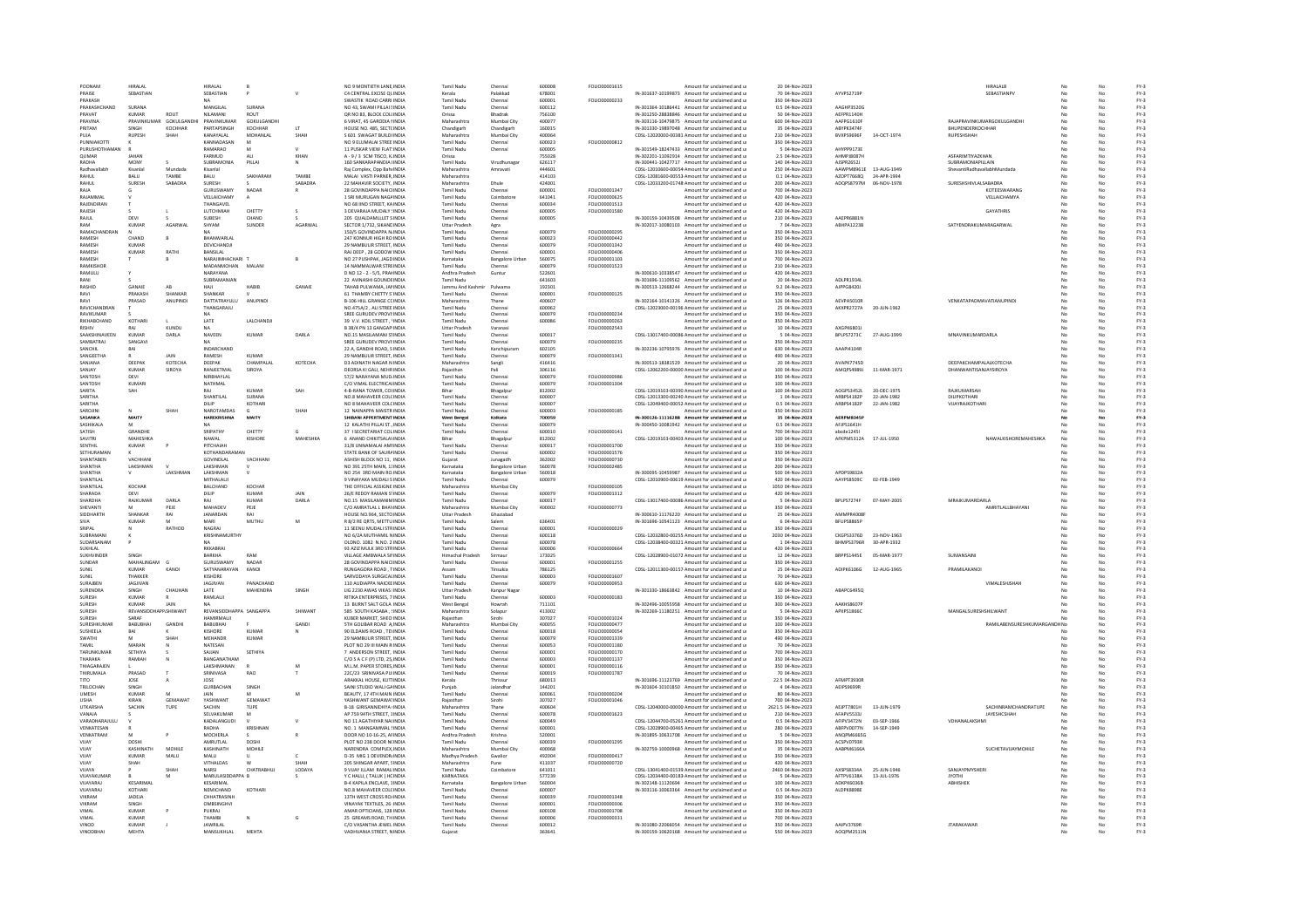| VYJANTH<br>YOGESHKUMAF<br>ABDULAZIZDOST |                       |               |                               |                  |               | 33/11 PEDDU NAICKENINDIA                              |                         |                       |                  |                       |                                                                                                  | 100 04-Nov-2023                      |                   |              |                                                  |    |                | $FY-3$           |
|-----------------------------------------|-----------------------|---------------|-------------------------------|------------------|---------------|-------------------------------------------------------|-------------------------|-----------------------|------------------|-----------------------|--------------------------------------------------------------------------------------------------|--------------------------------------|-------------------|--------------|--------------------------------------------------|----|----------------|------------------|
|                                         |                       |               | SOHANLAI                      |                  |               |                                                       | <b>Tamil Nadu</b>       | Chenna                | 600079           | FOLIO00001587         | Amount for unclaimed and u                                                                       |                                      |                   |              |                                                  |    |                |                  |
|                                         | PATEL<br>MOHMED       | JANKHWALA     | GOPALBHAI<br>DOST             | PATEL<br>MOHMED  |               | 23/A SAMARATH SOC, INDIA<br>PARA STREET, NANI VAINDIA | Gujarat                 | Kheda                 | 38700<br>383001  |                       | IN-300757-10999802 Amount for unclaimed and u<br>CDSL-12032300-00021 Number of underlying Shares | 0.5 04-Nov-2023<br>500 04-Nov-2023   | AAAPZ6565H        | 12-JUL-1955  | GOPLABHAIPATEL<br>SHEHNAZBEGUMABDULAZIZJANKHWALA | No | No             | $FY-3$<br>$FY-3$ |
|                                         |                       |               |                               |                  |               |                                                       | Guiarat                 |                       |                  |                       |                                                                                                  |                                      |                   |              |                                                  |    |                |                  |
| ALTAF                                   | JIKAR                 | DHANKWALA     | JIKAR                         |                  |               | C\O.POPULAR TRADER INDIA                              | Tamil Nadu              | Chenna                | 600001           | FOLIO00000046         | Number of underlying Shares                                                                      | 700 04-Nov-2023                      |                   |              |                                                  |    | No             | $FY-3$           |
| AMAN                                    | GUPTA                 |               |                               | RAM              | GUPTA         | 1701/T-2 NORTH CLOSINDIA                              | Haryana                 |                       | 122022           |                       | IN-300610-11105263 Number of underlying Shares                                                   | 7500 04-Nov-2023                     | AFHPG1589/        |              |                                                  |    |                | $FY-3$           |
| <b>AMICHANE</b>                         | <b>JAIN</b>           |               | HANSAIL                       | <b>LAIN</b>      |               | 192 B GURUWAR PETHINDIA                               | Maharashtr              | Pune                  | 411042           | <b>FOLIO00000723</b>  | Number of underlying Share                                                                       | 3500 04-Nov-2023                     |                   |              |                                                  |    |                | $FY-3$           |
| AMRITI AL                               | c                     | DOSHI         | CHUNILAI                      | <b>IFSAI</b>     |               | C/O SANGHVI AMRITI (INDIA                             | Tamil Nadu              | Chennai               | 600079           | FOLIO00002181         | Number of underlying Shares                                                                      | 1400.04-Nov-2023                     |                   |              |                                                  |    | No             | FY-3             |
| AMRITLAL                                |                       | RHAYANI       | LALI                          |                  | BHAYANI       | 14/B ZAOBAWADI, THAINDIA                              | Maharashtra             | Mumbai City           | 400002           | FOLIO00000771         | Number of underlying Shares                                                                      | 3500 04-Nov-2023                     |                   |              | BHANUMATIABHAYAN                                 |    | No             | $FY-3$           |
| AMRITLA                                 | PUKHRAJJ              |               | PUKHRAJ                       |                  |               | MUKESH PROVISION S'INDIA                              | Maharashtra             | Pune                  | 410405           | FOLIO00000414         | Number of underlying Share:                                                                      | 3500 04-Nov-2023                     |                   |              |                                                  |    |                | $FY-3$           |
| <b>ANASIIVA</b>                         | <b>GAIL</b>           |               | NAGARHUSHANAM                 |                  |               | C/O G MOHAN H NO 1: INDIA                             | Andhra Pradesh          |                       | 508207           | FOLIO00000640         | Number of underlying Shares                                                                      | 700 04-Nov-2023                      |                   |              |                                                  |    | No             | $FY-3$           |
| ANILKUMAR                               | PUNJABI               |               | NANDUMAL                      | PUNJA            |               | T H X 96, ADIPUR, KUTIINDIA                           | Guiarat                 | Kachchh               | 370205           |                       | IN-300214-12099318 Number of underlying Shares                                                   | 50 04-Nov-2023                       | ADAPP3124D        |              | NANDUMALPUNJAB                                   |    | No             | $FY-3$           |
| ANITA                                   | KHANDELWAL            |               | LALIT                         | KUMAR            | KHANDELWAL    | 388 SAMTA COLONY IINDIA                               | Madhya Pradesh          | Gwalion               | 492001           |                       | CDSL-12030000-00160 Number of underlying Shares                                                  | 2745 04-Nov-2023                     | ARHPK7102K        | 05-JUL-1970  |                                                  |    | No             | $FY-3$           |
| ANITA                                   | JAIN                  |               |                               |                  |               | 56 PADAVATAMMAN KINDIA                                | Tamil Nadu              | Chenna                | 600012           | FOLIO00002162         | Number of underlying Shares                                                                      | 2100 04-Nov-2023                     |                   |              |                                                  |    |                | $FY-3$           |
| ANITHA                                  | cн                    |               | $\Omega$                      | KUMAR            | CH            | M/S PLUS POINT AGEN INDIA                             | Tamil Nadu              | Chenna                | 600112           |                       | IN-300441-10840140 Number of underlying Shares                                                   | 7000 04-Nov-2023                     | AEXPC8883Q        |              | LOKKUMARCH                                       |    |                | $FY-3$           |
| ANITHABAI                               | M                     | JAIN          | MEHANDR                       | KUMAR            |               | 29 NAMBULIR STREET, INDIA                             | Tamil Nadu              | Chenna                | 600079           | FOLIO00001262         | Number of underlying Shares                                                                      | 4900 04-Nov-2023                     |                   |              |                                                  |    | No             | $FY-3$           |
| ANKIT                                   |                       | MANSURIA      | NANJIBHAI                     | MANSURIA         |               | 14 MAHAVIR PARK, D INDIA                              |                         | Rajkot                | 360490           |                       | IN-300974-11488400 Number of underlying Shares                                                   | 9000 04-Nov-2023                     | AJLPM1946K        |              | AMITAAMANSURI                                    |    |                | $FY-3$           |
|                                         |                       |               |                               |                  |               |                                                       | Gujarat                 |                       |                  | FOLIO00002443         |                                                                                                  |                                      |                   |              |                                                  |    |                |                  |
| ANTONY                                  |                       |               | PAUL                          |                  |               | NO 7 MILLERS ROAD, KINDIA                             | <b>Tamil Nadu</b>       | Chenna                | 600010           |                       | Number of underlying Share:                                                                      | 700 04-Nov-2023                      |                   |              |                                                  |    |                | $FY-3$           |
| <b>ANLISIYA</b>                         |                       |               | DAMODARAN                     |                  |               | 93 4717 MULK 3RD STRINDIA                             | Tamil Nadu              | Chenna                | 600006           | FOLIO00000663         | Number of underlying Shares                                                                      | 4200.04-Nov-2023                     |                   |              |                                                  |    | No             | FY-3             |
| APARNA                                  | SAHA                  |               | ANUP                          | <b>KUMAR</b>     | SAHA          | HYDARPUR, NEAR 22 HINDIA                              | West Benga              | Malda                 | 732101           |                       | IN-301696-10963204 Number of underlying Shares                                                   | 110 04-Nov-2023                      | BHPPS5172L        |              | ANUPKUMARSAHA                                    |    | No             | $FY-3$           |
| <b>ARCHANA</b>                          | JAIN                  |               | SUDHEER                       | JAIN             |               | 25 THIRUVENGADAM INDIA                                | Tamil Nadu              | Chennai               | 600033           | FOLIO00001977         | Number of underlying Shares                                                                      | 700 04-Nov-2023                      |                   |              | SUDHEERJAIN                                      |    | No             | $FY-3$           |
| ARPSHARE:                               |                       | LTD           |                               |                  |               | CABIN NO 668, PADAMINDIA                              | Uttar Pradesh           | Kanpur Naga           |                  |                       | IN-300011-10177741 Number of underlying Shares                                                   | 200 04-Nov-2023                      | AAECA1617J        |              |                                                  |    |                | $FY-3$           |
| ARUN                                    | KUMAR                 | KABRA         | GANPAT                        | RAI              | KABRA         | 186/451 TEXTILE MARHNDIA                              | Guiarat                 | Surat                 | 395002           |                       | IN-301127-16230226 Number of underlying Shares                                                   | 2190 04-Nov-2023                     | ABGPK4502N        |              | SANGEETAKABRA                                    |    | No             | $FY-3$           |
| ARVIND                                  |                       |               | BABULALII                     | LODHI            |               | REXINE CENTRE, 76 MI INDIA                            | Tamil Nadu              | Chennai               | 600079           | FOLIO00000294         | Number of underlying Shares                                                                      | 3500 04-Nov-2023                     |                   |              |                                                  |    | No             | $FY-3$           |
| ASHITA                                  | GUPTA                 |               | GUPTA                         |                  |               | 106 MUKKTANAND N/INDIA                                |                         | Jaipur                | 302015           |                       | CDSL-12030000-00004 Number of underlying Shares                                                  | 700 04-Nov-2023                      | ALXPG7406J        | 11-FEB-1976  |                                                  |    |                | $FY-3$           |
| ASHOK                                   | KUMAR                 | <b>JAIN</b>   | DEEPCHAND                     |                  |               | 15 ELEPHANT GATE STINDIA                              | Tamil Nadu              | Chenna                | 600079           | <b>FOU IO00000262</b> | Number of underlying Share:                                                                      | 700 04-Nov-2023                      |                   |              |                                                  |    | No             | $FY-3$           |
| ASHOK                                   | <b>KUMAR</b>          | RAWAL         | BABULALII                     | RAWAL            |               | KALYAN TEXTILES. IST FINDIA                           | Raiasthan               | Sirohi                | 307027           | FOLIO00001018         | Number of underlying Shares                                                                      | 3500 04-Nov-2023                     |                   |              |                                                  |    | No             | $FY-3$           |
|                                         | SHANTILAL             |               |                               |                  | PATEL         |                                                       |                         |                       |                  |                       | CDSL-13016700-00192 Number of underlying Shares                                                  |                                      | ALIPP0399L        |              |                                                  |    |                | $FY-3$           |
| ASHOKBHA<br>ASIR                        | MADRI                 | PATEL         | SHANTILAL                     | M                |               | 48-AHMEDABADI POLEINDIA                               | Gujarat                 | Vadodara              | 390001<br>580028 |                       |                                                                                                  | 450 04-Nov-2023                      | AKNPM7579B        | 20-AUG-1946  |                                                  |    | No<br>No       |                  |
| <b>ATLURE</b>                           | <b>IAYAKRISHNA</b>    |               | MADRI<br><b>NA</b>            |                  |               | PENWALA BLDG TO UVINDIA<br>TAMIL NADLL                | Karnataka<br>Tamil Nadu | Chenna                |                  |                       | IN-301549-18945015 Number of underlying Share:                                                   | 250 04-Nov-2023<br>25000.04-Nov-2023 |                   |              |                                                  |    | No             | $FY-3$<br>FY-3   |
|                                         |                       |               |                               |                  |               | <b>INDIA</b>                                          |                         |                       |                  |                       | CDSL-12030700-00410 Number of underlying Shares                                                  |                                      |                   |              |                                                  |    |                |                  |
| ATUL                                    | DALMIA                |               | <b>DINESH</b>                 | <b>KUMAR</b>     | DALMIA        | C/O NARESH CHANDANINDIA                               | West Bengal             | Kolkata               | 700001           | FOLIO00000587         | Number of underlying Shares                                                                      | 3500 04-Nov-2023                     |                   |              |                                                  |    | No             | $FY-3$           |
| BABULAL                                 | BHAVARLALII           | CHORLIYA      | BHAVARLAL                     | <b>JIPRAJJI</b>  | CHORLIYA      | 14/2 SWAMI SAMARTHNDIA                                | Maharashtra             | Solapur               | 413002           |                       | CDSL-12013200-00347 Number of underlying Shares                                                  | 500 04-Nov-2023                      | AATPC1568Q        | 24-JUL-1949  |                                                  |    | No             | $FY-3$           |
| BABY                                    | RAPHAEL               |               | LateRAPHAEL                   |                  |               | MANIYAKKU HOUSE, P INDIA                              | Kerala                  |                       | 680301           |                       | CDSL-12023900-00003. Number of underlying Shares                                                 | 175 04-Nov-2023                      | AJVPB9626K        |              | <b>XAVIRAPHAELM</b>                              |    |                | $FY-3$           |
| <b>RALASURRAMANIAN</b>                  |                       |               | RAMACHANDRAN                  |                  |               | 2498 TRICHY ROAD, ONNEIA                              | Tamil Nadu              | Coimbatore            | 641016           |                       | IN-301774-16697389 Number of underlying Share:                                                   | 280 04-Nov-2023                      | <b>APDPR3545H</b> |              |                                                  |    | No             | $FV-2$           |
| BARKHA                                  |                       |               | DEEPAK                        |                  |               | 33 KELLYS COURT, 150 INDIA                            | Tamil Nadu              | Chennai               | 600010           | FOLIO00000913         | Number of underlying Shares                                                                      | 700 04-Nov-2023                      |                   |              |                                                  |    | No             | $FY-3$           |
| BHANUBEN                                |                       | PATEL         | PATEL                         |                  |               | 30 SWAMY PILLAI STRINDIA                              | Tamil Nadu              | Chenna                | 600112           | FOLIO00000210         | Number of underlying Shares                                                                      | 7000 04-Nov-2023                     |                   |              | PATELBB                                          |    |                | $FY-3$           |
| RHANLIMATI                              | RHAYANI               |               | <b>AMRATI AI</b>              | LALII            | RHAYANI       | 14/B ZAOBA WADI, TH INDIA                             | Maharashtra             | Mumbai City           | 400002           | FOLIO00000772         | Number of underlying Share                                                                       | 3500 04-Nov-2023                     |                   |              | AMRITLALLALJIBHAYANI                             |    | No             | $FY-3$           |
| BHARAT                                  | SHANKARLAL            | GANDHI        | SHANKARLAL                    |                  | GANDHI        | 5 RADHE GOVIND ROVINDIA                               | Guiarat                 | Ahmedabad             | 380058           |                       | IN-302871-20303279 Number of underlying Shares                                                   | 95 04-Nov-2023                       | ACBPG5231E        |              |                                                  |    | No             | $FY-3$           |
| BHARATBHA                               | MANUBHAI              | PATEL         | MANUBHAI                      |                  | PATEL         | 6 DWARKESH MAGAR, INDIA                               | Gujarat                 | Panch Mahals          | 389350           |                       | CDSL-13016700-00259 Number of underlying Shares                                                  | 350 04-Nov-2023                      | AKPPP1414L        | 01-SEP-1968  | MANUBHAISHANKARBHAIPATEL                         |    | No.            | $FY-3$           |
| BUILINOORULLAHA                         | KADHER                | MOHAIDEEN     | SHAMA                         | <b>ABIDUNNIS</b> |               | 59/20, DHANAPAL CHEINDIA                              | <b>Tamil Nadu</b>       |                       | 600033           |                       | IN-301774-11451186 Number of underlying Shares                                                   | 500 04-Nov-2023                      | AUVPK1951D        |              |                                                  |    |                | $FY-3$           |
|                                         | <b>KIIMAD</b>         |               | <b>ANANDA</b>                 |                  |               |                                                       |                         | Chennai               |                  |                       |                                                                                                  |                                      |                   |              |                                                  |    |                |                  |
| BUOY                                    |                       | GHOSH         |                               | MAY              | GHOSH         | <b>GUSHKARA HATTALA, UNDIA</b>                        | West Benga              | Bardhamar             | 713128           |                       | IN-301250-28484492 Number of underlying Shares                                                   | 350 04-Nov-2023                      | AIKPG2157M        |              | CHAITALIGHOSH                                    |    | Nr             | $FY-3$           |
| <b>RSV</b>                              | PRASAD                |               | CHANDRRAO                     |                  |               | 12 - 22 -41 ARYAPURAUNDIA                             | Andhra Pradesh          | East Godavari         | 533104           |                       | IN-300450-12724387 Number of underlying Shares                                                   | 350 04-Nov-2023                      | AKYPB2725R        |              |                                                  |    | No.            | $FY-3$           |
| CHAINRA                                 |                       |               | CHANDMULL                     | JEE              |               | NO 430 MINT STREET.: INDIA                            | <b>Tamil Nadu</b>       | Chennai               | 600001           |                       | CDSL-12010600-01267 Number of underlying Shares                                                  | 1 04-Nov-2023                        | ADJPC5154B        | 12-NOV-1966  |                                                  |    | No             | $FY-3$           |
| CHANDRA                                 | KALA                  | M             |                               |                  |               | 12 KALATHI PILLAI ST, 1INDIA                          | <b>Tamil Nadu</b>       | Chenna                | 600079           |                       | IN-301313-20285353 Number of underlying Shares                                                   | 5 04-Nov-2023                        | ABRPC4170H        |              | MANOHARRAJKANKARIA                               |    |                | $FY-3$           |
| CHANDRAKALA                             |                       |               | <b>LITTAMKUMAR</b>            |                  |               | 962 P.H.ROAD ORNIMINDIA                               | Tamil Nadu              | Chennai               | 600038           |                       | IN-301895-10341916 Number of underlying Share:                                                   | 5 04-Nov-2023                        | AAEPC50840        |              | <b>UTTAMKUMARKOTHARI</b>                         |    | No             | $FY-3$           |
| CHETAN                                  |                       | SHELAT        | BIPINCHANDRA                  |                  | SHELAT        | 28 GOVINDAPPA NAICHNDIA                               | <b>Tamil Nadu</b>       | Chennai               | 600001           | FOLIO00001256         | Number of underlying Shares                                                                      | 7000 04-Nov-2023                     |                   |              | VIDYACSHELAT                                     |    | No             | $FY-3$           |
| CHETAN                                  | KUMAR                 | SHAH          | MAHENDRA                      | KUMAF            | SHAH          | OPP. PILI BUILDING, C/INDIA                           | Madhya Pradesh          | Gwalion               | 492009           |                       | IN-301983-10290732 Number of underlying Shares                                                   | 1260 04-Nov-2023                     | BCAPS5394G        |              |                                                  |    |                | $FY-3$           |
| CHINNASAM                               | TIRUPAKUZHI           |               | KRISHNASWAMY                  |                  |               | C/O C. SURESH, 6 DEV/INDIA                            | Tamil Nadu              | Chenna                | 600049           | FOLIO00000487         | Number of underlying Share                                                                       | 4900 04-Nov-2023                     |                   |              |                                                  |    | No             | $FY-3$           |
| CHINUBHAI                               | DAHYALAL              | SHAH          | DAHYALAL                      |                  |               | JAY BHAGWAN BUILDIIINDIA                              | Maharashtra             | Mumbai City           | 400006           |                       | CDSL-12034900-00004 Number of underlying Shares                                                  | 1000 04-Nov-2023                     | AAEPS2523A        | 17-MAY-1938  | <b>DEEPAKCHINUBH KANCHANBENCHINUBHAISHAH</b>     | No | No             | $FY-3$           |
| DALPAT                                  | SURAJMAL              | MEHTA         | SURAJMAL                      | <b>JAGRUPJI</b>  | MEHTA         | SHANKERKRUPA HOUSINDIA                                | Maharashtra             | Pune                  | 411002           |                       | IN-300757-11724022 Number of underlying Shares                                                   | 6000 04-Nov-2023                     | AIOPM1472G        |              | PUSHPADALPATMEHTA                                |    | No             | $FY-3$           |
| <b>DAMANINVESTMENTS F</b>               |                       | LTD           |                               |                  |               | NO 17/18 VIJAY COMP INDIA                             | Tamil Nadu              | Chenna                | 600079           |                       | IN-300302-10043113 Number of underlying Shares                                                   | 13300 04-Nov-2023                    | AAACD3089I        |              |                                                  |    |                | $FY-3$           |
| DEEPAKKUMAR                             | M                     | <b>JAIN</b>   | MEHANDE                       | KUMAF            |               | 29 NAMBULIR STREET, INDIA                             | <b>Tamil Nadu</b>       | Chenna                | 600079           | FOLIO00001340         | Number of underlying Share:                                                                      | 4900 04-Nov-2023                     |                   |              |                                                  |    |                | $FY-3$           |
| DELLA                                   |                       | MEHTA         | LIRMISH                       |                  | MEHTA         | H M HOSPITAL 139 STINDIA                              | Tamil Nadu              | Chennai               | 600018           | FOU IODDDDDAR3        | Number of underlying Share:                                                                      | 7000.04-Nov-2023                     |                   |              |                                                  |    | No.            | FY-3             |
|                                         | SETHIYA               |               |                               | KARAN            |               |                                                       |                         |                       |                  |                       |                                                                                                  | 7000 04-Nov-2023                     |                   |              |                                                  |    | No             |                  |
| DHANESH                                 |                       |               | LATESHRISAJAN                 |                  | SETHIYA       | NO.7 ANDERSON STREINDIA                               | Tamil Nadu              | Chennai               | 600001           | FOLIO00000327         | Number of underlying Shares                                                                      |                                      |                   |              |                                                  |    |                | $FY-3$           |
| DHANIL                                  | DALI                  | PRAJAPAT      | DALI                          | PRAJAPATI        |               | DENA BNAK, MANIK CHNDIA                               |                         | Ahmedabag             | 380001           | FOLIO00001357         | Number of underlying Shares                                                                      | 3500 04-Nov-2023                     |                   |              |                                                  |    | No             | $FY-3$           |
| DHARMARAIAN                             |                       |               | SEENIAPPA                     | NADAR            |               | 7/C1 NATHAN STREET INDIA                              | Tamil Nadu              | Chennai               | 600031           | FOLIO00001662         | Number of underlying Share:                                                                      | 7000 04-Nov-2023                     |                   |              |                                                  |    | No             | $FY-3$           |
| DHAVAL                                  |                       | PATEL         | RAMESHBHAI                    |                  | PATEL         | 18 HINA PARK SOC., 1 INDIA                            | Guiarat                 | Ahmedabad             | 380015           |                       | IN-301983-10732524 Number of underlying Shares                                                   | 1000 04-Nov-2023                     | ASXPP5044Q        |              |                                                  |    | No             | $FY-3$           |
| DILIF                                   | KUMAF                 | SURANA        | MOHANLAL                      | SURANA           |               | 3 VADAMALAI 1ST LANINDIA                              | Tamil Nadu              | Chennai               | 600079           | FOLIO00002504         | Number of underlying Shares                                                                      | 25 04-Nov-2023                       | AAGPD0231         |              |                                                  |    | No             | $FY-3$           |
| <b>DOOMAPPA</b>                         |                       |               | SHESAPPA                      | SALIAN           |               | SHREEDURGA, 7-5 674, INDIA                            | Karnataka               | Dakshina Kanr         | 575006           |                       | IN-300239-10572127 Number of underlying Shares                                                   | 25 04-Nov-2023                       | AAEPU0060/        |              | NALINID                                          |    |                | $FY-3$           |
| FKAMRARAM                               |                       |               | PERIYASAMY                    |                  |               | NO 42 KAMALA NAGAHNDIA                                | Tamil Nadu              | Chennai               | 600019           | FOLIO00001561         | Number of underlying Share:                                                                      | 7000 04-Nov-2023                     |                   |              |                                                  |    | No             | $FY-3$           |
| GANDHI                                  | DHANESH               |               | GANDHI                        |                  | GAUTAMCHAND   | ABHAY CLINIC DEODIK INDIA                             | Maharashtra             | Solapur               | 413101           |                       | IN-300476-42823656 Number of underlying Shares                                                   | 350 04-Nov-2023                      | AFVPG7278J        |              | GANDHIMANISHADHANESH                             |    | No             | $FY-3$           |
|                                         |                       |               |                               |                  |               |                                                       |                         |                       |                  |                       |                                                                                                  |                                      |                   |              |                                                  |    |                |                  |
|                                         |                       | SHREYANS      |                               | SHREYANS         |               |                                                       |                         |                       |                  |                       |                                                                                                  |                                      |                   |              |                                                  |    |                |                  |
| GAURAV                                  |                       |               | CHANDER                       | MOHAN            | SAXENA        | 167, MAHARAJ NAGARINDIA                               | <b>Uttar Pradesh</b>    | Kanpur Naga           |                  |                       | IN-301055-10519353 Number of underlying Shares                                                   | 70 04-Nov-2023                       | BFBPS4161P        |              |                                                  |    |                | $FY-3$           |
| GOUTHAM                                 |                       |               | PARASMAL                      |                  |               | REP MOOLCHAND FIN/INDIA                               | <b>Tamil Nadu</b>       | Chenna                | 600018           | FOLIO00001631         | Number of underlying Share:                                                                      | 4200 04-Nov-2023                     |                   |              |                                                  |    |                | $FY-3$           |
| GOVIND                                  |                       | RAWAI         | <b>SHIVARAM</b>               |                  |               | C/O RAILAXMI STEEL CINDIA                             | Tamil Nadu              | Chenna                | 600003           | FOLIOD0000837         | Number of underlying Shares                                                                      | 3500.04-Nov-2023                     |                   |              |                                                  |    | No.            | FY-3             |
| GOVIND                                  | SANKA                 |               | SURYA                         | PRAKASARAO       |               | DIGGIRALA (MANDALA INDIA                              | Andhra Pradesh          | Guntur                | 522305           | FOLIO00000391         | Number of underlying Shares                                                                      | 10500 04-Nov-2023                    |                   |              |                                                  |    | No             | $FY-3$           |
| HARBHAJAN                               | SINGH                 | SALUJA        | <b>JASWANT</b>                | SINGH            |               | 240, SIKH COLONY, MBINDIA                             | Raiasthan               | Udaipu                | 313001           |                       | IN-302902-42679416 Number of underlying Shares                                                   | 1385 04-Nov-2023                     | AAXPH8619M        |              |                                                  |    |                | $FY-3$           |
| <b>HARISH</b>                           | AMRAI AI              | <b>JAIN</b>   | <b>NA</b>                     |                  |               | J B ROAD KISANBATTI (INDIA                            | Maharashtra             | Dhule                 | 424001           |                       | CDSL-12033200-07595 Number of underlying Shares                                                  | 1400 04-Nov-2023                     | ADIPIS374R        | 11-ILIN-1978 | VAISHALIHARISHIAIN                               |    | No             | $FY-3$           |
| HAZI                                    | MOHMMED               | SHARIF        | <b>NABI</b>                   | BAX              | HAZI          | SENIOR HIGHER SE, SCIINDIA                            | Raiasthan               | Pali                  | 306115           |                       | CDSL-12010900-01736 Number of underlying Shares                                                  | 350 04-Nov-2023                      | ABYPH0661H        | 01-JAN-1927  | <b>MOHMMEDIOBAL</b>                              |    | No             | $FY-3$           |
| INDUBALA                                | M                     |               | <b>NA</b>                     |                  |               | 12 KALATHI PILLAI STRINDIA                            | Tamil Nadu              | Chennai               | 600079           |                       | IN-300450-10081926 Number of underlying Shares                                                   | 5 04-Nov-2023                        | AGSPJ1864H        |              |                                                  |    | No             | $FY-3$           |
| JAIDESH                                 | PAL                   | WASON         | RAM                           |                  | WASON         | 54/D RACE COURSE, DHNDIA                              | <b>Uttar Pradesh</b>    |                       |                  |                       | CDSL-13028600-00006 Number of underlying Shares                                                  | 5 04-Nov-2023                        |                   | 30-JAN-194   | SURESHWASO                                       |    |                | $FY-3$           |
| <b>JAYANTH</b>                          | A                     |               | <b>ALAGIRISAMY</b>            | w                |               | 12-A MAIN STREET, SLINDIA                             | Tamil Nadu              | Agra<br>Chennai       | 600011           | FOLIO00001851         | Number of underlying Share:                                                                      | 14000 04-Nov-2023                    |                   |              |                                                  |    | No             | $FY-3$           |
| JAYESH                                  | LALI                  | JAWIA         | LALI                          | KALABHAI         | <b>JAWIA</b>  | 40 ASHOK NAGAR, BH/INDIA                              | Madhya Pradesh          | Indore                | 452001           |                       | IN-300214-14391359 Number of underlying Shares                                                   | 25000 04-Nov-2023                    | AADHJ5797C        |              |                                                  |    | No             | $FY-3$           |
| JAYSHREE                                | <b>BHORA</b>          |               | <b>MURAR</b>                  | LAL              | <b>BOHRA</b>  | OUT SIDE JASSUSAR G/INDIA                             | Guiarat                 | Ahmedabag             |                  |                       |                                                                                                  | 200 04-Nov-2023                      | AKOPB7725H        |              | <b>MURARILALBOHRA</b>                            |    |                | $FY-3$           |
| JEEWAN                                  | LAL                   |               |                               |                  |               |                                                       | <b>Tamil Nadu</b>       |                       | 600079           |                       | IN-301330-19973259 Number of underlying Shares                                                   | 500 04-Nov-2023                      |                   |              |                                                  |    | No             |                  |
| <b>IIGNESH</b>                          | <b>ARVINDRHAL</b>     | PRAIAPATI     | MANGILAL<br><b>ARVINDRHAL</b> | ΡΡΑΙΔΡΑΤΙ        |               | 33/11 PEDDU NAICKENINDIA<br>29 KRISHDHAM SOCIE INDIA  | Guiarat                 | Chennai<br>Ahmedahad  | 382330           | FOLIO00000690         | Number of underlying Share:                                                                      | 100.04-Nov-2023                      | AOHPP7768F        | 04-4116-1985 | ΚΕΤΑΝΔΡΜΝΟΒΗΔΙΡΡΑΙΔΡΑΤΙ                          |    | No             | $FY-3$<br>FY-3   |
|                                         | RAI                   |               |                               | RAI              |               |                                                       |                         |                       |                  |                       | CDSL-13015200-00025 Number of underlying Shares                                                  |                                      |                   |              |                                                  |    |                |                  |
| <b>JITENDRA</b>                         |                       |               | AIAY                          |                  |               | NO.43 LAWYER CHINNINDIA                               | Tamil Nadu              | Chennai               | 600001           |                       | CDSL-12039700-00090 Number of underlying Shares                                                  | 1300 04-Nov-2023                     | AAEPJ0616R        | 01-FEB-1971  |                                                  |    | No             | $FY-3$           |
| KAILASH                                 | <b>KUMAF</b>          | KOTHARI       | PARASMALI                     | <b>KOTHAR</b>    |               | <b>ABHISHEK GLASS &amp; PLYINDIA</b>                  | Karnataka               | <b>Bangalore Urba</b> | 560053           | FOLIO00001715         | Number of underlying Shares                                                                      | 3500 04-Nov-2023                     |                   |              | PARASMALKOTHAR                                   |    | No             | $FY-3$           |
| KALA                                    |                       |               | DULRAJ                        |                  |               | OLD NO 23 NEW NO 2, INDIA                             | Tamil Nadu              | Chenna                | 600082           |                       | CDSL-12023000-00346 Number of underlying Share:                                                  | 500 04-Nov-2023                      | AKSPK8621M        | 14-JAN-1969  |                                                  |    |                | $FY-3$           |
| KAIYANAN                                |                       |               | RAMIAH                        |                  |               | 6/16 FIFTH STREET SUNDIA                              | Tamil Nadu              | Sivaganga             | 630002           |                       | CDSL-12023000-00012 Number of underlying Shares                                                  | 10.04-Nov-2023                       | ARZPK6688A        | 03-APR-1945  | KSHYAMALA                                        |    | No             | $FY-3$           |
| KANAYALAL                               |                       | ROCHLANI      | PRIBHDAS                      | ROCHLANI         |               | 12 SAGAR SANGAM, 21 INDIA                             | Maharashtra             | Mumbai City           | 400050           | FOLIO00000757         | Number of underlying Shares                                                                      | 1000 04-Nov-2023                     |                   |              | VISHALHROCHLANI                                  |    | No             | $FY-3$           |
| KANCHANA                                | MANGAYARKARA/         |               | ARUNACHALAM                   |                  |               | 2 WEST MADAVILAGA INDIA                               | Tamil Nadu              | Karur                 | 639001           |                       | IN-301637-40395592 Number of underlying Shares                                                   | 50 04-Nov-2023                       | ARYPK3310J        |              | ARUNACHALAMI                                     |    |                | $FY-3$           |
| KAVITA                                  | SON                   |               | <b>AMAR</b>                   | SONI             |               | SHREE SADAN, 89/367 INDIA                             | West Benga              | Hooghly               | 712248           | FOLIO00000795         | Number of underlying Share:                                                                      | 7000 04-Nov-2023                     |                   |              |                                                  |    | No             | $FY-3$           |
| KEERTHIMEENA                            |                       |               | VETRISELVAN                   |                  |               | 2/ E2 E2 1ST STREET, NINDIA                           | <b>Tamil Nadu</b>       | Madurai               | 625002           |                       | IN-301696-10895523 Number of underlying Shares                                                   | 5 04-Nov-2023                        | ANOPM6621L        |              | VETRISELVANR                                     |    | No             | $FY-3$           |
| KETAN                                   |                       | MEHTA         | MEHTA                         |                  | $\leq$        | 21 RAJA ANNAMALAI FINDIA                              | Tamil Nadu              | Chennai               | 600084           | FOLIO00002375         | Number of underlying Shares                                                                      | 700 04-Nov-2023                      |                   |              |                                                  |    | No.            | $FY-3$           |
| KIRAN                                   | <b>KUMARI</b>         |               | CHAMPALAL                     | RANKA            |               | C/O G RATHAN KUMAFINDIA                               | Tamil Nadu              | Chenna                | 600002           | FOLIO00001555         | <b>Number of underlying Shares</b>                                                               | 3200 04-Nov-2023                     |                   |              |                                                  |    |                | $FY-3$           |
| KIRAN                                   |                       | MANGAONKAR NA |                               |                  |               | FLAT NO 10 PRAYATNAINDIA                              | Maharashtra             | Mumbai City           | 400024           |                       | IN-300450-10154462 Number of underlying Shares                                                   | 250 04-Nov-2023                      | AAGPM8382B        |              | MUGDHAKIRANNINDIRAKMANGAONKAR                    |    | No             | FY-3             |
| KISHAN                                  |                       | <b>JAIN</b>   | MELAPCHAND                    | <b>JAIN</b>      |               | 36 PERUMAL MUDALI : INDIA                             | Tamil Nadu              | Chennai               | 600079           | FOLIO00001297         | Number of underlying Shares                                                                      | 3500 04-Nov-2023                     |                   |              |                                                  |    | No             | $FY-3$           |
| KOCHUMOL                                |                       |               | KOCHUNNY                      |                  |               | CHERUVATHOOR HOU: INDIA                               | Kerala                  | Thrissur              | 680503           |                       | CDSL-12023900-00101 Number of underlying Shares                                                  | 2100 04-Nov-2023                     |                   |              |                                                  |    | No             | $FY-3$           |
| KRISHNAI                                |                       |               | THIYAGARAIAN                  |                  |               | 5 STH STREET, LAKSHMINDIA                             | Tamil Nadu              | Chenna                | 600061           | FOLIO00001909         | Number of underlying Share:                                                                      | 700 04-Nov-2023                      |                   |              |                                                  |    |                | $FY-3$           |
| KUMAR                                   |                       |               | NARAYANAN                     |                  |               | S-3 2nd Floor . Sree KrINDIA                          | Tamil Nadu              | Chenna                | 600033           | FOLIO00001512         | Number of underlying Shares                                                                      | 2100 04-Nov-2023                     |                   |              |                                                  |    | No             | $FY-3$           |
|                                         |                       |               |                               |                  |               |                                                       |                         |                       |                  |                       |                                                                                                  |                                      |                   |              |                                                  |    |                |                  |
| LALITH                                  | KUMAR                 |               | AMBALAL                       |                  |               | 3 SOWRASHTRA NAGAINDIA                                | <b>Tamil Nadu</b>       | Chennai               | 600094           | FOLIO00000446         | Number of underlying Shares                                                                      | 3500 04-Nov-2023                     |                   |              |                                                  |    | No             | $FY-3$           |
| LALITH/                                 | BAI                   |               | LALIT                         | KUMAF            |               | 127 ANNAPILLAI ST, CHINDIA                            | Tamil Nadu              | Chenna                | 600079           | FOLIO00001286         | <b>Jumber of underlying Shares</b>                                                               | 1000 04-Nov-2023                     | ABHPL81240        |              |                                                  |    |                | $FY-3$           |
| MADHUR                                  |                       | CHARANKAR     | ROHIDAS                       | HARIRHAL         | SHINDE        | E 39/40 SURVEYNAG/INDIA                               | Maharashtr              | Kolhapu               | 416007           |                       | IN-301696-11111146 Number of underlying Shares                                                   | 495 04-Nov-2023                      | AGAPCS7548        |              | ANANTKUMARBCHARANKAR                             |    | No             | $FY-3$           |
| MADHV                                   | CHANDHON              |               | VIIAY                         | <b>KUMAR</b>     | CHANDHON      | XV 983 MANTOLA PAH INDIA                              | Delhi                   | New Delhi             | 110055           | FOLIO00001133         | Number of underlying Shares                                                                      | 3500 04-Nov-2023                     |                   |              |                                                  |    | No             | $FY-3$           |
| MAHAVEER                                | CHAND                 | BHANDARI      | NATHMAL                       | BHANDAR          |               | C/O VIMAL ELECTRICALINDIA                             | Tamil Nadu              | Chennai               | 600079           | FOLIO00001305         | Number of underlying Shares                                                                      | 1000 04-Nov-2023                     |                   |              |                                                  |    | No             | $FY-3$           |
| MAHAVEERCHAND                           | JAIN                  |               | <b>BUDHRAJ</b>                | JAIN             |               | 6/2 PADDY FIELD ROAEINDIA                             | Tamil Nadu              | Chenna                | 600011           |                       | IN-301637-40317885 Number of underlying Shares                                                   | 4 04-Nov-2023                        | AABPC8264E        |              |                                                  |    |                | $FY-3$           |
| MAINA                                   | KUMARI                |               | CHAMPALAL                     | RANKA            |               | C/O G RATHAN KUMAFINDIA                               | Tamil Nadu              | Chenna                | 600002           | FOLIO00001556         | Number of underlying Share:                                                                      | 3200 04-Nov-2023                     |                   |              |                                                  |    |                | $FY-3$           |
| MAITI                                   | KUMARI                |               | RAM                           | SAIIAN           | CHALIDHARY    | C/O ALLAHARAD RANKINDIA                               | Rihar                   | Bhagalpu              | 812007           |                       | IN-301557-20927529 Number of underlying Shares                                                   | 3500.04-Nov-2023                     | ANOPK1585F        |              | <b>RAMSAHANCHAHDHARY</b>                         |    | No             | FY-3             |
| MAMTA                                   | KUMARI                |               | RAJESH                        |                  |               | C/O. MADANLAL, 8 NA INDIA                             | <b>Tamil Nadu</b>       | Chenna                | 600001           | FOLIO00002335         | Number of underlying Shares                                                                      | 4900 04-Nov-2023                     |                   |              |                                                  |    | No             | $FY-3$           |
| MAN                                     |                       |               | MOHAMBARAM                    | KUMAR            |               | NO 28 NORTH WALL R(INDIA                              | Tamil Nadu              | Chenna                | 600079           | FOLIO00000824         | Number of underlying Share:                                                                      | 6300 04-Nov-2023                     |                   |              | MOHAND                                           |    |                | $FY-3$           |
| MANICKAMAMBROSE R                       |                       |               | <b>AMRROSE</b>                |                  |               | 21 MARIA DOSS STREEINDIA                              | Tamil Nadu              | Chenna                | 600013           | <b>FOLIO00000145</b>  |                                                                                                  | 3500.04-Nov-2023                     |                   |              |                                                  |    | No             | $FY-3$           |
|                                         |                       |               |                               |                  |               |                                                       |                         |                       |                  |                       | Number of underlying Shares                                                                      |                                      |                   |              |                                                  |    |                |                  |
| MANISH                                  |                       |               | JAGDISH                       | <b>KUMAR</b>     |               | 9 VINAYAKA MUDALI SINDIA                              | <b>Tamil Nadu</b>       | Chennai               | 600079           | FOLIO00000830         | Number of underlying Shares                                                                      | 2100 04-Nov-2023                     |                   |              |                                                  |    | No             | $FY-3$           |
| MANISH                                  | BHATTACHARJEE         |               | NRIPENDRA                     | NATH             | BHATTACHARJEE | 10 PRAFULLA NAGAR, INDIA                              | West Benga              | Kolkata               | 700056           |                       | IN-301629-10031131 Number of underlying Shares                                                   | 100 04-Nov-2023                      | AKJPB1883B        |              |                                                  |    | No             | $FY-3$           |
| MANISH                                  | PRASAD                |               | MADANMOHAN                    | PRASAD           |               | 144 JEETPUR TOPCHANINDIA                              |                         | Bhagalpu              |                  |                       | CDSL-12046300-00063 Number of underlying Shares                                                  | 20 04-Nov-2023                       | AJLPP1222F        | 11-JAN-1972  |                                                  |    |                | $FY-3$           |
| MANJU                                   | DEVI                  | ANCHALIA      | LABHACHAND                    | ANCHAUA          |               | C/O LABHA CHAND AN INDIA                              | Raiasthar               | Bikaner               | 334401           |                       | CDSL-12010900-00938 Number of underlying Shares                                                  | 125 04-Nov-2023                      | AILPA1471E        | 03-JUL-1974  | LABHACHANDANCHALIA                               |    | No             | $FY-3$           |
| MANJULA                                 |                       | SHAH          | PABUDAN                       | BHANSALI         |               | 33-A/4 PEDDU STREET INDIA                             | Tamil Nadu              | Chenna                | 600079           | FOLIO00000492         | Number of underlying Shares                                                                      | 7000 04-Nov-2023                     |                   |              |                                                  |    | No             | $FY-3$           |
| MANOJ                                   |                       |               | NAWALMAL                      |                  |               | 6 KOTHANDARAMAN I'INDIA                               | Tamil Nadu              | Chenna                | 600021           | FOLIO00001184         | Number of underlying Shares                                                                      | 700 04-Nov-2023                      |                   |              |                                                  |    |                | $FY-3$           |
| <b>MANOJ</b>                            | <b>DAGA</b>           |               |                               |                  |               | 59 DEV NAGAR PALLIUNDIA                               | Rajasthar               | Jodhpu                | 342008           |                       | CDSL-12020000-00091/Number of underlying Shares                                                  | 30000 04-Nov-2023                    | AEVPDSRROL        | 29-5EP-1960  | SURENDRAMALDAGA                                  |    |                | $FY-3$           |
| MANOL<br><b>MANOJ</b>                   | KUMAR<br><b>KUMAR</b> | TIWARI        | <b>IANARDAN</b><br>SOHANLAL   | PRASAD           | TIWARI        | H NO 43 VILLAGE - NEINDIA<br>52 MAGAZINE ROAD, 'INDIA | Rihar<br>Tamil Nadu     | Bhagalpu<br>Chennai   | 812001<br>600039 | FOLIO00000322         | CDSL-12019103-00198 Number of underlying Shares<br>Number of underlying Shares                   | 2000 04-Nov-2023<br>3500 04-Nov-2023 | AGYPT2415N        | 28-DEC-1969  |                                                  |    | N <sub>n</sub> | $FY-3$<br>$FY-3$ |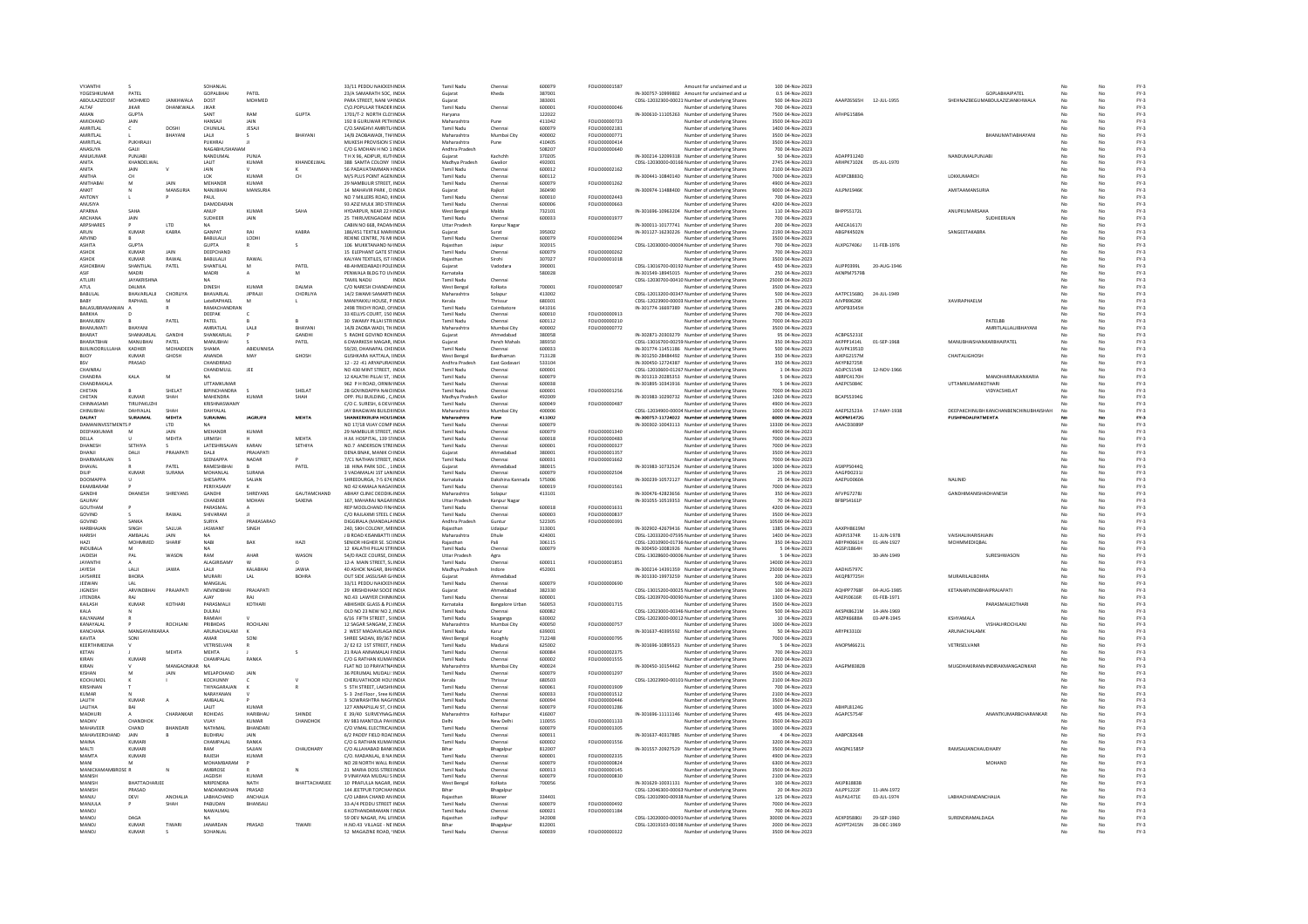| MANOJKUMAR                 | $\mathbf{G}$                 | TRIVEDL                 | <b>GUNVANTRAY</b>      | TRIVED                                       |              | A-4-86 . GURUKRUPA VINDIA                                       |                                    | Vadodara               | 390022 |                      | CDSL-12011300-00112 Number of underlying Share                                | 140 04-Nov-2023                     | AEVPT1415P        | 03-DEC-1958 |                                  |     |    |              |
|----------------------------|------------------------------|-------------------------|------------------------|----------------------------------------------|--------------|-----------------------------------------------------------------|------------------------------------|------------------------|--------|----------------------|-------------------------------------------------------------------------------|-------------------------------------|-------------------|-------------|----------------------------------|-----|----|--------------|
|                            |                              |                         |                        |                                              |              |                                                                 | Gujarat                            |                        |        |                      |                                                                               |                                     |                   |             |                                  |     |    |              |
| <b>MAVA</b>                | MAYUR                        | DOSHI                   | MAYUR                  | DOSHI                                        |              | <b>B-11 ADITYA APARTMEINDIA</b>                                 | Maharashtra                        | Mumbai City            | 400069 |                      | CDSL-12056200-00020 Number of underlying Share                                | 9 04-Nov-2023                       | AADPD8357L        | 21-DEC-1962 | BHAVIKMAYURD(MAYURSHANTILALDOSHI | No  |    | $FY-3$       |
| MEENAL                     |                              |                         | PALANIAPPAN            |                                              |              | DOOR NO.76 PADMA IINDIA                                         | Tamil Nadu                         | Chenna                 | 600049 | FOLIO00000305        | Number of underlying Shares                                                   | 3500 04-Nov-2023                    |                   |             |                                  |     |    | FY-3         |
| <b>MEGHN</b>               | RAJKUMAI                     | <b>DARLA</b>            | RAI                    | KUMAR                                        | DARLA        | 15 MASILAMANI STREINDIA                                         | <b>Tamil Nadu</b>                  | Chenna                 | 600017 |                      | CDSL-13017400-00086 Number of underlying Shares                               | 50 04-Nov-2023                      | ARHPM4641F        | 03-JUL-2003 | MRAJKUMARDARLA                   |     |    | $FY-3$       |
| MEHANDRKUMAR               |                              | <b>JAIN</b>             | PANNALALII             |                                              |              | 29 NAMBULIR STREET INDIA                                        | Tamil Nadu                         | Chennai                | 600079 | FOLIO00001344        | Number of underlying Shares                                                   | 4900.04-Nov-2023                    |                   |             |                                  |     | No | FY-3         |
| MIRZA                      | ANEES                        | BAIG                    | GAFOOR                 | BAIG                                         | CHAGTA       | 4 J 15 VIJAYAN NAGARINDIA                                       | Raiasthan                          | Kota                   | 324005 |                      | IN-302201-10858148 Number of underlying Shares                                | 500 04-Nov-2023                     | ACYPB3050H        |             |                                  | No  | No | FY-3         |
| MOHAMED                    |                              |                         |                        | AZEEZ                                        |              | 4 CUSTOMS COLONY, SINDIA                                        |                                    |                        |        | FOLIO00001169        |                                                                               | 3500 04-Nov-2023                    |                   |             | ABDULAZEEZ                       | No  | No | $FY-3$       |
|                            | NUAMAN                       | $\mathsf{A}$            | ABDUL                  |                                              |              |                                                                 | Tamil Nadu                         | Chenna                 | 600015 |                      | Number of underlying Shares                                                   |                                     |                   |             |                                  |     |    |              |
| MOHAMMAI                   | <b>ISMAIL</b>                |                         | LATEHAT                | PEER                                         | BUX          | P.NO.23, KAMLA NEHRINDIA                                        |                                    | Jaipur                 | 302006 |                      | IN-302700-20228122 Number of underlying Shares                                | 200 04-Nov-2023                     | <b>AAHPI0227</b>  |             | <b>IDREESAL</b>                  |     |    | $FY-3$       |
| <b>MOHANRAO</b>            | KOTARI                       |                         | GOPAL                  |                                              |              | D. NO-26-9-987, SAILA INDIA                                     | Andhra Pradesh                     | Nellore                | 524004 |                      | CDSL-12038400-00277. Number of underlying Share                               | 1400 04-Nov-2023                    | <b>AEKPK6404J</b> | 14-AUG-1963 | KSUJATHA                         | No  | No | $FY-3$       |
| MOHD                       | NISAR                        | KHAN                    | RAHIM                  | KHAN                                         | A            | HAJI ESMAIL H. QURES INDIA                                      | Gujarat                            | Surat                  | 395005 |                      | IN-300425-10119162 Number of underlying Shares                                | 500 04-Nov-2023                     | ASIPK9909L        |             | RASHIDABIBIMNKHAM                | No  | No | $FY-3$       |
| MUKESH                     | JAIN                         |                         | PUSHPAKUMAF            |                                              |              | NO 2, PUTTANNA LANEINDI                                         | Karnataka                          | <b>Bangalore Uri</b>   | 560053 |                      | IN-302148-10436220 Number of underlying Shares                                | 200 04-Nov-2023                     | AANPJ0740M        |             | LALITADEVI                       |     | No | $FY-3$       |
| NAGALAKSHMI                | M                            |                         | MURUGESAN              |                                              |              | PLOT NO.4 QUEENS CHNDIA                                         | <b>Tamil Nadu</b>                  |                        | 636008 | FOU 000000146        |                                                                               |                                     |                   |             |                                  |     | No | EY-3         |
|                            |                              |                         |                        |                                              |              |                                                                 |                                    | Salem                  |        |                      | Number of underlying Share                                                    | 3500 04-Nov-2023                    |                   |             |                                  |     |    |              |
| <b>NAMDEO</b>              | SAVALA                       | <b>TFIF</b>             | SAVALA                 | <b>APPA</b>                                  | TFIF         | FOREST HILLS CO OP H INDIA                                      | Maharashtra                        | Thane                  | 400615 |                      | CDSL-12029900-02952 Number of underlying Shares                               | 7648 04-Nov-2023                    | AA7PT2734F        |             |                                  |     | No | FY-3         |
| <b>NAND</b>                | KISHORE                      | KOSTA                   | LATEK                  |                                              | <b>KOSTA</b> | 212. GARHA, KOSTA M INDIA                                       | Madhya Pradesh                     | Jabalou                | 482003 |                      | IN-300394-10690287 Number of underlying Shares                                | 100 04-Nov-2023                     | AGXPK6338E        |             | PRAMILAKOSTA                     | No  | No | FY-3         |
| NEETA                      |                              |                         | VIJAY                  | KUMAR                                        | SHAH         | 205 SHINGAR APART, SINDIA                                       | Maharashtra                        | Pune                   | 411037 | FOLIO00000721        | Number of underlying Share                                                    | 4200 04-Nov-2023                    |                   |             |                                  |     |    | FY-3         |
| NILAM                      | KUMARI                       |                         | <b>UPENDRA</b>         | NATH                                         | VFRMA        | C/O N K RANIEET KUM INDIA                                       | Haryana                            |                        | 125001 |                      | IN-300394-17047555 Number of underlying Share                                 | 320.04-Nov-2023                     | <b>RAAPKS352C</b> |             | <b>RANIFFTKUMARSINGE</b>         |     | No | EY-3         |
|                            |                              |                         |                        |                                              |              |                                                                 |                                    |                        |        |                      |                                                                               |                                     |                   |             |                                  |     |    |              |
| NILESH                     | GIRISHBHAI                   | <b>MEHTA</b>            | <b>GIRISHBHAI</b>      | $\mathbf{G}$                                 | MEHTA        | 106 SILVER SQUARE AFINDIA                                       | Guiarat                            | Vadodara               | 390020 |                      | IN-301549-16070333 Number of underlying Shares                                | 5 04-Nov-2023                       | ABYPM0038K        |             |                                  | No  | No | $FY-3$       |
| NILESH                     | GIRISHBHAI                   | MEHTA                   | GIRISHBHAI             | <b>MEHTA</b>                                 |              | 106 SILVER SQUARE AFINDIA                                       | Gujarat                            | Vadodara               | 390020 |                      | IN-301549-16067616 Number of underlying Shares                                | 5 04-Nov-2023                       | ABYPM0038K        |             | PARULBENNILESHMEHTA              | No  | No | $FY-3$       |
| <b>NINGAPPA</b>            | BASAPPA                      | CHEGUR                  | BASAPPA                | CHANNABASAPPA                                | CHEGUR       | SANGAMESHWAR NIL/INDI                                           | Karnataka                          | Gadag                  | 582102 |                      | IN-301774-15584652 Number of underlying Share                                 | 225 04-Nov-2023                     | AAZPC8588M        |             | IRAVVANINGAPPACHEGUF             |     |    | $FY-3$       |
| NIRANIAN                   | LAL                          |                         | <b>BALRAM</b>          |                                              |              | H NO 52, S F, SECTOR 2 NDIA                                     | Haryana                            | Gurgaor                | 122001 |                      | IN-301364-10209530 Number of underlying Shares                                | 1220 04-Nov-2023                    | ADYPL1974H        |             |                                  |     | No | $FY-3$       |
| NIRBHAYLAI                 |                              |                         | SUMERMAL               |                                              |              | 57/2 NARAYANA MUDJINDIA                                         | <b>Tamil Nadu</b>                  | Chennai                | 600079 | FOLIO00000985        | Number of underlying Shares                                                   | 3500 04-Nov-2023                    |                   |             |                                  | No. | No | $FY-3$       |
|                            |                              |                         |                        |                                              |              |                                                                 |                                    |                        |        |                      |                                                                               |                                     |                   |             |                                  |     |    |              |
| PALANIAPPAN                | M                            |                         | MUTHUMANICKAMS         |                                              |              | NO 56 GANGALAMMA INDIA                                          | Tamil Nadu                         | Chennai                | 600092 |                      | IN-302679-30344038 Number of underlying Shares                                | 1 04-Nov-2023                       | AOYPP1001         |             | MLAKSHM                          |     | No | $FY-3$       |
| PANKAL                     | SAXENA                       |                         | NAVAL                  | KISHORE                                      | SAXENA       | ATLAS CYCLES HARYAN INDIA                                       | Madhya Pradesh                     | Gwalion                | 474002 |                      | IN-302269-11477562 Number of underlying Share                                 | 665 04-Nov-2023                     | AYKPS6779A        |             |                                  |     | No | $FY-3$       |
| PANKAL                     | SINGHAL                      |                         | MUNNALAI               | SINGHAI                                      |              | C3/191 JANAK PURL NNDIA                                         | Delhi                              | New Delhi              | 110058 |                      | IN-301918-10004313 Number of underlying Shares                                | 1000.04-Nov-2023                    | AATPSS430M        |             | SUMANSINGHAL                     | No  | No | FY-3         |
| PARASMAL                   |                              | MEHTA                   | BADARMALII             |                                              |              | MEHTA BHAVAN, MUNINDIA                                          | Karnataka                          | Gadag                  | 582101 | FOLIO00000281        | Number of underlying Shares                                                   | 3500 04-Nov-2023                    |                   |             |                                  | No  | No | FY-3         |
| PARESH                     |                              | RATHOD                  | TEJRAJ                 |                                              |              | PARESH T. RATHOD, 11INDIA                                       | <b>Tamil Nadu</b>                  | Chenna                 | 600001 | FOLIO00000389        | Number of underlying Shares                                                   | 3500 04-Nov-2023                    |                   |             |                                  |     | No | $FY-3$       |
|                            |                              |                         |                        |                                              |              |                                                                 |                                    |                        |        |                      |                                                                               |                                     |                   |             |                                  |     |    |              |
| PARULBER                   | NILESH                       | MEHTA                   | NILESH                 | MEHTA                                        |              | 106 SILVER SQUARE AFINDIA                                       | Gujarat                            | Vadodara               | 390020 |                      | IN-301549-16084459 Number of underlying Shares                                | 5 04-Nov-2023                       |                   |             | NILESHGIRISHBHAIMEHTA            |     |    | $FY-3$       |
| PARULBEN                   | NILESH                       | <b>MEHTA</b>            | NILESH                 | <b>GIRISHBHAI</b>                            | <b>MEHTA</b> | 106 SILVER SQUARE AFINDIA                                       | Guiarat                            | Vadodara               | 390020 |                      | IN-301549-16081090 Number of underlying Share                                 | 5 04-Nov-2023                       |                   |             |                                  | No  | No | $FY-3$       |
| PATEL                      | GOVINDBHA                    | HARAGOVA                | <b>DAS PATEL</b>       | HARGOVANDAS                                  |              | 19 SARJAN BANGLOWSINDIA                                         | Gujarat                            | Mahesana               | 384001 |                      | IN-301276-30427484 Number of underlying Shares                                | 350 04-Nov-2023                     | ABRPP9023C        |             | PATELRENUKABENGOVINDBHA          | No  | No | FY-3         |
| PAYAL                      |                              | SHAH                    | MEHANDR                | KUMAR                                        |              | 29 NAMBULIR STREET, INDIA                                       | Tamil Nadu                         | Chennai                | 600079 | FOLIO00001338        | Number of underlying Shares                                                   | 4900 04-Nov-2023                    |                   |             |                                  |     | No | $FY-3$       |
| PENTYALA                   | SUBBARAYUDU                  |                         | SINGAIAH               |                                              |              | DOOR NO 228, CHAND INDIA                                        | Andhra Pradesh                     | Prakasan               | 523167 |                      | IN-302324-10787537 Number of underlying Share:                                | 750 04-Nov-2023                     | ADVDD3QCRV        |             | <b>DENTVALASANTH</b>             |     | No | EY-3         |
| PERIN                      | PRASHANT                     | <b>MEHTA</b>            | <b>NA</b>              |                                              |              | HONEY DALE OPP BHA'INDIA                                        | Guiarat                            | Vadodara               | 390008 |                      | IN-300888-13893974 Number of underlying Share                                 | 3630.04-Nov-2023                    | ACRPM9767D        |             | PRASHANTIMEHTA                   | No  | No | FY-3         |
|                            |                              |                         |                        |                                              |              |                                                                 |                                    |                        |        |                      |                                                                               |                                     |                   |             |                                  |     |    |              |
| PIVIISH                    | SAHEBRAO                     | SONAWANE                | SAHEBRAO               | VYANKU                                       | SONAWANE     | 10 SHANTINAGAR PETHNDIA                                         | Maharashtra                        | Dhule                  | 424001 |                      | CDSL-12013300-00711: Number of underlying Shares                              | 50 04-Nov-2023                      | AWEPS1443F        | 11-APR-1979 |                                  | No  | No | FY-3         |
| <b>POMILLA</b>             | RANI                         |                         | BHUSHANKUMAR           | GARG                                         |              | NEAR BALMIKI MANDIHNDIA                                         | Punjab                             | Sangrur                | 148108 |                      | IN-301127-16223310 Number of underlying Share                                 | 700 04-Nov-2023                     | AFYPR1074E        |             | BHUSHANKUMAR                     |     | No | FY-3         |
| POONAM                     | <b>HIRALAI</b>               |                         | HIRALAI                |                                              |              | NO 9 MONTIFTH LANE INDIA                                        | Tamil Nadu                         | Chennai                | 600008 | <b>FOLIO00001615</b> | Number of underlying Share                                                    | 200 04-Nov-2023                     |                   |             | <b>HIRALALR</b>                  | No  | No | FY-3         |
| PRAISE                     | SEBASTIAN                    |                         | SEBASTIAN              |                                              | $\vee$       | C4 CENTRAL EXCISE OLINDIA                                       | Kerala                             | Palakkad               | 678001 |                      | IN-301637-10199873 Number of underlying Shares                                | 700 04-Nov-2023                     | AYVPS2719F        |             | SEBASTIANPV                      | No  | No | $FY-3$       |
| PRAKASH                    |                              |                         | NA                     |                                              |              | SWASTIK ROAD CARRI INDIA                                        | Tamil Nadu                         | Chennai                | 600001 | FOLIO00000233        | Number of underlying Shares                                                   | 3500 04-Nov-2023                    |                   |             |                                  |     | No | $FY-3$       |
| PRAKASHCHAND               | SURANA                       |                         | MANGILAL               | SURANA                                       |              | NO 43, SWAMI PILLAI SINDIA                                      | Tamil Nadu                         |                        | 600112 |                      | IN-301364-10186441 Number of underlying Shares                                | 5 04-Nov-2023                       | AAGHP35200        |             |                                  |     |    | $FY-3$       |
|                            |                              |                         |                        |                                              |              |                                                                 |                                    | Chenna                 |        |                      |                                                                               |                                     |                   |             |                                  |     |    |              |
| PRAVAT                     | KUMAR                        | ROUT                    | NII AMANI              | ROUT                                         |              | QR NO 83, BLOCK COL(INDIA                                       | Orissa                             | Bhadrak                | 756100 |                      | IN-301250-28838846 Number of underlying Shares                                | 500 04-Nov-2023                     | AEFPR1140H        |             |                                  |     | No | $FY-3$       |
| PRAVINA                    |                              | PRAVINKUMAR GOKULGANDHI | PRAVINKUMAR            | GOKULGANDH                                   |              | 6 VIRAT, 45 GARODIA NINDIA                                      | Maharashtra                        | Mumbai City            | 400077 |                      | IN-303116-10479875 Number of underlying Share                                 | 6000 04-Nov-2023                    | AAFPG1610F        |             | RAJAPRAVINKUMARGOKULGANDHI       | No  | No | $FY-3$       |
| PRITAM                     | SINGH                        | KOCHHAR                 | PARTAPSINGH            | KOCHHAR                                      |              | HOUSE NO. 485, SECTCINDIA                                       | Chandigarh                         | Chandigarh             | 160015 |                      | IN-301330-19897048 Number of underlying Shares                                | 350 04-Nov-2023                     | ABYPK3474         |             | BHUPENDERKOCHHAR                 |     | No | $FY-3$       |
|                            | <b>RUPESH</b>                | SHAH                    | KANAYALAL              | MOHANLAI                                     | <b>SHA</b>   | S 601 SWAGAT BUILDI INDIA                                       | Maharashtra                        | Mumbai City            | 400064 |                      | CDSL-12020000-00381 Number of underlying Share                                | 2100 04-Nov-2023                    | BVXPS9696F        | 14-OCT-1974 | RUPESHSHAH                       |     |    | $FY-3$       |
| ΡΗΝΝΙΔΚΟΤΤΙ                |                              |                         | KANNADASAN             | M                                            |              | NO 9 FLUMALAL STREE INDIA                                       | Tamil Nadu                         | Chennai                | 600023 | <b>EQUO0000812</b>   | Number of underlying Share:                                                   | 3500.04-Nov-2023                    |                   |             |                                  |     | No | FY-3         |
|                            |                              |                         |                        |                                              |              |                                                                 |                                    |                        |        |                      | IN-301549-18247433 Number of underlying Shares                                |                                     |                   |             |                                  |     |    |              |
| PURUSHOTHAMAN              |                              |                         | RAMARAO                |                                              |              | 11 PUSKAR VIEW FLAT: INDIA                                      | Tamil Nadu                         | Chennai                | 600005 |                      |                                                                               | 50 04-Nov-2023                      | AHYPP9173E        |             |                                  | No  | No | FY-3         |
| <b>QUMAR</b>               | <b>JAHAN</b>                 |                         | FARMUD                 |                                              | KHAN         | A - 9 / 3 SCM TISCO, KINDIA                                     | Orissa                             |                        | 755028 |                      | IN-302201-11092914 Number of underlying Shares                                | 25 04-Nov-2023                      | <b>AHMPJ8087H</b> |             | ASFARIMTIYAZKHAM                 | No  | No | $FY-3$       |
| RADHA                      | MONY                         |                         | <b>SUBRAMONIA</b>      | PILLAI                                       |              | 160 SANKARAPANDIA IINDIA                                        | Tamil Nadu                         | Virudhunaga            | 626117 |                      | IN-300441-10427717 Number of underlying Share                                 | 1400 04-Nov-2023                    | AJSPR2652J        |             | <b>UBRAMONIAPILLAIN</b>          |     | No | $FY-3$       |
| Radhavallabh               | Kisanlal                     | Mundada                 | Kisanlal               |                                              |              | Rai Complex, Opp BahelNDIA                                      | Maharashtra                        | Amravati               | 444601 |                      | CDSL-12010600-00054 Number of underlying Share                                | 2500 04-Nov-2023                    | AAWPM8961E        | 13-AUG-1949 | ShevantiRadhavallabhMundada      | No  | No | $FY-3$       |
| RAHUL                      | BALU                         | TAMBE                   | BALU                   | SAKHARAM                                     | TAMBE        | MALAI VASTI PARNER, INDIA                                       | Maharashtra                        |                        | 414103 |                      | CDSL-12081600-00553 Number of underlying Shares                               | 1 04-Nov-2023                       | AZOPT7668Q        | 24-APR-1994 |                                  | No  | No | $FY-3$       |
| RAHUL                      | <b>SURESH</b>                | SABADRA                 | <b>SURESH</b>          |                                              | SABADRA      | 22 MAHAVIR SOCIETY, INDIA                                       | Maharashtra                        | Dhule                  | 424001 |                      | CDSL-12033200-01748 Number of underlying Share                                | 2000 04-Nov-2023                    | ADQPS8797M        | 06-NOV-1978 | SURESHSHIVLALSABADRA             |     | No | $FY-3$       |
| RAIA                       |                              |                         | GURUSWAMY              | NADAR                                        |              | 28 GOVINDAPPA NAICHNDIA                                         | Tamil Nadu                         |                        | 600001 | 5011000001247        |                                                                               | 7000 04-Nov-2023                    |                   |             | KOTEESWARANG                     | N.  | No | EY-3         |
|                            |                              |                         |                        |                                              |              |                                                                 |                                    | Chenna                 |        |                      | Number of underlying Share                                                    |                                     |                   |             |                                  |     |    |              |
| RAIAMMAI                   |                              |                         | <b>VELLAICHAMY</b>     |                                              |              | 1 SRI MURUGAN NAGAINDIA                                         | Tamil Nadu                         | Coimbatore             | 641041 | EQUIO00000625        | Number of underlying Shares                                                   | 4200.04-Nov-2023                    |                   |             | <b>VELLAICHAMYA</b>              | No  | No | FY-3         |
| RAJENDIRAN                 |                              |                         | THANGAVEL              |                                              |              | NO 68 IIND STREET. KAINDIA                                      | Tamil Nadu                         | Chennai                | 600034 | FOLIO00001513        | Number of underlying Shares                                                   | 4200 04-Nov-2023                    |                   |             |                                  | No  | No | FY-3         |
| RAJESH                     |                              |                         | LUTCHMIAH              | CHETTY                                       |              | 3 DEVARAJA MUDALY (INDIA                                        | Tamil Nadu                         | Chenna                 | 600005 | FOLIO00001580        | Number of underlying Share                                                    | 4200 04-Nov-2023                    |                   |             | <b>GAYATHRIS</b>                 |     |    | FY-3         |
| RAJUL                      | DEVI                         |                         | <b>SLIRESH</b>         | CHAND                                        |              | 205 QUALDAMLLLET SINDIA                                         | Tamil Nadu                         | Chennai                | 600005 |                      | IN-300159-10439508 Number of underlying Share                                 | 2100 04-Nov-2023                    | AAFPR6881M        |             |                                  | No  | No | $FY-3$       |
| RAM                        | <b>KUMAR</b>                 | AGARWAI                 | SHYAM                  | SUNDER                                       | AGARWAL      | SECTOR 1/732, SIKANDINDIA                                       | <b>Uttar Pradesh</b>               | Agra                   |        |                      | IN-302017-10080103 Number of underlying Shares                                | 70 04-Nov-2023                      | <b>ABHPA1223B</b> |             | SATYENDRAKUMARAGARWAL            | No  | No | $FY-3$       |
| RAMACHANDRAN               |                              |                         | NA                     |                                              |              |                                                                 | Tamil Nadu                         |                        | 600079 | FOLIO00000295        | Number of underlying Shares                                                   | 3500 04-Nov-2023                    |                   |             |                                  |     | No | $FY-3$       |
|                            |                              |                         |                        |                                              |              | 150/5 GOVINDAPPA N/INDIA                                        |                                    | Chenna                 |        |                      |                                                                               |                                     |                   |             |                                  |     |    |              |
| RAMESH                     | CHAND                        | B                       | BHANWARLAI             |                                              |              | 247 KONNUR HIGH RO.INDIA                                        | Tamil Nadu                         | Chenna                 | 600023 | FOLIO00000442        | Number of underlying Share                                                    | 3500 04-Nov-2023                    |                   |             |                                  |     |    | $FY-3$       |
| RAMESH                     | KUMAR                        |                         | DEVICHANDJI            |                                              |              | 29 NAMBULIR STREET. INDIA                                       | Tamil Nadu                         | Chenna                 | 600079 | FOLIO00001342        | Number of underlying Share                                                    | 4900 04-Nov-2023                    |                   |             |                                  |     | No | $FY-3$       |
| RAMESH                     | <b>KUMAR</b>                 | RATHI                   | BANSILAL               |                                              |              | RAJ DEEP . 28 GODOW INDIA                                       | Tamil Nadu                         | Chennai                | 600001 | FOLIO00000406        | Number of underlying Shares                                                   | 3500 04-Nov-2023                    |                   |             |                                  |     | No | $FY-3$       |
| RAMESH                     |                              |                         | NARAJIMHACHARI         |                                              |              | NO 27 PUSHPAK, JAGD INDIA                                       | Karnataka                          | <b>Bangalore Urba</b>  | 560075 | FOLIO00001103        | Number of underlying Shares                                                   | 7000 04-Nov-2023                    |                   |             |                                  |     | No | $FY-3$       |
| RAMKISHOR                  |                              |                         | MADANMOHAN             | MALAN                                        |              | 14 NAMMALWAR STREINDIA                                          | <b>Tamil Nadu</b>                  | Chenna                 | 600079 | FOLIO00001523        | Number of underlying Share                                                    | 2100 04-Nov-2023                    |                   |             |                                  |     | No | $FY-3$       |
|                            |                              |                         |                        |                                              |              |                                                                 |                                    |                        |        |                      |                                                                               |                                     |                   |             |                                  |     |    |              |
| RAMILLI                    |                              |                         | NARAYANA               |                                              |              | D NO 12 - 2 - 5/5, PRANNDIA                                     | Andhra Pradesh                     | Guntur                 | 522601 |                      | IN-300610-10338547 Number of underlying Shares                                | 4200.04-Nov-2023                    |                   |             |                                  | No  | No | FY-3         |
| RANI                       |                              |                         | SUBRAMANIAN            |                                              |              | 22 AVINASHI GOUNDEINDIA                                         | Tamil Nadu                         |                        | 641603 |                      | IN-301696-11109562 Number of underlying Shares                                | 200 04-Nov-2023                     | ADLPR1934L        |             |                                  | No  | No | FY-3         |
| RASHID                     | GANAIE                       | AB                      | HAJI                   | HABIB                                        | GANAIE       | TAHAB PULWAMA, JANINDIA                                         | Jammu And Kashmir                  | Pulwama                | 192301 |                      | IN-300513-12668244 Number of underlying Shares                                | 92 04-Nov-2023                      | AJPPG8420J        |             |                                  |     | No | $FY-3$       |
| RAVI                       | PRAKASH                      | SHANKAR                 | HANKAR                 |                                              |              | 61 THAMBY CHETTY S'INDIA                                        | Tamil Nadu                         | Chenna                 | 600001 | FOLIO00000125        | Number of underlying Share                                                    | 3500 04-Nov-202                     |                   |             |                                  |     |    | $FY-3$       |
| RAVI                       | PRASAD                       | <b>ANUPIND</b>          | DATTATRAYULU           | ANUPINDI                                     |              | <b>B-106 HILL GRANGE CCINDIA</b>                                | Maharashtra                        | Thane                  | 400607 |                      | IN-302164-10141326 Number of underlying Share                                 | 1260 04-Nov-2023                    | AEVPAS010R        |             | VENKATAPADMAVATIANUPINDI         | No  | No | $FY-3$       |
|                            |                              |                         |                        |                                              |              |                                                                 |                                    |                        |        |                      |                                                                               |                                     |                   |             |                                  |     |    |              |
| RAVICHANDRAN               |                              |                         | THANGARAJU             |                                              |              | NO.475A/2, ALI STREE INDIA                                      | Tamil Nadu                         | Chenna                 | 600062 |                      | CDSL-12023000-00196 Number of underlying Shares                               | 250 04-Nov-2023                     | AKXPR2727A        | 20-JUN-1962 |                                  | No  | No | $FY-3$       |
| RAVIKUMAR                  |                              |                         |                        |                                              |              | SREE GURUDEV PROVI:INDI                                         | Tamil Nadu                         | Chenna                 | 600079 | FOLIO00000234        | Number of underlying Share                                                    | 3500 04-Nov-2023                    |                   |             |                                  |     | No | $FY-3$       |
| RIKHABCHAND                | KOTHARI                      |                         | LATE                   | LALCHANDI                                    |              | 39 V.V. KOIL STREET, INDIA                                      | <b>Tamil Nadu</b>                  | Chenna                 | 600086 | <b>EQUIO0000263</b>  | Number of underlying Share                                                    | 3500 04-Nov-2023                    |                   |             |                                  |     | No | $FY-3$       |
| RISHIV                     | RAI                          | KUNDU                   | <b>NA</b>              |                                              |              | B 38/4 PN 13 GANGAPUNDIA                                        | <b>Uttar Pradesh</b>               | Varanasi               |        | FOI IO00002543       | Number of underlying Share:                                                   | 100.04-Nov-2023                     | AXGPK6801L        |             |                                  | No  | No | FY-3         |
|                            |                              |                         |                        |                                              |              |                                                                 |                                    |                        | 600017 |                      | CDSL-13017400-00086 Number of underlying Shares                               |                                     |                   | 27-AUG-1999 |                                  | No  |    |              |
| SAAKSHINAVEEN<br>SAMBATRAJ | <b>KUMAR</b><br>SANGAVI      | DARLA                   | NAVEEN                 | KUMAR                                        | DARLA        | NO.15 MASILAMANI STINDIA<br>SREE GURUDEV PROVI:INDIA            | Tamil Nadu<br>Tamil Nadu           | Chennai<br>Chenna      | 600079 | FOLIO00000235        | Number of underlying Share                                                    | 50 04-Nov-2023<br>3500 04-Nov-2023  | BPLPS7273C        |             | MNAVINKUMARDARLA                 |     | No | FY-3<br>FY-3 |
|                            |                              |                         |                        |                                              |              |                                                                 |                                    |                        |        |                      |                                                                               |                                     |                   |             |                                  |     |    |              |
| SANCHIL                    | RAI                          |                         | <b>INDARCHAND</b>      |                                              |              | 22 A. GANDHI ROAD, SINDIA                                       | Tamil Nadu                         | Kanchipuran            | 602105 |                      | IN-302236-10795976 Number of underlying Share                                 | 6300 04-Nov-2023                    | AAAPI41048        |             |                                  | No  | No | FY-3         |
| SANGEETHA                  |                              | JAIN                    | RAMESH                 | KUMAR                                        |              | 29 NAMBULIR STREET. INDIA                                       | Tamil Nadu                         | Chennai                | 600079 | FOLIO00001341        | Number of underlying Shares                                                   | 4900 04-Nov-2023                    |                   |             |                                  | No  | No | $FY-3$       |
| SANJANA                    | DEEPA                        | <b>КОТЕСНА</b>          | DEEPAK                 | CHAMPALAL                                    | KOTECHA      | <b>D3 ADINATH NAGAR N INDIA</b>                                 | Maharashtra                        | Sangli                 | 416416 |                      | IN-300513-18381529 Number of underlying Shares                                | 200 04-Nov-2023                     | AVAPK7745D        |             | DEEPAKCHAMPALALKOTECHA           | No  | No | $FY-3$       |
| SANJAY                     | KUMAF                        | SIROYA                  | RANJEETMAI             | SIROYA                                       |              | DEORSA KI GALI, NEHR INDI                                       | Rajasthar                          | Pali                   | 306116 |                      | CDSL-12062200-00000 Number of underlying Share                                | 1000 04-Nov-2023                    | AMQPS4989J        | 11-MAR-1971 | <b>DHANWANTISANJAYSIROYA</b>     |     |    | $FY-3$       |
| SANTOSH                    |                              |                         |                        |                                              |              | 57/2 NARAYANA MUD INDIA                                         | <b>Tamil Nadu</b>                  |                        |        | FOLIOD0000986        |                                                                               |                                     |                   |             |                                  |     |    |              |
|                            | DEVI                         |                         | NIRBHAYLAL             |                                              |              |                                                                 |                                    | Chenna                 | 600079 |                      | Number of underlying Share                                                    | 3500 04-Nov-2023                    |                   |             |                                  |     | No | $FY-3$       |
| SANTOSH                    | KUMARI                       |                         | NATHMAL                |                                              |              | C/O VIMAL FLECTRICALINDIA                                       | Tamil Nadu                         | Chennai                | 600079 | EQUIO00001304        | Number of underlying Share                                                    | 1000 04-Nov-2023                    |                   |             |                                  | No  | No | FY-3         |
| SARITA                     | SAH                          |                         | RAJ                    | KUMAR                                        | SAH          | 4-B-RANA TOWER, COUNDIA                                         |                                    | Bhagalpu               | 812002 |                      | CDSL-12019103-00390 Number of underlying Shares                               | 1000 04-Nov-2023                    | AOGPS3452L        | 20-DEC-1975 | RAJKUMARSAH                      |     | No | $FY-3$       |
| SARITHA                    |                              |                         | SHANTILAL              | SURANA                                       |              | NO.8 MAHAVEER COLCINDIA                                         | <b>Tamil Nadu</b>                  | Chenna                 | 600007 |                      | CDSL-12013300-00240 Number of underlying Share                                | 10 04-Nov-2023                      | ARBPS4182P        | 22-JAN-1982 | DILIPKOTHARI                     |     | No | $FY-3$       |
| SARITHA                    |                              |                         | <b>DILIP</b>           | KOTHARI                                      |              | NO 8 MAHAVEER COLCINDIA                                         | Tamil Nadu                         | Chennai                | 600007 |                      | CDSL-12049400-00052 Number of underlying Share                                | 5.04-Nov-2023                       | ARRPS4182P        | 22-JAN-1982 | VIIAYRAIKOTHAR                   | No  | No | FY-3         |
| SAROJINI                   |                              | SHAH                    | NAROTAMDAS             |                                              | SHAH         | 12 NAINAPPA MAISTR INDIA                                        | Tamil Nadu                         | Chennai                | 600003 | FOLIO00000185        | Number of underlying Shares                                                   | 3500 04-Nov-2023                    |                   |             |                                  | No  | No | FY-3         |
|                            |                              |                         |                        | MAITY                                        |              | SHIBANI APPERTMENT INDIA                                        |                                    |                        |        |                      |                                                                               |                                     | AERPM8345         |             |                                  |     |    | $FY-3$       |
| SASANKA                    |                              |                         | HAREKRISHNA            |                                              |              |                                                                 | West Bengal                        | Kolkata                | 700059 |                      | IN-300126-11116288 Number of underlying Shares                                | 350 04-Nov-2023                     |                   |             |                                  |     | No |              |
|                            | MAITY                        |                         |                        |                                              |              | 12 KALATHI PILLAI ST., INDIA                                    | Tamil Nadu                         | Chenna                 | 600079 |                      | IN-300450-10081942 Number of underlying Share                                 | 5 04-Nov-2023                       | AFJPS1641H        |             |                                  |     |    | $FY-3$       |
| SASHIKALA                  |                              |                         |                        |                                              |              |                                                                 |                                    | Chennai                | 600010 |                      |                                                                               |                                     |                   |             |                                  |     | No | $FY-3$       |
| SATISH                     | GRANDHE                      |                         | SRIPATHY               | CHETTY                                       | G.           | 37   SECRETARIAT COL INDIA                                      | Tamil Nadu                         |                        |        | FOLIO00000141        | Number of underlying Share:                                                   | 7000 04-Nov-2023                    | abcde12451        |             |                                  |     | No | FY-3         |
| SAVITRI                    | MAHESHKA                     |                         | NAWAL                  | KISHORE                                      | MAHESHKA     | 6 ANAND CHIKITSALAYINDIA                                        | Bihar                              | Bhagalpur              | 812002 |                      | CDSL-12019103-00403 Number of underlying Shares                               | 1000 04-Nov-2023                    | AFKPM5312A        | 17-JUL-1950 | NAWALKISHOREMAHESHKA             | No  |    |              |
|                            |                              |                         |                        |                                              |              |                                                                 |                                    |                        |        |                      |                                                                               |                                     |                   |             |                                  |     |    |              |
| SENTHIL                    | KUMAR                        |                         | PITCHAIAH              |                                              |              | 31/8 UNNAMALAI AMIINDI                                          | Tamil Nadu                         | Chenna                 | 600017 | FOLIO00001700        | Number of underlying Shares                                                   | 3500 04-Nov-2023                    |                   |             |                                  |     | No | $FY-3$       |
| SETHURAMAN                 |                              |                         | KOTHANDARAMAN          |                                              |              | STATE BANK OF SAURAINDIA                                        | <b>Tamil Nadu</b>                  | Chenna                 | 600002 | FOLIO00001576        | Number of underlying Share                                                    | 3500 04-Nov-2023                    |                   |             |                                  |     | No | EY-3         |
| SHANTAREN                  | VACHHANI                     |                         | GOVINDLAL              | VACHHANI                                     |              | ASHISH BLOCK NO 11 INDIA                                        | Guiarat                            | Junagadh               | 362002 | EQUIO00000730        | Number of underlying Shares                                                   | 3500.04-Nov-2023                    |                   |             |                                  |     | No | FY-3         |
| SHANTHA                    | LAKSHMAN                     |                         | LAKSHMAN               |                                              |              | NO 391 25TH MAIN, 11INDIA                                       | Karnataka                          | <b>Bangalore Urbar</b> | 560078 | FOLIO00002485        | Number of underlying Shares                                                   | 2000 04-Nov-2023                    |                   |             |                                  | No  | No | FY-3         |
| SHANTHA                    |                              | LAKSHMAN                | LAKSHMAN               |                                              |              | NO 254 3RD MAIN ROINDIA                                         | Karnataka                          | <b>Bangalore Urban</b> | 560018 |                      | IN-300095-10459987 Number of underlying Shares                                | 5000 04-Nov-2023                    | APDPS9832A        |             |                                  |     | No | FY-3         |
| <b>SHANTILAL</b>           |                              |                         | MITHALALL              |                                              |              | 9 VINAYAKA MUDALI SINDIA                                        | Tamil Nadu                         | Chennai                | 600079 |                      | CDSL-12010900-00619 Number of underlying Share                                | 4200 04-Nov-2023                    | AAYPS8509C        | 02-FFR-1949 |                                  |     | No | $FY-3$       |
|                            |                              |                         |                        |                                              |              |                                                                 |                                    |                        |        |                      |                                                                               |                                     |                   |             |                                  |     |    |              |
| SHANTILAL                  | KOCHAR                       |                         | <b>BALCHAND</b>        | KOCHAR                                       |              | THE OFFICIAL ASSIGNE INDIA                                      | Maharashtra                        | Mumbai City            |        | FOLIO00000105        | Number of underlying Shares                                                   | 10500 04-Nov-2023                   |                   |             |                                  |     | No | $FY-3$       |
| SHARADA                    | DEVI                         |                         | DILIP                  | KUMAR                                        | JAIN         | 26/E REDDY RAMAN STINDIA                                        | Tamil Nadu                         | Chennai                | 600079 | FOLIO00001312        | Number of underlying Shares                                                   | 4200 04-Nov-2023                    |                   |             |                                  |     | No | $FY-3$       |
| SHARDHA                    | RAJKUMAI                     | DARLA                   | RAJ                    | KUMAR                                        | DARLA        | NO.15 MASILAMANIMINDI                                           | Tamil Nadu                         | Chenna                 | 600017 |                      | CDSL-13017400-00086 Number of underlying Share                                | 50 04-Nov-2023                      | BPLPS7274F        | 07-MAY-2005 | MRAJKUMARDARLA                   |     |    | $FY-3$       |
| <b>SHEVANTI</b>            |                              | PEJE                    | MAHADEV                | PEJE                                         |              | C/O AMRATLAL L BHAYINDIA                                        | Maharashtra                        | Mumbai City            | 400002 | FOLIO00000773        | Number of underlying Share                                                    | 3500 04-Nov-2023                    |                   |             | AMRITLALLBHAYANI                 |     | No | $FY-3$       |
| SIDDHARTH                  | SHANKAR                      | RAI                     | <b>IANARDAN</b>        | RAI                                          |              | HOUSE NO 964 SECTOINDIA                                         | <b>Uttar Pradesh</b>               | Ghaziahad              |        |                      | IN-300610-11176220 Number of underlying Share                                 | 250.04-Nov-2023                     | AMMPRADOR         |             |                                  | No. | No | FY-3         |
| SIVA                       | KUMAR                        |                         | MARI                   | MUTHU                                        |              | R 8/2 RE ORTS, METTU INDIA                                      | Tamil Nadu                         | Salem                  | 636401 |                      | IN-301696-10541123 Number of underlying Shares                                | 60 04-Nov-2023                      | BFUPS8865F        |             |                                  |     | No | $FY-3$       |
| SRIPAL                     |                              | RATHOD                  | NAGRAJ                 |                                              |              |                                                                 |                                    |                        |        |                      |                                                                               |                                     |                   |             |                                  |     |    | $FY-3$       |
|                            |                              |                         |                        |                                              |              | 11 SEENU MUDALI STRINDIA                                        | <b>Tamil Nadu</b>                  | Chenna                 | 600001 | FOLIO00000029        | Number of underlying Share                                                    | 3500 04-Nov-2023                    |                   |             |                                  |     |    |              |
| SURRAMANI                  |                              |                         | <b>KRISHNAMLIRTHY</b>  |                                              |              | NO 6/2A MUTHAMIL NINDIA                                         | Tamil Nadu                         | Chennai                | 600118 |                      | CDSL-12032800-00255. Number of underlying Shares                              | 20300.04-Nov-2023                   | CKGPS3376D        | 23-NOV-1963 |                                  |     | No | FY-3         |
| SUDARSANAM                 |                              |                         | NA.                    |                                              |              | OLDNO, 1082 N.NO. 2 INDIA                                       | Tamil Nadu                         | Chennai                | 600078 |                      | CDSL-12038400-00321 Number of underlying Shares                               | 10 04-Nov-2023                      | BHMPS3796R        | 30-APR-1932 |                                  | No  | No | $FY-3$       |
| SUKHLAL                    |                              |                         | RKKABRAJ               |                                              |              | 93 AZIZ MULK 3RD STRINDIA                                       | Tamil Nadu                         | Chenna                 | 600006 | FOLIO00000664        | Number of underlying Shares                                                   | 4200 04-Nov-2023                    |                   |             |                                  |     | No | $FY-3$       |
| SUKHVINDEI                 | SINGH                        |                         | BARKHA                 | RAN                                          |              | VILLAGE AMBWALA SINNDIA                                         | Himachal Pradesh                   | Sirmaur                | 173025 |                      | CDSL-12028900-01072 Number of underlying Share                                | 120 04-Nov-2023                     | BRPPS1445E        | 05-MAR-1977 | SUMANSAIN                        |     |    | $FY-3$       |
| SUNDAR                     | MAHALINGAM                   |                         | GURUSWAMY              | NADAR                                        |              | 28 GOVINDAPPA NAICHNDIA                                         | Tamil Nadu                         | Chennai                | 600001 | FOLIO00001255        | Number of underlying Share:                                                   | 3500 04-Nov-2023                    |                   |             |                                  |     | No | $FY-3$       |
|                            |                              | KANOI                   |                        | KANOI                                        |              |                                                                 |                                    |                        |        |                      |                                                                               |                                     |                   |             | PRAMILAKANOI                     |     |    |              |
| SUNIL                      | KUMAR                        |                         | SATYANARAYAN           |                                              |              | RUNGAGORA ROAD, TINDIA                                          | Assam                              | Tinsukia               | 786125 |                      | CDSL-12011300-00157 Number of underlying Shares                               | 250 04-Nov-2023                     | ADIPK6106G        | 12-AUG-1965 |                                  |     |    | FY-3         |
| SUNIL                      | THAKKER                      |                         | KISHORE                | <b><i><u><u><b>DANACHAND</b></u></u></i></b> |              | ARVODAYA SURGICALINDIA                                          | Tamil Nadu                         | Chenna                 | 600003 | FOLIO00001607        | Number of underlying Share                                                    | 700 04-Nov-2023                     |                   |             |                                  |     |    | $FY-3$       |
| SURAIREN                   | <b>JAGJIVAN</b>              |                         | JAGJIVAN               |                                              |              | 110 ΔΗΣΙΔΡΡΑ ΝΑΙΣΚΕΙΝΕΙΑ                                        | <b>Tamil Nadu</b>                  | Chennai                | 600079 | FOLIO00000953        | Number of underlying Share                                                    | 6300 04-Nov-2023                    |                   |             | VIMALESHISHAH                    |     |    | $FY-3$       |
| SURENDRA<br>SURESH         | <b>SINGH</b><br><b>KUMAR</b> | CHALIHAN                | <b>LATE</b><br>RAMLALI | <b>MAHENDRA</b>                              | <b>SINGH</b> | <b>LIG 2230 AWAS VIKAS UNDIA</b><br>RITIKA ENTERPRISES, 7 INDIA | <b>Uttar Pradesh</b><br>Tamil Nadu | Kanpur Naga<br>Chennai | 600003 | FOLIO00000183        | IN-301330-18663842 Number of underlying Shares<br>Number of underlying Shares | 100.04-Nov-2023<br>3500 04-Nov-2023 | ARAPC64950        |             |                                  | No. | No | FY-3<br>FY-3 |